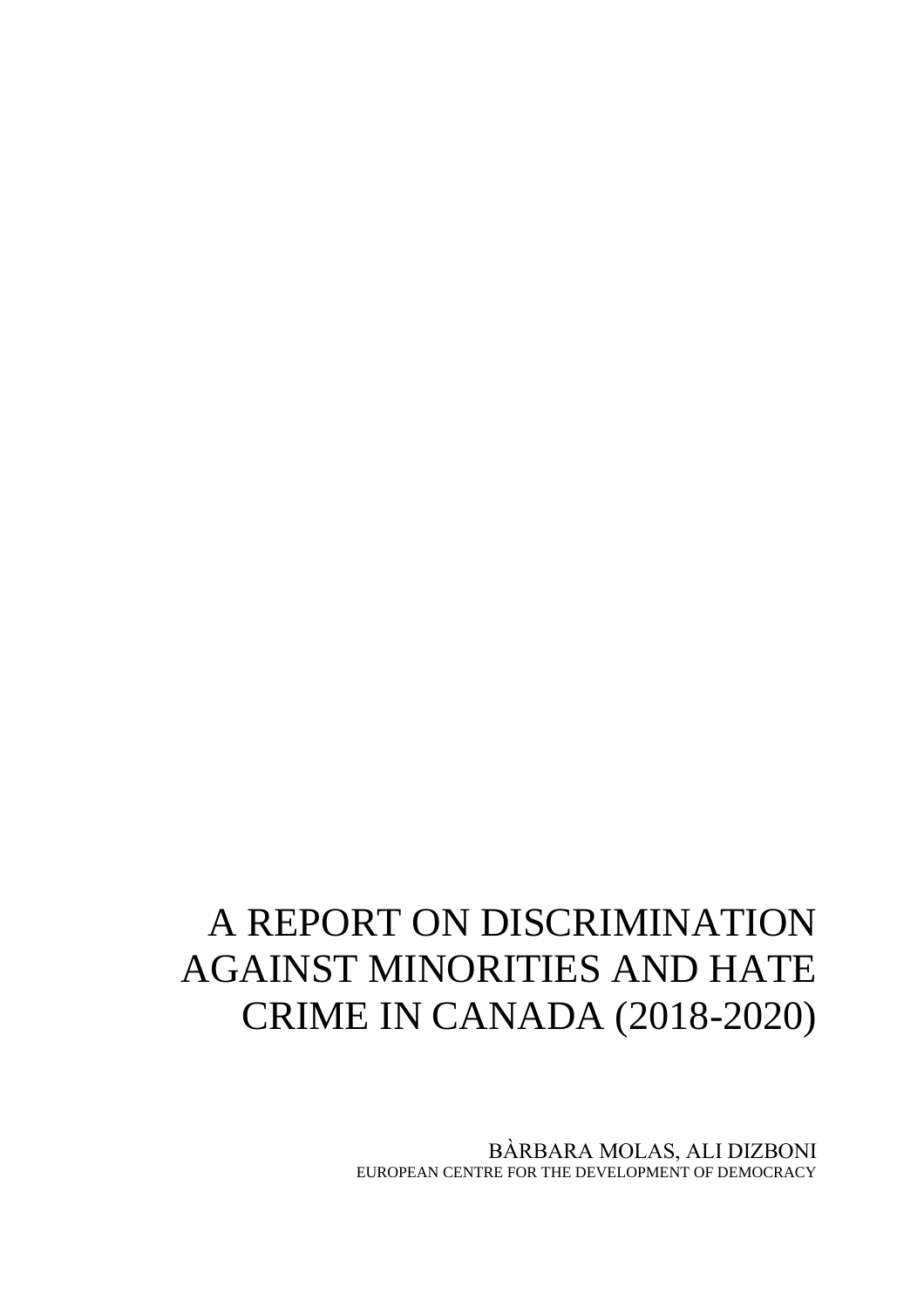# **CONTENTS**

| Responses to discriminatory legislation   |  |
|-------------------------------------------|--|
|                                           |  |
|                                           |  |
| Data concerning social attitudes          |  |
|                                           |  |
| Responses to hate crimes                  |  |
|                                           |  |
|                                           |  |
| Major groups active between 2018 and 2020 |  |
| Continuities and changes                  |  |
|                                           |  |
|                                           |  |
|                                           |  |

## **AUTHORS**

**Bàrbara Molas** is Head of Doctoral Fellows at the Centre for Analysis of the Radical Right, and Ph.D. candidate in History of the far right at York University, Canada.

**Ali Dizboni** (Ph.D.) is Associate Professor at the Department of Political Science and Economics, Royal Military College of Canada and Research Associate, CIDP, Queen's University, Canada.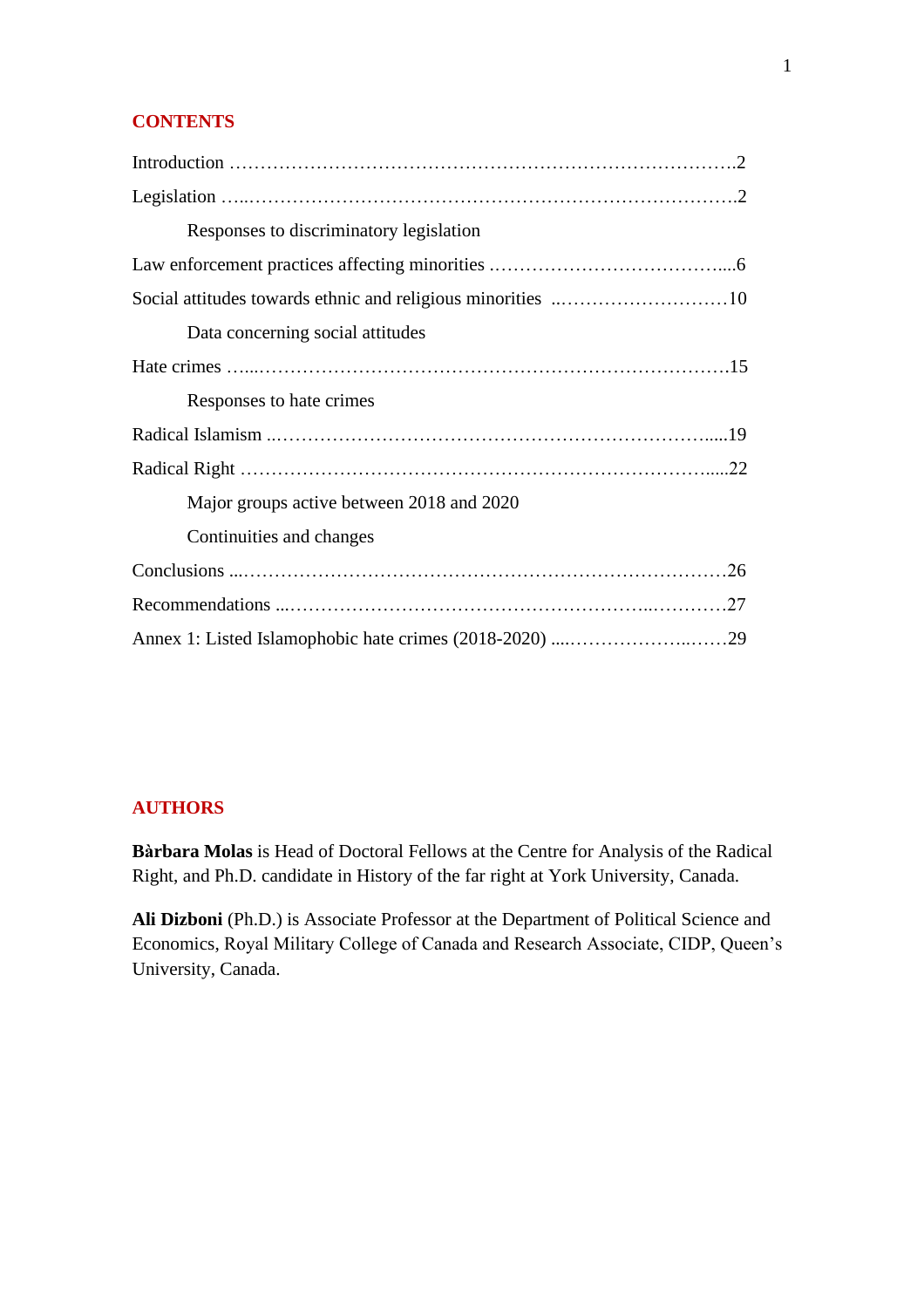## **1. INTRODUCTION**

This report addresses the dynamics between radicalism, specifically the radical right and radical Islamism, and discrimination on the basis of ethnicity in Canada between the years 2018 and 2020, especially against Muslim minorities. It first presents an assessment of the legislation affecting the interests of minorities in the period under consideration, including discriminatory legislation and legislation aimed at combating hate crimes, in order to evaluate the capacity for the Canadian legislative system to protect ethnic minorities. It also analyses existing law enforcement practices affecting minorities, such as discriminatory practices and state measures to support minorities. By using both qualitative and quantitative data, this report reveals the current social attitudes towards immigrants and other ethnic and religious minorities, focusing on those which may motivate hatred and may have led to reported hate crimes. Finally, we list and expose the nature of contemporary radical-right and radical Islamist groups in Canada, describing its main ideological trends and goals.

The report concludes that there has been a steady increase in negative attitudes towards ethnic minorities, with Muslim, Jewish and Asian minorities being especially targeted. On the other hand, data suggests that Canadians cherish their multicultural traditions, and that the government can work harder to make multiculturalism work.

We finish by offering general recommendations on how to better prevent radicalization and protect ethnic minorities from hate crimes.

#### **2. LEGISLATION**

This section presents relevant existing legislation affecting the interests of minorities in the period under review, including legislation previous to 2018 that is relevant to understand the state of and the changes within the current legislation. The legislation is displayed chronologically (from oldest to newest) and classified by geographic extent, namely federal or provincial.

#### **Act of Multiculturalism (federal)**

Passed in 1988, the Canadian Multiculturalism Act was the first act of its kind in the world. It enshrined into law the federal government's commitment to promoting and maintaining a diverse, multicultural society. The Act has remained unchanged to this day since it was first passed.

## **The Harper era (federal)**

Between 2006 and 2015, Stephen Harper was the federal Prime Minister and the leader of the Conservative Party of Canada. Under Harper, Canada saw the promotion of policies that targeted Muslims, such as the ["Zero Tolerance for Barbaric Cultural](http://laws-lois.justice.gc.ca/eng/AnnualStatutes/2015_29/page-1.html)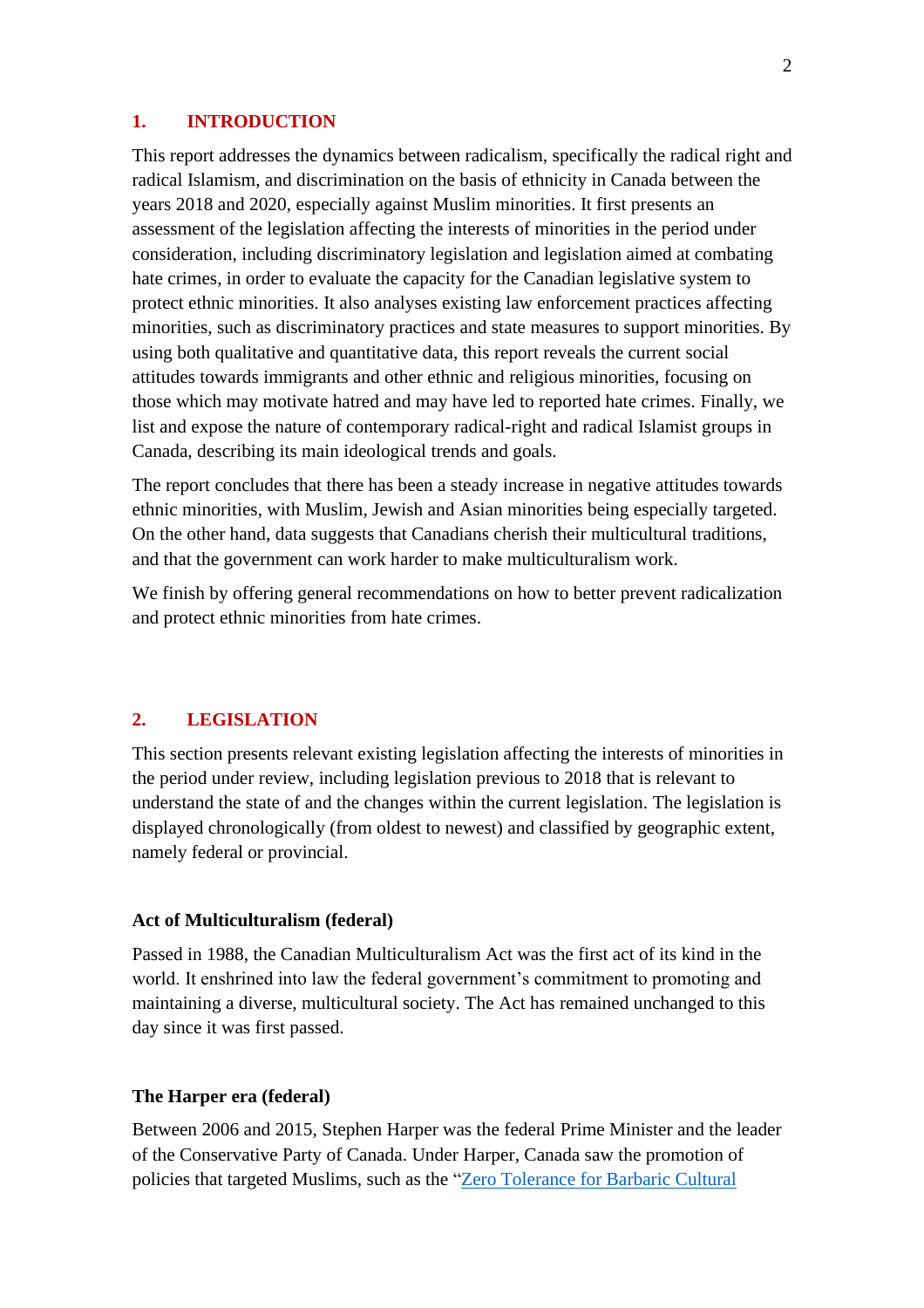[Practices Act,](http://laws-lois.justice.gc.ca/eng/AnnualStatutes/2015_29/page-1.html)" Security Certificates (involving secret evidence and trials), the Anti-Terrorist Act, and the proposed niqab ban at citizenship ceremonies. Many of these policies still exist, although there is no longer a niqab ban at citizenship ceremonies and in 2017 the Senate passed a Bill [to remove the language "barbaric" from the "Barbaric](https://nationalpost.com/news/politics/senate-passes-bill-to-remove-mention-of-barbaric-cultural-practices-from-law-passed-by-harper-conservatives)  [Cultural Practices Act.](https://nationalpost.com/news/politics/senate-passes-bill-to-remove-mention-of-barbaric-cultural-practices-from-law-passed-by-harper-conservatives)"

## **Bill C-51 or Anti-Terrorist Act (Quebec)**

In 2015, [Bill C-51](https://www.justice.gc.ca/eng/csj-sjc/pl/cuol-mgnl/c51.html) or Anti-Terrorist Act was passed. Prime Minister Stephen Harper introduced Bill C-51 with the claim that "Violent jihadism is not just a danger somewhere else. It seeks to harm us here in Canada". Under C-51, many Canadian Muslims saw their passports suspended, were turned away from border crossings or were otherwise being treated unfairly — without full explanations. [The Arar Inquiry](https://www.amnesty.ca/legal-brief/case-maher-arar) (2017) report offered recommendations on how to ensure that the egregious mistakes made by law enforcement and discovered by the inquiry would never be repeated, but the government ignored most of them. Amira Elghawaby, human rights coordinator at the [National Council of Canadian Muslims,](https://www.nccm.ca/) has claimed that:

"Bill C-51 is a reckless attempt to win over an understandably fearful electorate under the pretense of fighting terrorism. Rather than implementing a new and dangerous security regime that fails to guarantee safety, the government should heed the advice of security experts and leaders who argue that community partnerships are urgently needed to effectively confront the threat of violent extremism. Simply put, we won't be able to spy and arrest our way out of this problem. What's needed now is a national, comprehensive and well-funded grassroots campaign based on mutual trust, solid research and genuine scholarship. Marginalizing the very Canadians who are on the frontlines of this struggle is worse than poor policy — it's a threat to all of us."

#### **Motion 103 (federal)**

In 2017, the Canadian Parliament challenged Islamophobia and systemic racism with [Motion 103,](https://www.ourcommons.ca/members/en/88849/motions/8661986) a non-binding motion stating that the members of the House of Commons called on the Government of Canada to condemn Islamophobia in Canada. The motion, however, has largely been blocked by the Doug Ford government (2018-), and there has been little follow-up to the recommendations.

## **Bill 62 or Niqab Ban (Quebec)**

Enacted on October 18, 2017, [Bill 62](http://www.assnat.qc.ca/en/travaux-parlementaires/projets-loi/projet-loi-62-41-1.html?appelant=MC) bans any person receiving government services (including schooling, daycare, or bus rides) from wearing face coverings. The Bill will have an adverse impact on particular Muslim women and others who maintain certain religious or ethnic practices. An Act to foster adherence to State religious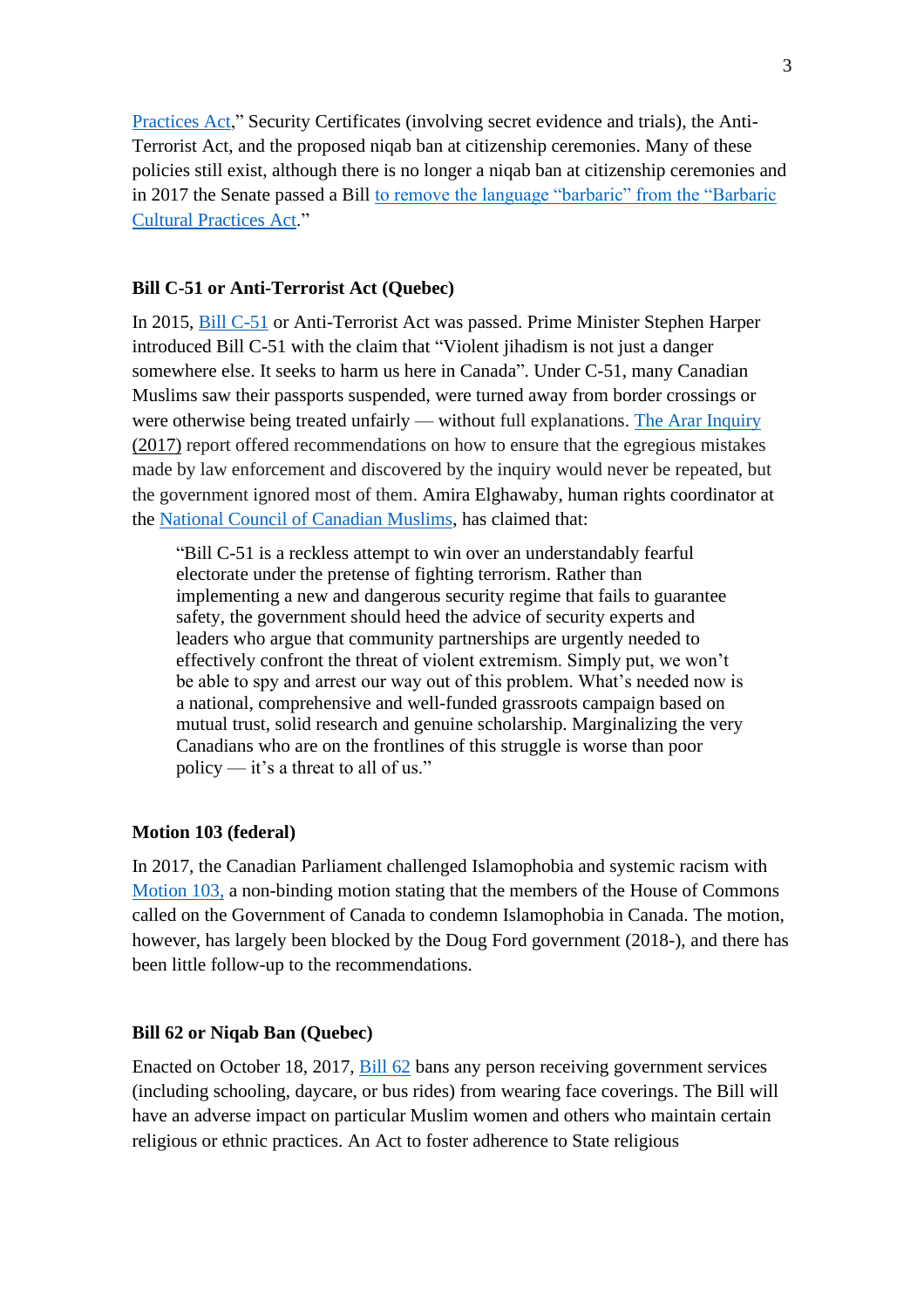neutrality, and, in particular, to provide a framework for requests for accommodations on religious grounds in certain bodies.

On November 7, 2017, the Canadian Civil Liberties Association (CCLA) and the [National Council for Canadian Muslims](https://www.nccm.ca/) (NCCM) jointly filed a lawsuit in Quebec challenging the constitutionality of Bill 62. As a consequence, the Quebec Superior Court [suspended](https://ccla.org/cclanewsite/wp-content/uploads/2017/11/2017-12-01-Judgment-on-Application-for-a-Stay-Bill-62.pdf) the Niqab ban.

# **Bill C-59 (Quebec)**

In 2018, [Bill C-59](https://www.parl.ca/DocumentViewer/en/42-1/bill/C-59/royal-assent) was introduced with the claim that it fixed the problematic aspects of its predecessor, Bill C-51—Canada's *Anti-terrorism Act since 2015.* There exists a consensus amongst civil liberties and human rights organizations about some of the most troubling aspects of Bill C-59. The concerns focus on 1) the bill's empowerment of our national security agencies to conduct mass surveillance; 2) the practical impossibility of an individual effectively defending their right to fly; 3) the authorization of Canada's signals intelligence agency, CSE, to conduct cyberattacks and 4) the fact that the Bill targets communities flying from very particular regions, specifically Muslim countries.

# **Bill 21 or the Act Respecting the Laicity of the State (***Loi sur la laïcité de l'État***) (Quebec)**

[Bill 21](https://ccla.org/bill-21/) was passed by the ruling Coalition Avenir Quebec (CAQ) on March 29, 2019. The legislation — which is the subject of several legal challenges — bars some publicsector employees deemed to be in positions of authority from wearing religious symbols while at work such as turban, kippa and hijab. That group includes teachers, police officers and judges.

Since Bill 21 tabled, Muslim women in Quebec have [reporte](https://www.cbc.ca/news/canada/montreal/muslim-women-report-spike-in-harassment-discrimination-since-bill-21-tabled-1.5134539)d a spike in harassment and discrimination. In May 2019, Justice Femme, a Montreal organization that offers legal and psychological support to women, [said it received](https://www.cbc.ca/news/canada/montreal/Muslim-women-report-spike-in-harassment-discrimination-since-bill-21tabled-1.5134539) more than 40 calls from women who wear the hijab after Bill 21 was tabled in late March. The women reported a wide range of incidents, from aggressive comments to physical violence. The organization submitted summary of its findings to the elected officials studying the bill. Among other things, the summary detailed:

- Four recent cases of physical assault in public, including two attempts to rip off the hijab and one of a woman being spat at.
- Six cases of harassment and intimidation at work.
- More than a dozen cases of cyber-bullying, prompting several women to remove profile photos featuring their hijab.

# **2.1. Responses to discriminatory legislation**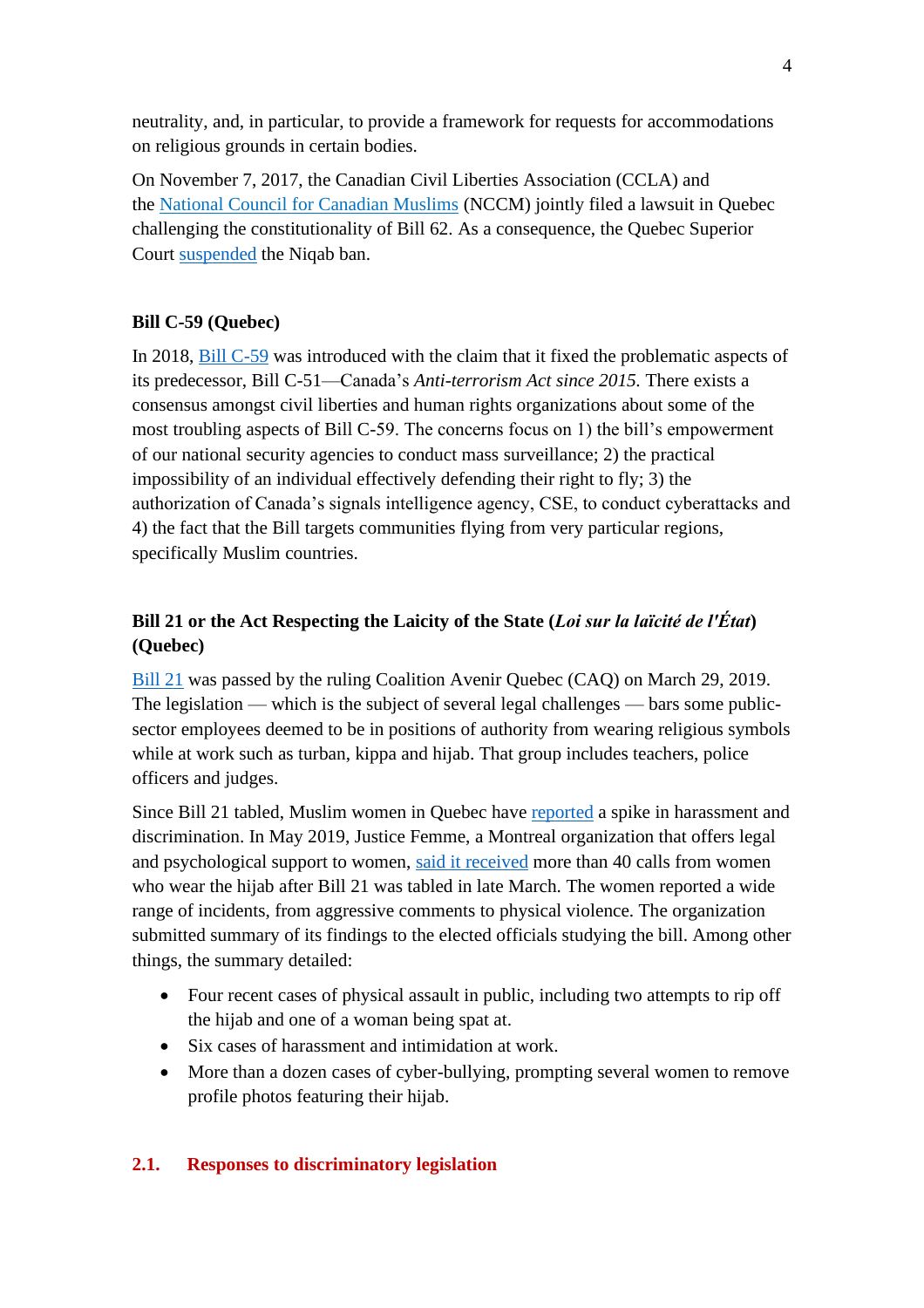On [October 28, 2019, protesters against Bill 21](https://www.nationalobserver.com/2019/10/28/news/protesters-against-bill-21-say-law-has-emboldened-racists) said the law has emboldened racists. On [14 June 2020, opponents of the law vowed](https://www.nationalobserver.com/2020/06/15/news/opponents-mark-one-year-quebecs-controversial-religious-symbols-law) to keep up the fight to see it rescinded ahead of the first anniversary of its passing. Some of those opposed to the legislation gathered in front of Premier François Legault's office in downtown Montreal to denounce Bill 21 as it is known, a law they associate with systemic discrimination. They called on the Quebec government to move away from policies that divide and move to unite the population for the challenges to come.

In October 2019, the English Montreal School Board [filed a challenge](https://www.nationalobserver.com/2019/10/25/news/english-montreal-school-board-vs-quebecs-religious-symbols-law) to the law, arguing it contravenes the section of the Canadian Charter of Rights and Freedoms that protects minority language education rights, and also has a disproportionate impact on women. In summer 2019, the National Council of Canadian Muslims and the Canadian Civil Liberties Union also [filed a challenge](https://globalnews.ca/news/6284594/quebec-appeal-court-bill-21-decision/) of the law and appealed a Quebec Superior Court's decision that rejected their request for an immediate stay of some of the law's provisions.

The federal party leaders agreed to not intervene in any court challenges against the secularism law, at the demand of Quebec Premier Francois Legault. The Coalition Avenir Quebec government has defended the secularism law, saying it enjoys strong support among Quebecers and helps to ensure the state remains secular.

Community groups have also been calling for improved human rights legislation that addresses online hate in particular. A good initiative by the National Council of Canadian Muslims (NCCM) is to advocate for a comprehensive review of the Canadian Human Rights Act in order to consider how to address the rise of online hate, anti-Semitism and Islamophobia in balance with the rights of Canadians to engage in legitimate critique.

Similarly, the NCCM Federal [Elections](https://www.nccm.ca/nccm-2019-federal-elections-policy-guide/) Guide recommends reviewing existing legislation to address the rise of online hate, regulating social media companies for prevention of hate, violence and misinformation and disinformation, and increasing funding for relevant groups to develop Canadian digital literacy programming. To reduce the harm, the NCCM argues that we need better tracking by law enforcement, and protective measures for Muslim institutions under attack. In addition, there should be the creation of an independent regulatory oversight body set up to regulate all online platforms and enforce consequences for allowing hate.

[The Centre on Hate Bias and Extremism](https://socialscienceandhumanities.ontariotechu.ca/centre-on-hate-bias-and-extremism/index.php) recommends boiling it down to three key points: The first is "educate" – educate yourself and educate others about the risks of the extreme right and increasing hate crimes. Secondly, "challenge." And finally, "resist", including showing up at rallies and speaking out against hate. We continue to see more anti-racists than far-right supporters showing up at right-wing events, and it is critical that we continue to keep up that presence.

In May 2019, Canada signed onto the [Christchurch](https://pm.gc.ca/en/news/news-releases/2019/05/15/canada-joins-christchurch-call-action-eliminate-terrorist-and-violent) Declaration, a global pledge to eliminate terrorist and violent extremist content online, and Trudeau promised a new digital charter to combat hate speech and misinformation at the VivaTech [conference](https://www.thestar.com/news/canada/2019/05/16/justin-trudeau-introduces-digital-charter-to-combat-hate-speech-misinformation.html)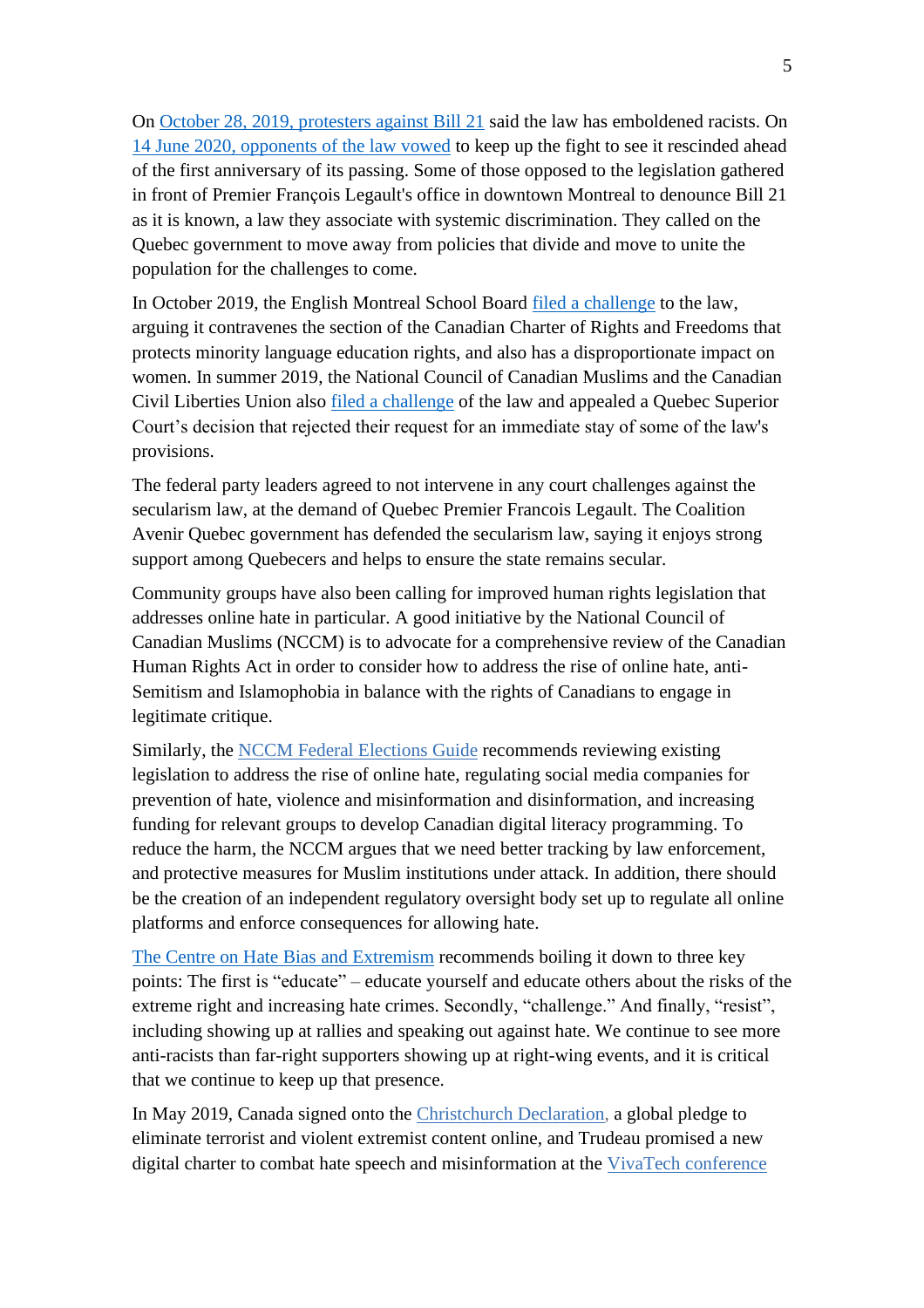[in](https://www.thestar.com/news/canada/2019/05/16/justin-trudeau-introduces-digital-charter-to-combat-hate-speech-misinformation.html) [Paris.](https://www.thestar.com/news/canada/2019/05/16/justin-trudeau-introduces-digital-charter-to-combat-hate-speech-misinformation.html) This was followed by an election promise to target [online](http://s.bl-1.com/h/cX2kkVJW?url=https://www2.liberal.ca/our-platform/online-hate-speech-exploitation-and-harassment-online/) hate speech, exploitation and harassment, and do more to protect victims.

# **3. LAW INFORCEMENT PRACTICES AFFECTING MINORITIES**

This section addresses existing discriminatory practices in Canada during the period under review. This includes a demographical assessment of ethnic minorities; structural racism; court cases; public responses; and anti-discriminatory measures.

Law enforcement in Canada faces challenges due to evolving demography. Based on [Statistics Canada](https://www.statcan.gc.ca/eng/dai/smr08/2017/smr08_219_2017) updated in 2017 (the latest available), 2.4 millions identified themselves as Muslim, Hindu, Sikh and Buddhist, totaling 7.2% of Canada's population. Approximatively, 1 million identified themselves as Muslim, representing 3.2% of the nation's total population. Hindus represented 1.5%, Sikhs 1.4%, Buddhists 1.1% and Jewish 1.0%. [Visible minorities](https://www.statcan.gc.ca/eng/dai/btd/othervisuals/other010) are projected to increase to 35% of the Canadian population by 2036, a more than two-fold rise since 2016.

Minorities, specifically Indigenous and Black communities, are disproportionately overrepresented in the areas of structural racism. For example, [Indigenous children,](https://www.sac-isc.gc.ca/eng/1100100035204/1533307858805) while representing 7.7% of all children in Canada, form 52% of all foster children in the child welfare system and in other areas such as [unemployment and poverty,](https://www150.statcan.gc.ca/n1/pub/45-28-0001/2020001/article/00085-eng.htm) they struggle with higher rates compared to the rest of Canadians (Statistics Canada, 2019). As for the Black communities, and by referring to the same structural indicators, the Human Rights Commission of Canada writes the following in its [2020 document:](https://www.chrc-ccdp.gc.ca/eng/content/statement-anti-black-racism-canada-time-face-truth) "The roots of anti-Black racism and systemic discrimination in Canada run deep. They are historically embedded in our society, in our culture, in our laws and in our attitudes. They are built into our institutions and perpetuate the social and economic disparities that exist in everything from education, to healthcare, to housing and employment." A 2020 [CTV news coverage](https://www.ctvnews.ca/canada/five-charts-that-show-what-systemic-racism-looks-like-in-canada-1.4970352) confirms this data and concludes that Black Canadians fare lower than the rest of Canadians (racialized or otherwise) in all structural justice sectors such as income, education and criminal justice. In contrast to the rest of the Canadians, racial minorities (including Muslims) have disproportionate level of contact to both criminal justice and police. They are exposed to different treatment and perceive such a difference. Compared to other racial communities, Black people are significantly more vulnerable to the police arbitrary use of coercive power such as arrest, detention and shooting. The 'carding practices' by police forces reproduce the differential treatment of young people in the racial communities and decrease their chances for fair and just process in the area of structural justice.

As for the court cases for the period 2018-2020 related to the law enforcement's discriminatory practices against minorities, including Muslim Canadians, there exist two much anticipated judgements rendered by the Supreme Court of Canada in 2019 and 2020. Both cases mattered because from a legal and social perspective, the Supreme Court of Canada, the highest Court in the country, has rendered very important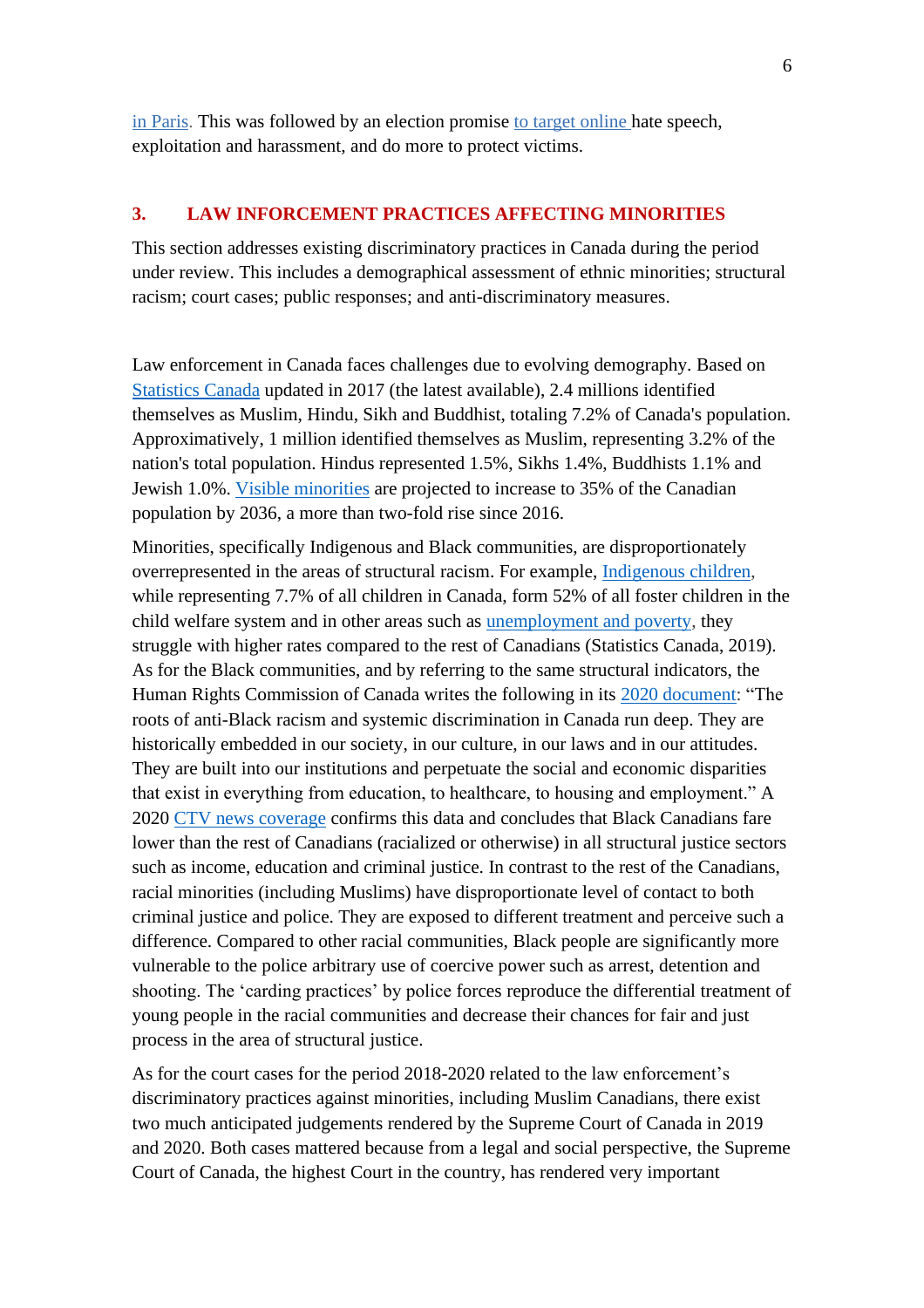judgements, triggering reforms in the police conduct with racialized communities and in the criminal justice system in general. The first case (R. v. Le, 2019 SCC 34-CanLII), [in](https://www.scc-csc.ca/case-dossier/cb/2019/37971-eng.pdf)  [brief](https://www.scc-csc.ca/case-dossier/cb/2019/37971-eng.pdf) refers to the arrest and detention of Mr Le in a private gathering with no warrant and no specific reason. There was nothing wrong going on in that backyard gathering. The police entered without asking any permission. Mr Le, the appellant, said in the trial that the items found on him could not be used as evidence against him arguing that the police breached his rights under the Canadian Charter of Rights and Freedoms. [The](https://www.cbc.ca/news/politics/supreme-court-tom-lo-1.5157377)  [Supreme Court](https://www.cbc.ca/news/politics/supreme-court-tom-lo-1.5157377) declared that the actions of police that night in 2012 did amount to arbitrary detention, a serious violation of the appellant's charter rights. The reputation of a community (i.e. the frequency of police contact with its residents) does not in any way license law forces to enter a private home more readily or intrusively than they would in a community with higher fences or lower rates of crime. The Court's [decision](https://scc-csc.lexum.com/scc-csc/scc-csc/en/item/17804/index.do) questioned the administration of justice in this case and required "[…] the police to comply with the charter in all neighbourhoods and to respect the rights of all people, upholds the rule of law, promotes public confidence in the police and provides safer communities …". For [the second case](https://www.canlii.org/en/ca/scc/doc/2020/2020scc11/2020scc11.html) R. *v*. Ahmad, 2020 SCC 11, involving Javid Ahmad (the appellant), the decision of the Supreme Court questioned the police's method of entrapment. The police, after calling the phone numbers that were provided to them, had a phone conversation with the two individuals (Ahmad Javid and his friend Landon William). To entrap these two individuals, the officers arranged in-person meetings to purchase drugs. At these meetings, Javid Ahmad and Landon Williams were arrested and charged with drug related offences. Based on criminal lawyers' analysis of the case, this decision criticised law enforcement behaviour:

["The police](https://www.weisberg.ca/reasonable-suspicion-r-v-ahmad/) should be incentivized to take additional steps prior to making the phone call in an attempt to establish reasonable suspicion. [….] The police's approach during the course of the phone call should also change [ … ] The decision does reinforce the need for police officers to have reasonable suspicion over a person or location prior to providing an opportunity, so they might have to work a bit harder by exploring additional modes of investigation in borderline cases. This development should be welcomed by those concerned with the rights of accused persons and being free from undue state interference".

In reaction to [protests across Canada](https://www.cbc.ca/news/canada/rallies-canada-police-reform-violence-1.5705197) to call for police reform in 2020, RCMP (Federal Police or the Royal Canadian Mounted Police) released its report to address these criticisms. Between 2018 and 2020, there were 1354 allegations of [improper use of](https://www.cbc.ca/news/politics/rcmp-improper-force-founded-1.5669028)  [force](https://www.cbc.ca/news/politics/rcmp-improper-force-founded-1.5669028) against RCMP. The agency stated in its report that less than 1% of these allegations (3000 in total since 2015) was founded. [The experts'](https://www.cbc.ca/news/politics/rcmp-improper-force-founded-1.5669028) reaction to RCMP's report was very critical. RCMP can selectively and arbitrarily report the received complaints to the Civilian Review and Complaints Commission, an outside watchdog body. Fear and trust are another problem. In the case of improper use of force against minorities like [Indigenous and Black communities,](https://newsinteractives.cbc.ca/fatalpoliceencounters/) the low number of legitimate reported instances of excessive force is probably due in part to the fact that people are either afraid to lodge a complaint or simply don't trust the system.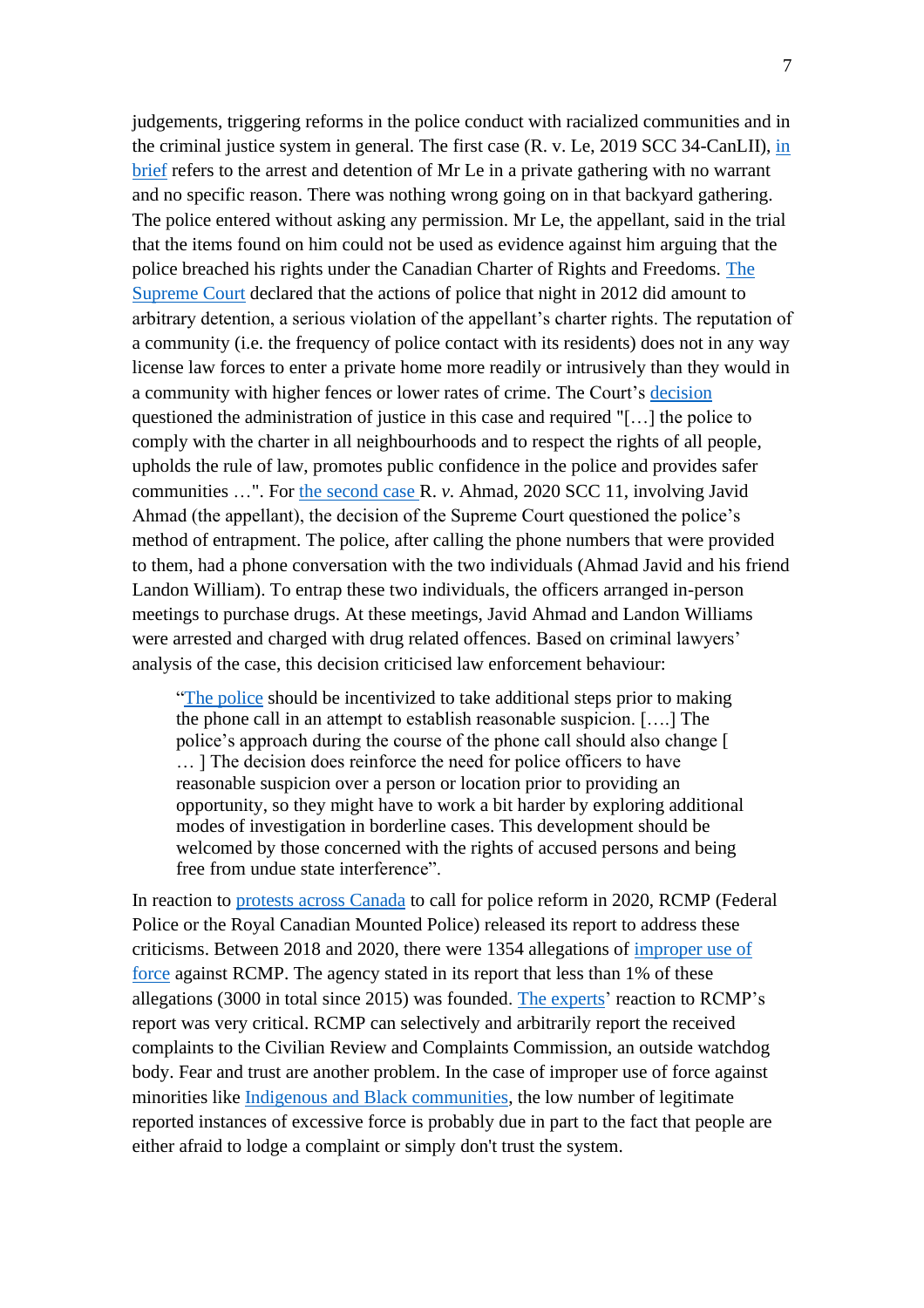Another facet of law enforcement practices in dealing with specifically Muslim communities is the issue of securitization referring to policies, discourses and practices that target Muslims in Canada for counter-radicalization and counterterrorism, which include surveillance and other types of profiling and restrictions. In a latest research [\(Ahmad](https://www.emerald.com/insight/content/doi/10.1108/S1521-613620200000025007/full/html) 2020, p. 115) we read:

"Though counter-radicalization policies are advanced under the rubric of community-orientedness and risk governance, security discourse and practice constructs radicalization as a problem within Muslim communities treating them as suspects who are "potentially radical." Despite this framing, Muslim CSOs [civil Society Organizations] are cooperating with state security agencies in counterradicalization efforts but are doing so cognizant of the immense power the state exerts over them in such "partnerships." CSOs are raising questions about the selective nature of security practice which views Muslims as dangerous and violent but fails to fully acknowledge their reality as victims of Islamophobic violence. CSOs are using anti-racism, anti-oppression, and rights-based frames to call out the discriminatory treatment of Muslims under national security".

In terms of anti-discriminatory measures, the following observations are in order. Equal [representation](https://www150.statcan.gc.ca/n1/pub/85-002-x/2018001/article/54912-eng.htm) is yet to be achieved in the ranks of law forces. Although women represent approximately 48% of the workforce and nearly 51% of the population, they only account for just 20.8% (14,332) of the RCMP. On a positive note, in the higher ranks of police services, we see higher rates of women (13% of senior officers in 2016), a very significant increase compared to only 6% in 2006 and less than 1% in 1986. Again, there was a triple increase in the proportion of female officers in the ranks of non-commissioned and senior officers. Retrospectively, the trend of the female representation is on the rise while the male representation decreased. (Parent and Parent, Ibid., p. 147).

We can see the same positive trend but in lower proportion regarding the recruitment of LGBTQ members in the police forces. Research shows that, more recently, the RCMP is becoming increasingly accepting of wider (gender and other) diversity. Such attitudes were also fostered by laws, institutions and new practices (human rights legislation, positive workplace laws and policies, such as the establishment of hate and bias crime units in many police services). [Example of this federal government initiative](https://www.canada.ca/en/privy-council/corporate/clerk/publications/sex-gender-information-federal-level.html) for cultural change within the government and police forces is the latest 2019 report with the following recommendations regarding gender diversity awareness, data collection and training:

- A data collection approach that defaults to the use of gender data as opposed to sex. Collection of sex information should be viewed as an exception
- Implementing a consistent approach to gender information change across government in order to prevent unequal treatment across programs
- Anonymized gender data collection in order to respond to data needs, while respecting the right of the individual to privacy
- An improved approach to informing Canadians how their personal information, including gender, will be used over time (e.g. informed consent)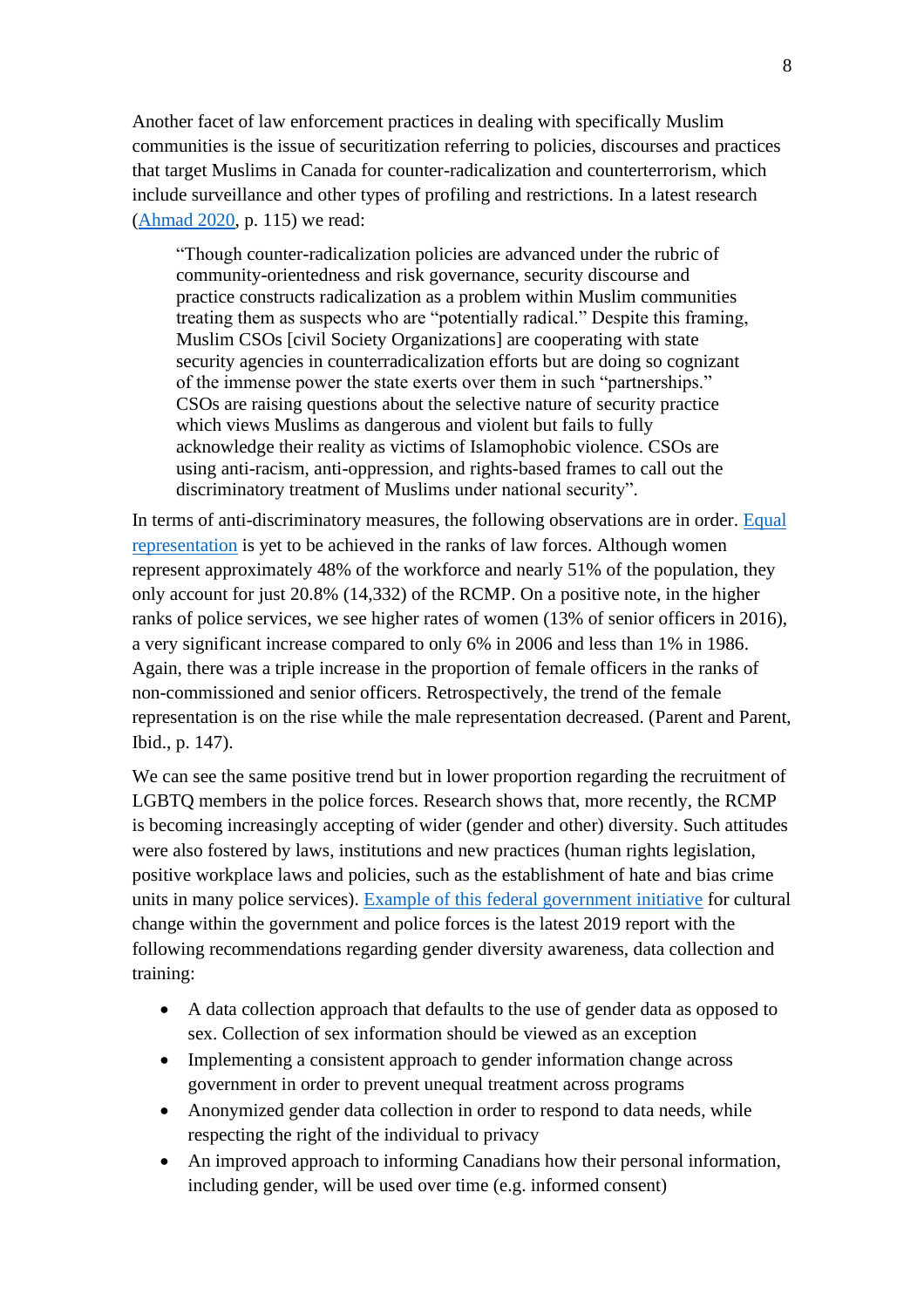- Training front-line staff in order to support broader federal efforts to address discrimination based on gender identity and gender expression
- A consistent approach to reviewing federal forms and documents to ensure that language is gender inclusive. This includes introducing a consistent approach to prevent the use of gendered greetings and honourifics unless specified by the client
- Removal of gender on all federal identification documents
- Available levers to convene and accelerate the conversations needed to simplify inter-jurisdictional processes that will allow TNB2 stakeholders to obtain gender affirming identification
- A broader public education campaign to educate public servants and Canadians on gender identity and LGBTQ2 inclusion
- Ongoing engagement with TNB2 communities in order to better understand the impacts of public policy on these communities

The recruitment of indigenous people has been, in comparison, the most successful. Via RCMP initiatives such as the Aboriginal Policing Program (APP), across the nation, National police was able to nurture positive relations as well as to increase the recruitment and the retention rates. One example of the most successful diversification of RCMP work force is the national Aboriginal Pre-Cadet Training Program (APTP) offered to selected young aboriginals (18 to 29 years old) across Canada. (Parent and Parent, Ibid, p. 149)

As mentioned above, the diversification of the police forces meets important challenges in bigger cities in terms of demographic changes, resources and infrastructures. There is a significant gap between the representation of the visible minorities in the general population and their numbers in the police forces. Illustratively, in the city of Vancouver, "some 54% of Vancouverites are from minority groups (predominately Chinese and South Asian), but only 22% of its police service matches that profile". Quebec police forces stands out in dire need for diversity reform (Parent and Parent, Ibid., p. 155). Another challenge for the law forces is the compromise between qualifications and representation. One research says that "As a federal agency, the RCMP views employment equity measures as contributing directly to effective community policing, quality of service and police/minority relations" (Parent and Parent, Ibid., pp. 150-2). RCMP Website titled as ['Employment Equity Towards a](https://www.rcmp-grc.gc.ca/ee-eme/index-eng.htm)  [Diverse Workforce of Excellence'](https://www.rcmp-grc.gc.ca/ee-eme/index-eng.htm) mentions targets to be achieved in improving excellence and diversity in its work force. These objectives include improving organization culture, pedagogical strategy compatible with diversity, practical adaptation to the diversity, organization investment, improving communication, career development programs, monitoring of the operation process from recruitment to the management levels, regular reporting on diversity, measuring the diversity and the diversity training.

It is worth mentioning that [the representation issue within the law forces](https://www.cbc.ca/news/politics/rcmp-diversity-numbers-1.5609256#:~:text=Representation%20rates%20amongst%20Mounties%20were,minorities%20and%207.5%25%20Indigenous%20Peoples&text=The%20national%20police%20force) is also related to the low number of applicants among minorities and the minority groups' attitudes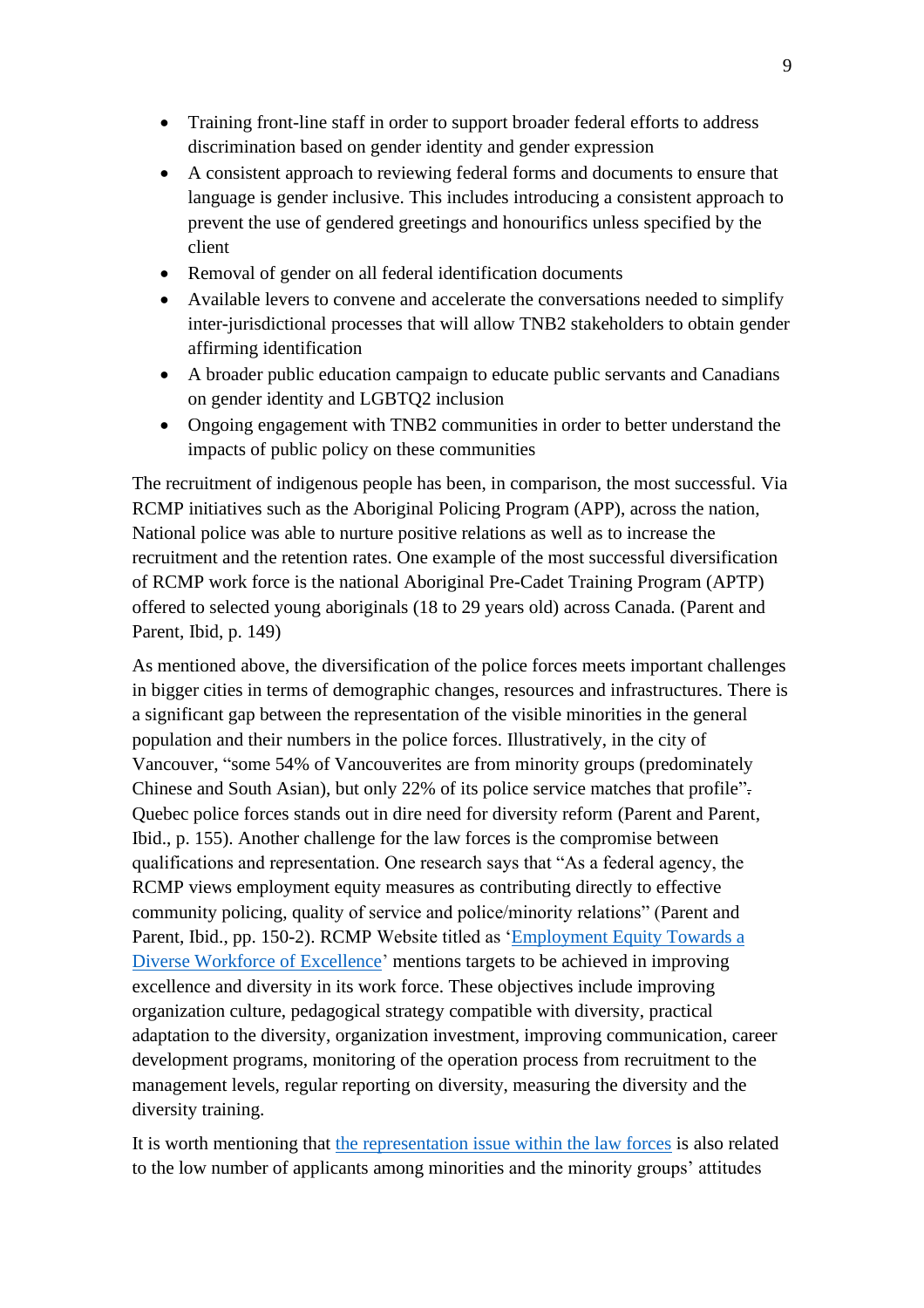towards the general societal perceptions or towards the police institution. Despite public acknowledgements by most police leaders for support of employment of LGBTQ in police personnel, LGBTQ officers are cautious of coming out publicly about their sexual orientation (Richard Parent and Catherine Parent, Ibid., pp. 147-8). In a [2018-9](https://www.rcmp-grc.gc.ca/en/canadians-views-rcmp-policing-services)  [survey conducted by RCMP,](https://www.rcmp-grc.gc.ca/en/canadians-views-rcmp-policing-services) in answer to the question: 'I would encourage friends and family members to apply to RCMP', 56% said yes, followed by 25% neutral and 19% in disagreement. In another more detailed [poll conducted by Angus Reid institute](http://angusreid.org/policing-perspectives-canada-rcmp) in answer to the question 'when you see a policy officer does it usually make you feel more of less secure?' 43% of visible minorities (excluding indigenous people) are in agreement but 23% feel less secure and 34% do not have a feeling either way.

The police forces continue to take initiatives such as an attempt to address this concern, police services in Canada have implemented various community initiatives aimed at increasing support for law enforcement, enhancing communication and, building public trust. For example, through initiatives such as the "Coffee with a Cop", front-line officers speaking directly with the public or door-to-door visits, consultative committees and "get acquainted" sessions. In such cases, the RCMP seeks to surpass the attitude barriers and create a positive PR outreach to different minority communities and groups (Parent and Parent, Ibid., p. 150).

Another relevant aspect of anti-discriminatory practices touches upon the institutional democratic 'check and balance' (i.e. oversight and internal-external audit, investigation mechanisms). There are Canadian reporting and investigative agencies that annually screen and review police forces in Canada in a wide range of spheres of activities including recruitments. An example of such an oversight mechanism is [the Civilian](https://www.crcc-ccetp.gc.ca/)  [Review and Complaints Commission for the RCMP,](https://www.crcc-ccetp.gc.ca/) which is an agency of the federal government, distinct and independent from the police. In its latest annual report, its mission statement declares that the agency is the national leader "for independent review of policing activities through the provision of a relevant, timely and transparent complaint process". Its key objective is to process the complaints from the public to keep the RCMP conduct in line with the Charter and the Statuary laws. We should however note that this Commission came under severe criticism lately. Although these investigative mechanisms are useful tools, their effective working depends on many factors such as the managerial efficiency and the timely treatment of the complaints**.** A [recent CBC report](https://www.cbc.ca/news/canada/north/civilian-review-and-complaints-commission-weak-1.5633986) (July 2020) informed of harsh criticisms by some Criminal Justice lawyers across Canada against the agency such as its supposedly arm's length independence from RCMP.

# **4. SOCIAL ATTITUDES TOWARDS ETHNIC AND RELIGIOUS MINORITIES**

This section uses existing data on social attitudes towards minority groups in Canada to shed light upon the motivation of public attitudes towards these groups. Thus, we include polls and other studies and assess the general attitude of the society towards ethnic and other minorities, as well as its manifestations and responses.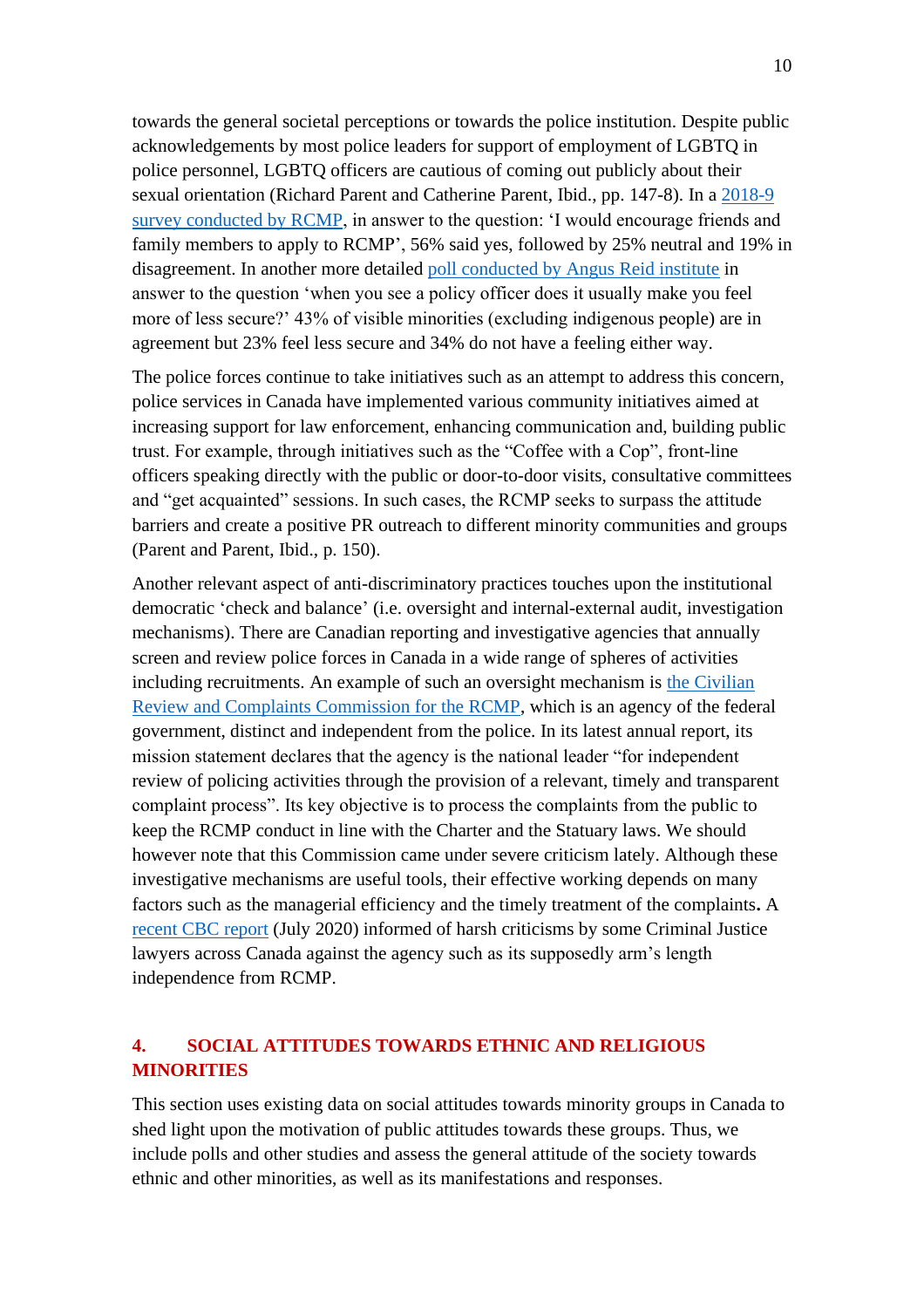In academia, the conclusions on the Canadian perceptions of Islam and Muslims in Canada point generally to the fact that these perceptions are negative. A 2020 piece in the *[Policy Options](https://policyoptions.irpp.org/magazines/october-2020/islamophobia-is-on-the-rise-during-covid-19/)* confirms this by saying that, due to the social media effect, Islamophobia has increased during COVID-19. The explanations of motivation behind Islamophobia differ. The criminologist Balgit Nagra in *Securitized Citizens* (2017), points to the cultural factors and observes that "In the Canadian context, Muslim religious and cultural practices are often seen as too different to integrate with mainstream culture, implying that they cannot be assimilated. In the larger context, Muslim communities are imagined to be patriarchal, barbaric, and uncivilized while Western ones are egalitarian, liberal, and modern" (pp. 212-3). Other research rejects the correlation between these negative perceptions and Islam as culture or Muslims as race (those Canadian Muslims being members of visible minorities). A prominent example of this group *The Muslim Question in Canada* (Abdi Kazemipur 2014) concluded that the motivation should be found in social and not in culture, race, theology or teachings of Islam. The focus should rather be shifted to social interactions, behaviors and relationships between Muslims and the rest of the Canadians (p. 180). A third group of expert emphasizes the phenomenon of social media and press contagion (overblow) effects. Although there is no real connection between Islam and terrorism, anti-Muslim sentiments spread out in a post- 9-11 era, and in an age of globalized technologies of information. Furthermore, domestic politics in the Western world magnify and exploit such coverages to further their own political agendum and objectives (Macdonald 2020, pp. 83-90). A clear example of this politicization of anti-Islam attitudes is the landslide election of *Coalition Avenir Quebec* in 2018 in Quebec. Quebec society represents a more distinct Canadian approach and attitude towards Islam and Muslims. Its *laïcité* traditions and its recent religious laws are but one salient feature of Quebecers' attitudes towards religion and Islam in particular.

# **4.1. Data concerning social attitudes**

Canadians for Justice and Peace in the Middle East (CJPME)-Canadian Muslim Forum [survey](https://d3n8a8pro7vhmx.cloudfront.net/cjpme/pages/4101/attachments/original/1517850987/CJPME-CMF_Survey_on_Islamophobia_-_2018-02-06-FINAL.pdf?1517850987) conducted by EKOS Research Associates between November 24 and December 4, 2017, with a random sample of 1,079 Canadian adults aged 18 and over, confirmed that Islamophobia and religious discrimination generally are troubling problems in Canada. But the survey also revealed how attitudes towards religious discrimination are extremely politically polarized. For example, around 50% of Liberal, NDP (New Democratic Party) and Green party supporters consider religious discrimination against their fellow Muslim citizens to be a significant problem, whereas only 14% of Conservative supporters do. Survey responses made clear that:

a. Canadians are least comfortable with a figure of authority who wears a hijab, vs. any other type of religious garb. For example, Canadians are more than twice as likely to be uncomfortable with a prime minister who wears a hijab (44%), than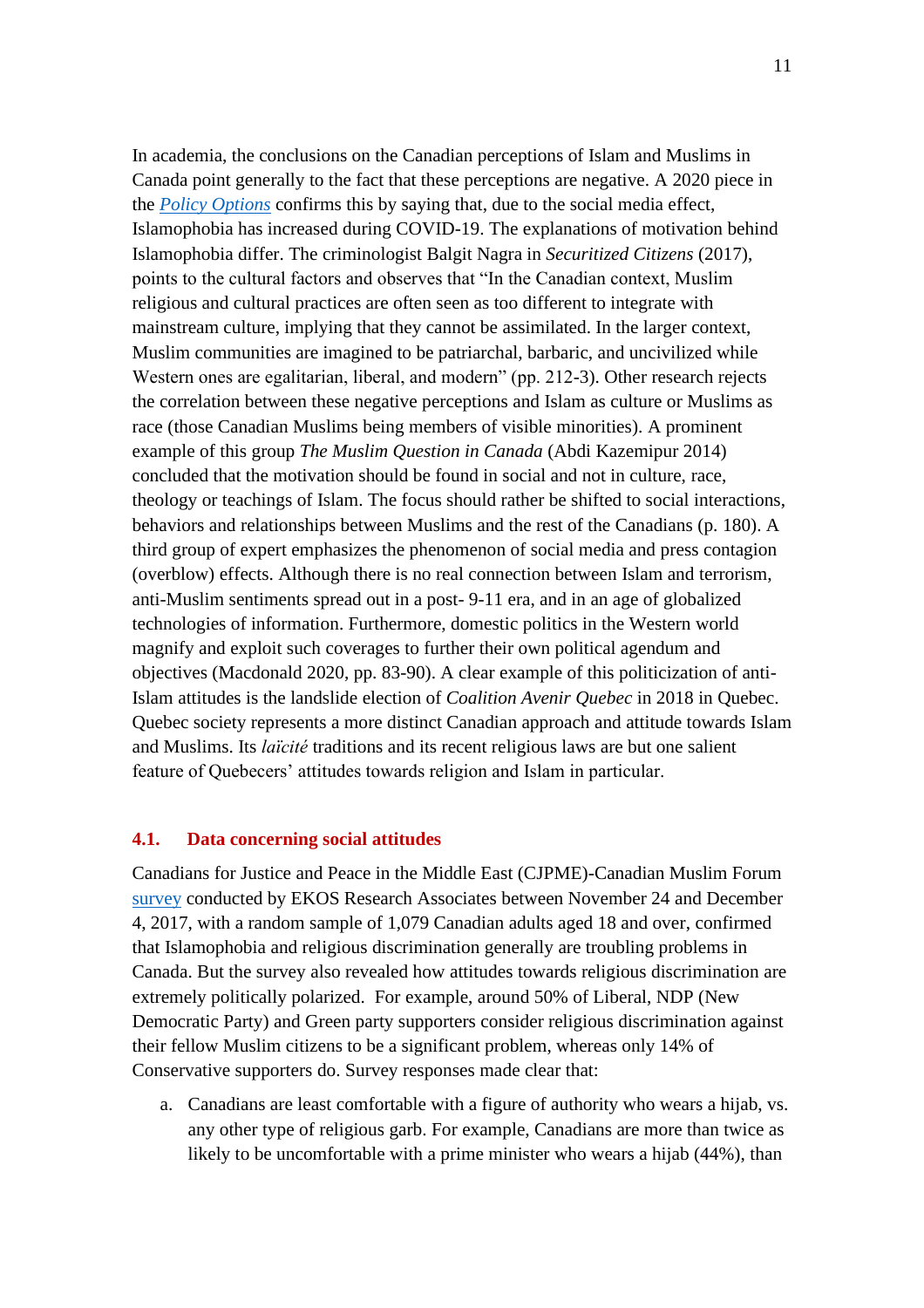with a prime minister who wears a cross  $(21\%)$  – and almost 1.5 times more uncomfortable than with a prime minister who wears a kippah (30%).

- b. Canadians are more likely to harbour negative stereotypes about Muslim Canadians, than about Christian or Jewish Canadians. For example, more Canadians consider Muslims markedly less tolerant, less adaptable, less openminded, more violent, and more oppressive of women than Christians or Jews.
- c. Canadians are far less comfortable welcoming a Muslim into their family vs. people other religious faiths. Whereas only 12% of respondents were uncomfortable with a family member getting engaged to someone of a different religious faith, 31% were uncomfortable with a family member getting engaged to a Muslim.
- d. Canadians believe in the protection of religious rights generally, but are less concerned for the religious rights of their Muslims co-citizens. For example, 82% of respondents give importance to religious freedom generally, but only 68% of Canadians give importance to the protection of the right *of Muslims* to practice their religion.
- e. A surprising number of people (17%) perceive the Muslim Canadian community as a monolith with uniform views. Only about half of Canadians recognize the diversity of views inherent in Canada's Muslim community.

Yet, at the same time, Canadians are acutely aware of the problem. When asked directly whether Islamophobia exists in Canada, 81 percent of respondents disagreed with the statement "Islamophobia does not exist in Canada," and 60 percent agreed that the government must take action to combat Islamophobia in Canada.

Canadians also expressed faith in Canada's model of multiculturalism. For example, when asked how Canada should respond to the challenges to multiculturalism, the most popular recommendation (48% of respondents) was simply to better enforce existing laws to protect minorities from discrimination and hate crimes.

The survey also made clear that many political leaders avoid addressing Islamophobia in clear terms. Thus, whereas some political leaders have suggested that the definition of Islamophobia is not clear, 70% of Canadians overall, and almost 60% of Conservative supporters say they actually know clearly what it is. As mentioned above, 81% of survey respondents confirmed that they believe Islamophobia exists in Canada.

Overall, 57% of survey respondents consider Islamophobia to be an increasingly disturbing problem in Canada, and this number rises to around 70% when looking only at Liberal, NDP and Green party supporters. However, Conservative party supporters, and Quebecers overall, clearly have vastly different views on Islamophobia as compared to other segments of the population.

Political leaders must understand that concern about Islamophobia will only increase with time, as Millennial voters are consistently less likely to harbour Islamophobic attitudes than older voters. For example, 54% of Canadians under age 35 are quite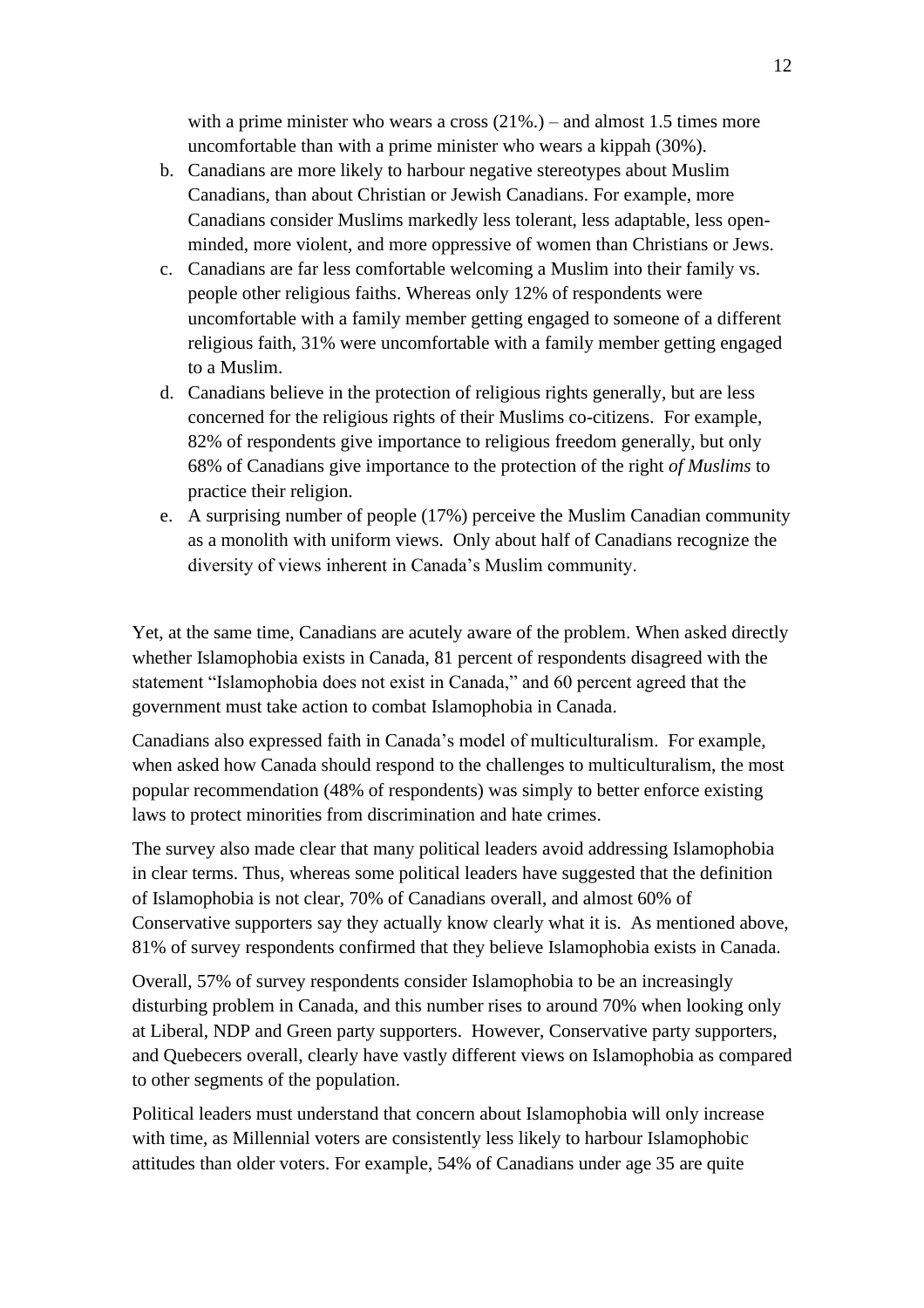comfortable with a prime minister who wears a hijab, whereas only 34% of Canadians over 65 are comfortable with a prime minister who wears a hijab. And young Canadians (e.g. 35 and younger) were half as likely to be uncomfortable with a family member getting engaged to a Muslim than the average.

While the current survey confirms and expands the understanding of the problem of Islamophobia identified in previous surveys, the new findings also give the government new incentives to tackle the Islamophobic attitudes. The survey makes clear that Canadians cherish their multicultural traditions, and that the government must work harder to make multiculturalism work for their fellow Muslims as for every other community within the Canadian mosaic.

According to a 2018 [survey](http://www.cjpme.org/islamophobia) by the Canadians for Justice and Peace in the Middle East (CJPME), more than half (57%) of Canadians responded that Islamophobia is "an increasingly disturbing problem in Canada," and 60% agreed that the government "must take action to combat Islamophobia" in Canada.

A [public opinion poll](https://crrf-fcrr.app.box.com/s/xv7uxzwet3l09v1mtdppc5xczu809sid?fbclid=IwAR1IgL_pQpKBZ3medqM2T7g4J5auODJLmp_H-3V3pTOZ9xU_0Gh15sltgRY) published in July 2018 by the Angus Reid Institute, a Canadian "national, not-for-profit, non-partisan public opinion research foundation," in partnership with the Canadian Race Relations Foundation, found that 59% of Canadians believed that "homegrown radical Islamic terrorism" is a "quite serious" or "very serious" threat to Canada, with 41% responding that "they believe there are radicalized individuals living in their communities today." Compared to [polling conducted in 2014](http://angusreid.org/homegrown-terrorism-radicalization-canada-overblown-serious-threat/)  [by Angus Reid](http://angusreid.org/homegrown-terrorism-radicalization-canada-overblown-serious-threat/) shortly after the October 2014 shooting on Parliament Hill, those who voted for the Liberal or New Democratic Party were more likely in the 2015 federal election than in the 2011 federal election to identify the Muslim community as a "partner in the fight against radicalization in Canada" (Liberal 74% and NDP 69%), while 61% of Conservative Party of Canada voters in the 2018 poll identified the Muslim community as "part of the problem of radicalization," up from 51% in the 2014 poll.

A [public opinion poll](https://globalnews.ca/news/5275557/1-in-4-canadians-acceptable-prejudice-against-muslims/?utm_medium=Facebook&utm_source=GlobalNews) published in May 2019 by Ipsos, an independent market research company, for *Global News* found that one in four Canadians (26%) responded that, over the past five years, it has become "more acceptable" to be prejudiced against "Muslims/Arabs." Twenty-three percent (23%) responded that that it has become "more acceptable" to be prejudiced against "immigrants," and 21% responded that it has become "more acceptable" to be prejudiced against refugees.

Between June 5-10, 2020, EKOS Research Associates conducted a national online survey of 1,009 Canadians, on behalf of Canadians for Justice and Peace in the Middle East, Independent Jewish Voices Canada and the United Network for Justice and Peace in Palestine-Israel.

As debates rage over the controversial International Holocaust Remembrance Alliance (IHRA) working definition of antisemitism, these survey results show that Canadians do not support the IHRA's conflation of certain forms of political speech and activism in relation to Israel and Zionism with antisemitism. Rather, most Canadians are able to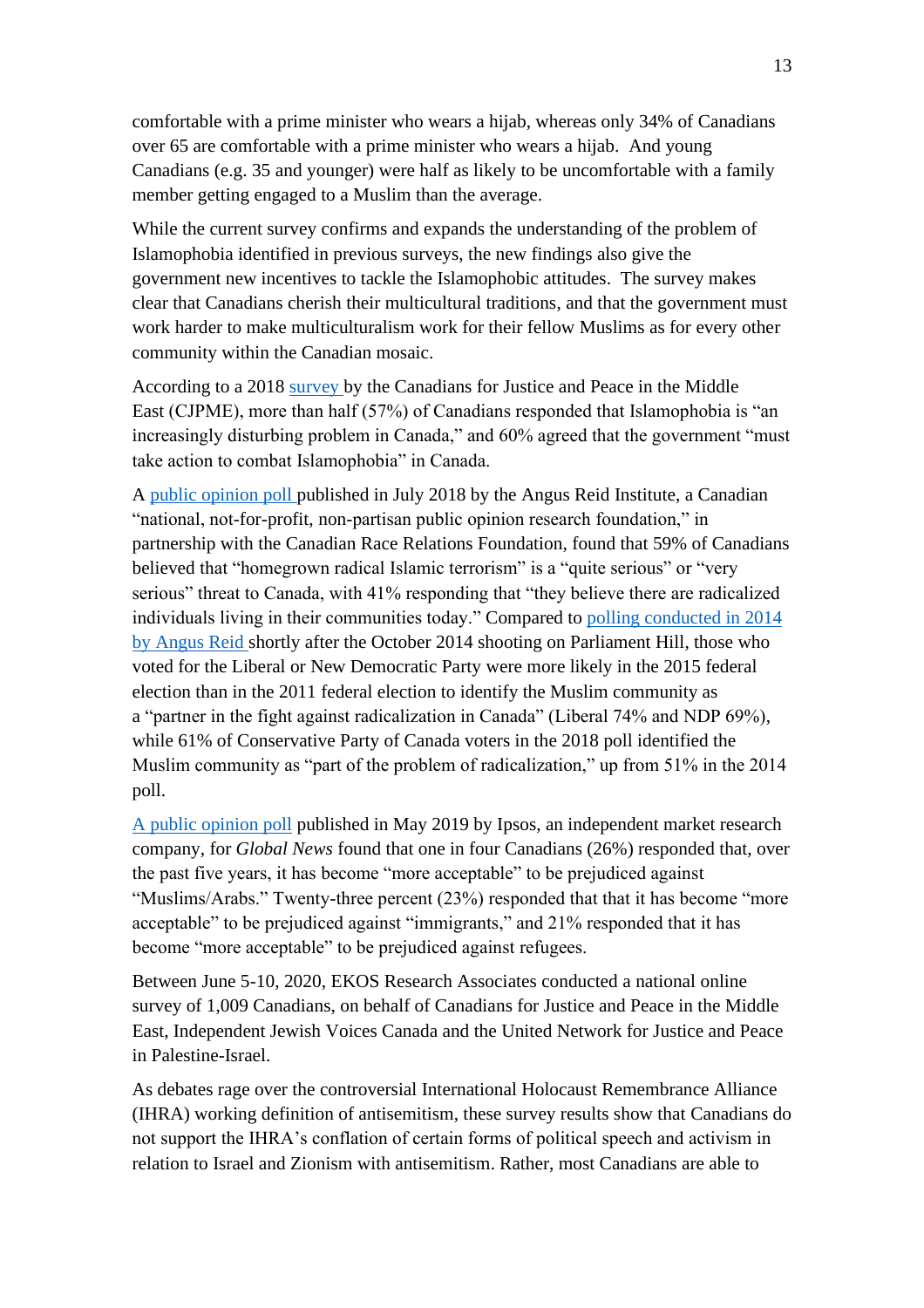distinguish between the two, and believe that criticism of Israel, even when harsh, is not in principle antisemitic. The findings show that a strong majority of Canadians believe that most forms of criticism of Israel are not antisemitic. These include:

- Accusing Israel of committing human rights abuses against the Palestinians (80% not antisemitic)
- Claiming that Israel is unlawfully pushing Palestinians off their land. (79%)
- Calling for a boycott of Israel because of alleged human rights abuses (76%)
- Establishing campus groups which criticize Israeli government policy (74%)
- Suggesting that Israel's restrictive movement and residency laws on Palestinians are similar to South African Apartheid laws (69%)

This suggests that most Canadians would disagree when Canadian politicians describe Palestine solidarity activism, such as BDS or Israeli Apartheid Week, as being antisemitic. As such, any initiatives to legislate limits on criticizing or protesting Israel, or to enforce the IHRA working definition of antisemitism in this regard, would strongly conflict with the views of average Canadians. At the same time, a majority of Canadians identified four other statements as being antisemitic:

- Painting swastikas on an Israeli consulate (91% said antisemitic)
- Claiming that Jews control the world's media (73% said antisemitic)
- Drawing comparisons of contemporary Israeli policy to that of the Nazis (61%)
- Accusing Jewish-Canadians of being more loyal to Israel than to Canada (58%)

Rather than seeing a correlation between criticism of Israel and otherwise antisemitic views, we saw the opposite. Those respondents who were most likely to see criticism of Israel as legitimate were also the most sensitive to negative statements about Jewish Canadians, including "Claiming that Jews control the world's media" and "Accusing Jewish-Canadians of being more loyal to Israel than to Canada." Conversely, those respondents more likely to say that criticism of Israel is antisemitic were also the most likely to say that statements critical of Jewish-Canadians were not antisemitic.

The survey also found that a majority (59%) of Canadians see prejudice against minority groups to be a serious problem, and a smaller number (35%) see prejudice against Jewish people in Canada to be a serious problem. Notably, these numbers are similar to the results of a 2018 survey of Canadian Jewish opinion. Despite the particular focus by governments on legislation that specifically addresses antisemitism, average Canadians see prejudice against minorities in general as a more serious issue. These findings point to the need to combat antisemitism as part of a holistic, intersectional approach against racism and prejudice in general, rather than addressing antisemitism in a vacuum.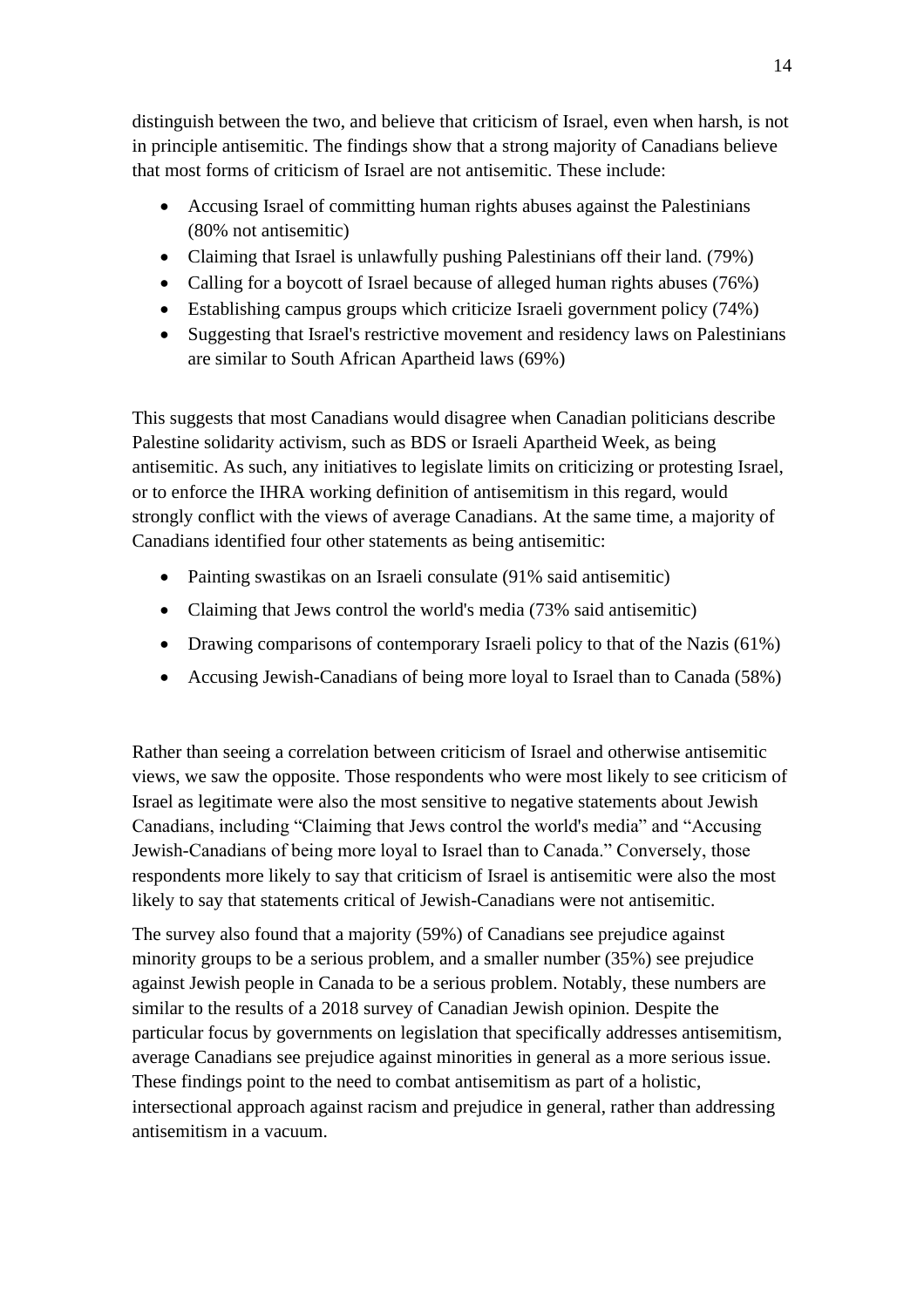In 2020, the Institute for Strategic Dialogue (ISD) analyzed 6,352 Twitter accounts, 130 public Facebook pages and groups, 32 YouTube channels, 42 Gab accounts, 88 accounts on the neo-Nazi Iron March forum, and 31 accounts on the white supremacist forum Fascist Forge (the latter two forums are now defunct). It found that Canadians "[represent] the third largest nationality using 4chan's politically incorrect board," and are the third largest community on Iron March behind the U.S. and U.K. The researchers also found that anti-Muslim and anti-Trudeau chatter is more prevalent among the far-right actors. For instance, on Twitter, extremist voices were more likely to be engaged in anti-Muslim conversation and boards tended to light up when anti-Muslim topics were being discussed. According to the report, on Facebook, "Muslims were the most widely discussed minority community, and the most common target of posts containing explicit hate speech (23%), with anti-Semitism being the second largest grouping of hate speech (16%)." Trudeau was a particularly popular target on YouTube, the report said. A sharp rise in the number of Facebook posts, YouTube videos, tweets, and 4chan threads can clearly be seen after larger events both inside and outside of Canada. Canada's federal election in October 2019 and the Islamophobic mass shooting in Christchurch, New Zealand March 2019 both triggered spikes in activity across the right-wing extremism network. Otherwise, in 2019, activity has gradually dipped across Facebook and YouTube, gone up on Twitter, and stayed even on 4chan. According to the report, acts of far-right terrorism has increased by 320 percent over the past five years.

According to the [2019 Report of the Standing Committee on Health,](https://www.ourcommons.ca/Content/Committee/421/HESA/Reports/RP10574595/hesarp28/hesarp28-e.pdf) the lack of acceptance of sexual and gender diversity in Canadian society is an underlying factor in how LGBTQIA2 people are treated and has a major impact on their health. While the rights of LGBTQIA2 people have greatly improved in recent decades, social equality has not yet been achieved. Indeed, as Canadian social scientist [Miriam Smith](https://profiles.laps.yorku.ca/profiles/mcsmith/) revealed in January 2019, [resistance to LGBTQ rights'](https://journals.sagepub.com/doi/full/10.1177/0964663918822150) recognition is still widespread in Canada and, despite progress in Canadian jurisdiction to secure the [Rights of LGBTI persons,](https://www.canada.ca/en/canadian-heritage/services/rights-lgbti-persons.html) homophobia remains. Nonetheless, Canada's commitment to LGBTQ rights is repeatedly emphasized by the current Liberal government. As historian [Steven Maynard](https://www.queensu.ca/history/people/faculty/maynard-steven) (2017) [points out,](http://activehistory.ca/2017/11/to-forgive-and-forget-homonationalism-hegemony-and-history-in-the-gay-apology/) the apology and expungement policies represent a top–down homonationalist celebration of political liberalism and homonormative family life. The rhetoric on the apology and settlement for the class action lawsuit emphasized that the lesbian and gay victims were otherwise normal people who wanted to lead regular family lives and contribute to society. At the same time, the ongoing stigmatization of gay sex through the unequal age of consent and its inclusion in the expungement bill continues to signal the lesser status of homosexuality. In this way, persistent homophobia coexists with the homonationalist celebration of legal reform.

A [2019 Focus Canada survey](https://www.environicsinstitute.org/docs/default-source/project-documents/focus-canada-spring-2019/environics-institute---focus-canada-spring-2019-survey-on-immigration-and-refugees---final-report.pdf?sfvrsn=8dd2597f_2) revealed that "A majority of Canadians continue to hold positive views on key aspects of immigration and few see immigrants and refugees as a pressing national concern." As [has been the case](https://www.cicnews.com/2019/04/majority-of-canadians-maintain-positive-views-of-immigration-new-survey-finds-0412240.html#gs.o8w35r) for the most part during the last two decades, in 2019 positive sentiments seemed to "outweight negative ones on such questions as the overall level of immigration, its positive impact on the economy, its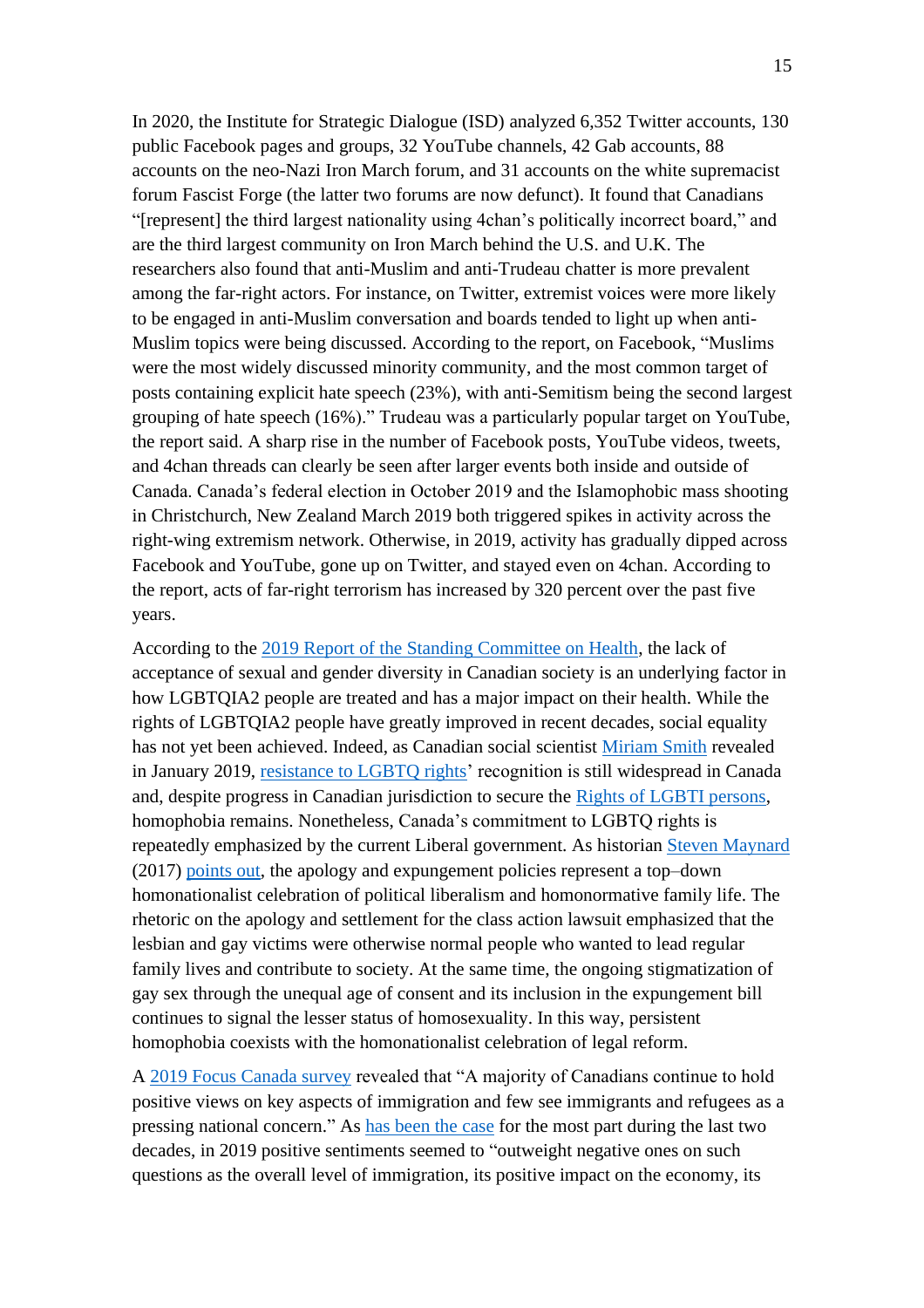low impacto n crime rates, and the impacto n the country as a whole." However, in the context of COVID-19, views on immigration have slightly changed. Troubling [new](https://www.newswire.ca/news-releases/poll-shows-the-impact-of-discrimination-on-canadian-immigrants-amid-covid-19-848855621.html)  [evidence](https://www.newswire.ca/news-releases/poll-shows-the-impact-of-discrimination-on-canadian-immigrants-amid-covid-19-848855621.html) about Canadian attitudes, shaped by the pandemic, suggests that even when borders finally reopen and the economic rebuilding begins, immigrants may no longer be as welcome as they have been in the past. A [2020 project by McMaster University](https://theconversation.com/covid-19-has-hardened-canadian-views-on-immigration-146512)  [and Dynata Research](https://theconversation.com/covid-19-has-hardened-canadian-views-on-immigration-146512) concludes that, while the majority of surveyed Canadians felt that their attitudes towards immigration had not changed since the pandemic started, some 20% of Canadians said they have developed a more negative attitude towards it. Overall, the survey results suggest that Canadians may be less keen on immigration now than in the past.

# **5. HATE CRIMES**

This section lists the totality of reported and registered hate crimes against Muslim minorities in Canada at large between 2018 and 2020. These cases include date, location, a brief description of the incident, and a hyperlink to the source. The cases include hate crimes, racist attacks, violence and terror against Muslim minorities during the period under review.

#### **5.1. Hate crime and discrimination**

Statistics Canada census is based on voluntary declaration of faith or race. Based on [Stat](https://www150.statcan.gc.ca/n1/pub/85-002-x/2020001/article/00003-eng.htm)  [Canada](https://www150.statcan.gc.ca/n1/pub/85-002-x/2020001/article/00003-eng.htm) reports, "Police reported [that] hate crime targeting sexual orientation (64%), the South Asian (64%), the Arab and West Asian (63%), and the East and Southeast Asian (56%) populations was more likely to be violent than non-violent […] In contrast, police-reported crimes against the Catholic (92%), Jewish (84%), Black (60%) and Muslim (60%) populations were more likely to be non-violent violations, primarily mischief". A more faith-based survey could have accounted for a better numbers of hate crimes against different religious groups.

Findings by the Canadian Human Rights Commission (CHRC) in 2018 and subsequent years come up with slightly different numbers but point towards the same conclusions. Specifically, in 2018 the CHRC [received](https://www.chrc-ccdp.gc.ca/eng/content/annual-report-2018) 1129 complaints out of which 27% were ethnic-based, 26% race-based and 9% religion-based. Compared to the previous decade, we see a upward rise in the number of complaints: 98% (ethnic-based), 118% (racebased) and 73% (religion-based). These proportions are 91%, 105% and 86% in 2019. With regard to the Quebec government law on *laïcité*, which was perceived as targeting first of all Muslim groups, Commission adopts the following strong worded position in its 2019 Report: "In 2019, the [CHRC report](https://chrcreport.ca/assets/pdf/chrc_ar_2019-eng.pdf) criticized the Quebec bill 21 as discriminatory and unconstitutional. The Commission maintained that laws should seek to end discrimination – not promote it". The same report observed that Canadians are more likely to harbour negative stereotypes about Muslim Canadians: 14% of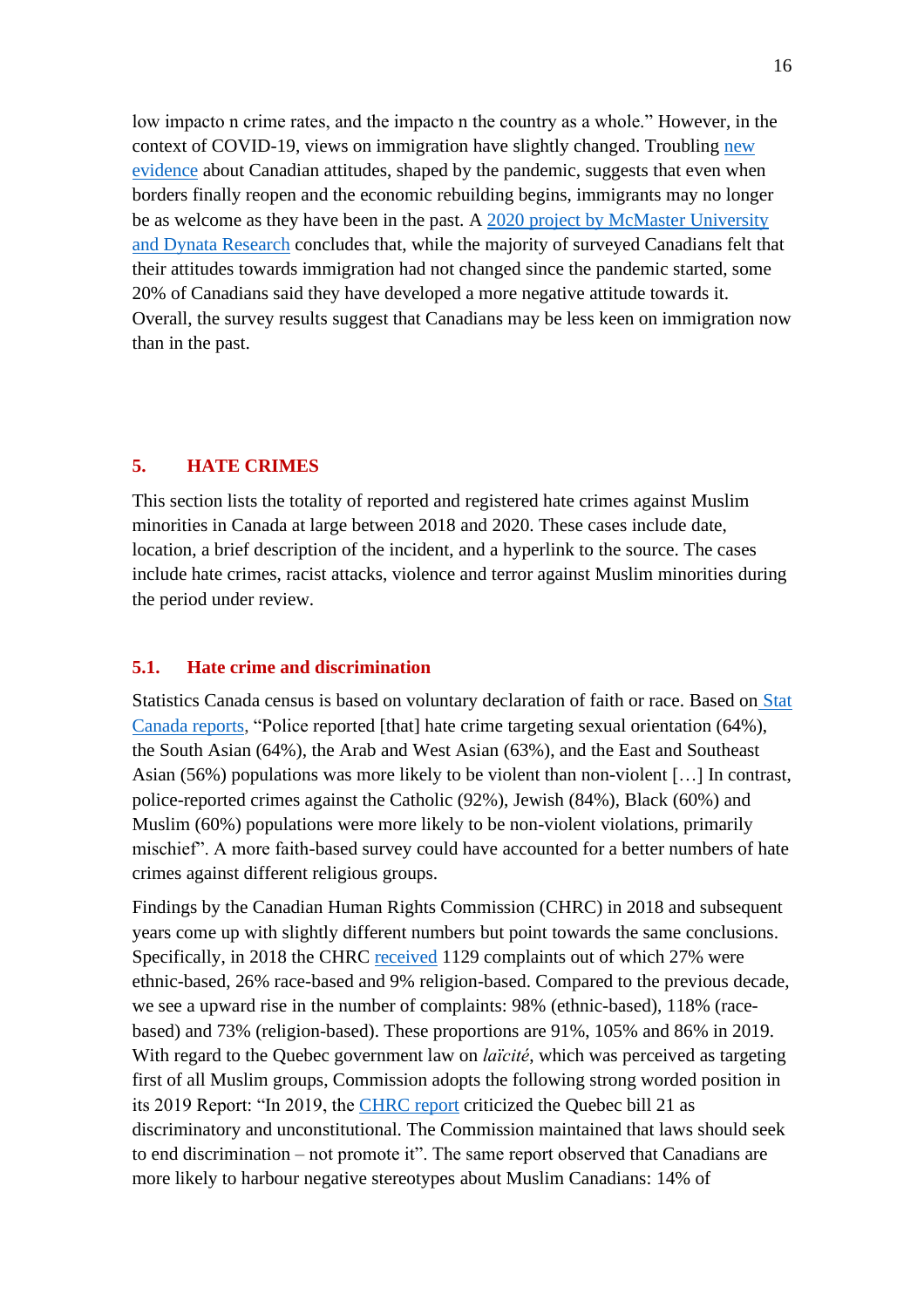Canadians described Muslims as "violent," versus only 3% for Christians and 2% for Jews. Hate crimes targeting religious groups account for 36% of hate crimes in Canada and those targeting Muslims are 10% of hate crimes in 2018. Canadians are far less comfortable welcoming a Muslim into their family. 31% were uncomfortable with a family member getting engaged to a Muslim, compared to 12% for other faiths. The [NCCM \(National Council of Canadian Muslims\)](https://www.nccm.ca/map/), the main center documenting anti Muslim incidents in Canada, reports 41 and 50 incidents in 2018 and 2019.

We see in Canada generally two policy approaches and visions towards incorporating immigrants and Muslims. The first is assimilationist adopted by Quebec society where immigrants must speak French and adhere to the *laïcité* tradition. The second is integrationist and multiculturalists where different culture coexists in mutual accommodation in the framework of the Charter of rights and civil liberties. Early observations show that assimilationists approach (enforcement by the government) is less successful to counter or contain Muslim marginalization and radicalization. In a [2018 poll,](http://angusreid.org/radicalization-homegrown-terrorism/print) Quebecers were more likely than 2014 (starting comparative year) to say that radicalization is on the rise in their communities. This percentage is significantly lower in other Canadian provinces. Again, 64% of Quebecers believe that radical Islamic attitudes are a cause of great deal of concern in 2018. In other provinces there was a significantly lower percentage of respondents voicing such concern. The reasons for the manifestation of radical attitudes among Muslims in Canada or in Quebec in particular may be attributed to several factors. Based on the same Angus Reid 2018 polls, economic factors as the cause of radicalization in Canada has the lowest significance (13%), Islam is the highest (47%), followed by mental illness (37%), feeling of marginalization (34%), internet recruitment (24%) and old country beliefs (19%).

# **5.2. Hate crime statistics**

In 2014, according to Statistics Canada, there were 1,295 reported hate crimes in the country. In 2017 there were 2,073; a year later, 1,798. Hate crime expert [Barbara Perry](https://socialscienceandhumanities.ontariotechu.ca/research/researcher-profiles/dr.-barbara-perry.php) believes that only 30% of hate crimes are reported. The reason this number is so low, she says, is because victims may fear retaliation, lack confidence that law enforcement would take action, or do not realize that the crime against them is part of a larger issue. Most hate crime victims were targeted due to their race or religion.

Statistics Canada found [hate crimes against Muslims in Canada grew 253%](https://globalnews.ca/news/3523535/hate-crimes-canada-muslim/) from 2012 [to 2015.](https://globalnews.ca/news/3523535/hate-crimes-canada-muslim/) It got even worse: police reported [general hate crimes shot up by 50% in 2017,](https://www.cbc.ca/news/canada/toronto/statistics-canada-2017-hate-crime-numbers-1.4925399) reaching a new all-time high. These numbers are largely driven by incidents targeting Muslim, Jewish and Black people with the increases being driven mainly by events in Ontario and Quebec. In Ontario, hate crimes specifically targeting Muslims increased by 207% and in Quebec by 185%.

Muslims have been constructed as the ['enemies within'](https://www.researchgate.net/publication/268087058_Constructing_the_enemies_within_Muslim_youth_and_the_racial_politics_of_Canada) and represent the new folk devils that threaten the stability of the nation. According to a 2017 Radio Canada poll, most Canadians (74%) favour a Canadian values test for Muslim immigrants, [while](https://montrealgazette.com/news/local-news/most-canadians-favour-values-test-for-immigrants-poll)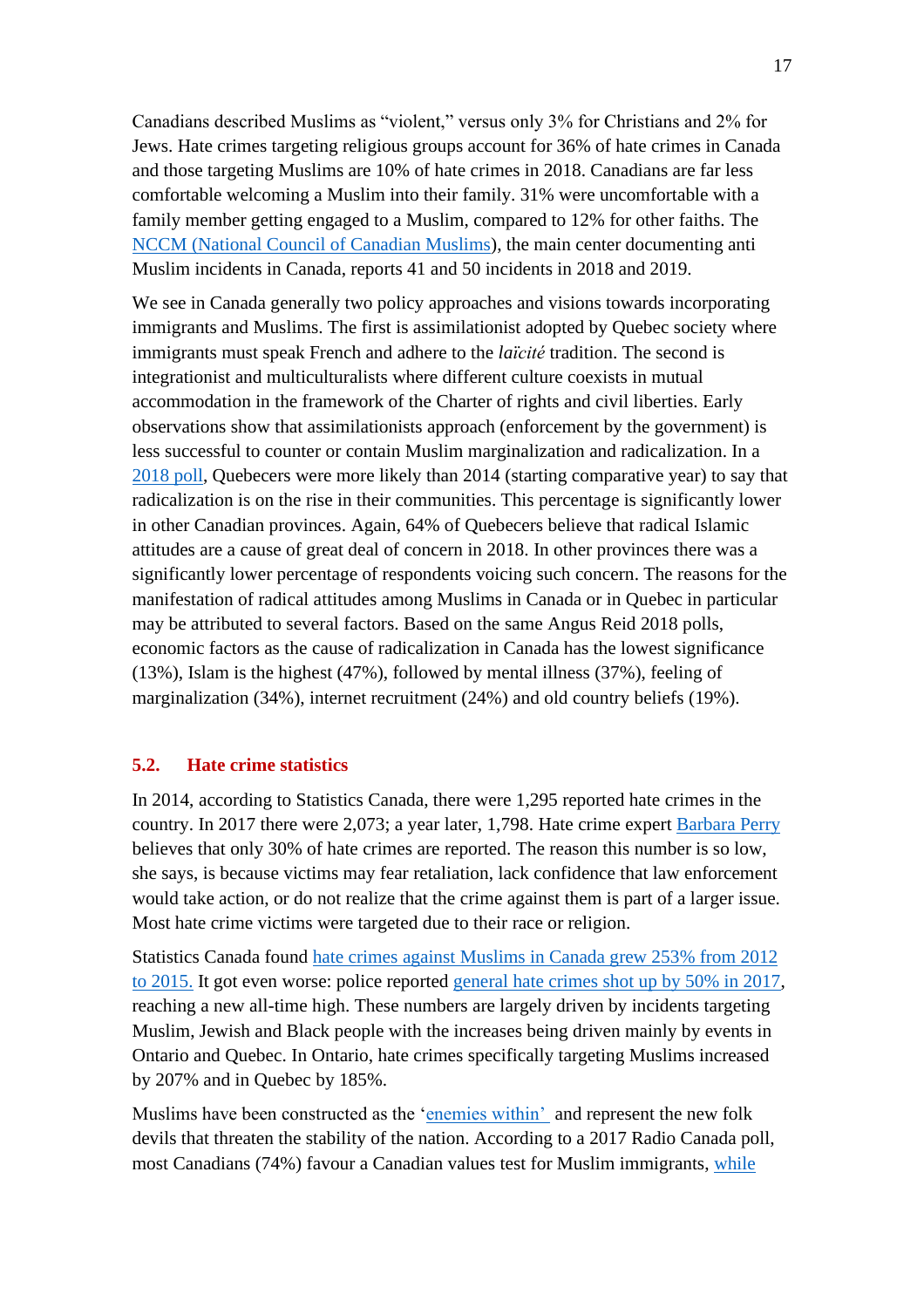23% [favour a ban on Muslim immigration, a level of support that rises to 32%](https://montrealgazette.com/news/local-news/most-canadians-favour-values-test-for-immigrants-poll) in [Quebec.](https://montrealgazette.com/news/local-news/most-canadians-favour-values-test-for-immigrants-poll)



What races and religions in Canada are victims of hate crimes?

Please proceed to Annex 1 for listed hate crimes against Muslim minorities in Canada since 2017 until today.

# **5.3. Responses to hate crime**

In February 2018, the Standing Committee on Canadian Heritage elaborated a report entitled ["Taking Action Against Systemic Racism and Religious Discrimination](https://www.ourcommons.ca/Content/Committee/421/CHPC/Reports/RP9315686/chpcrp10/chpcrp10-e.pdf)  [Including Islamophobia".](https://www.ourcommons.ca/Content/Committee/421/CHPC/Reports/RP9315686/chpcrp10/chpcrp10-e.pdf) The recommendations the report suggested included:

- a. That the Government of Canada establish uniform pan-Canadian guidelines and standards for the collection and handling of hate crime data and hate incident data; this would include efforts to standardize the definition and the interpretation, by law enforcement, of hate crimes.
- b. That the Government of Canada create a national database to retain and analyze hate crime and hate incident data.
- c. That the Government of Canada mandate relevant departments and encourage partners at the provincial and municipal levels and within civil society to create additional reporting options for victims of hate crimes and hate incidents, in addition to reporting to law enforcement.

**Source: Statistics Canada**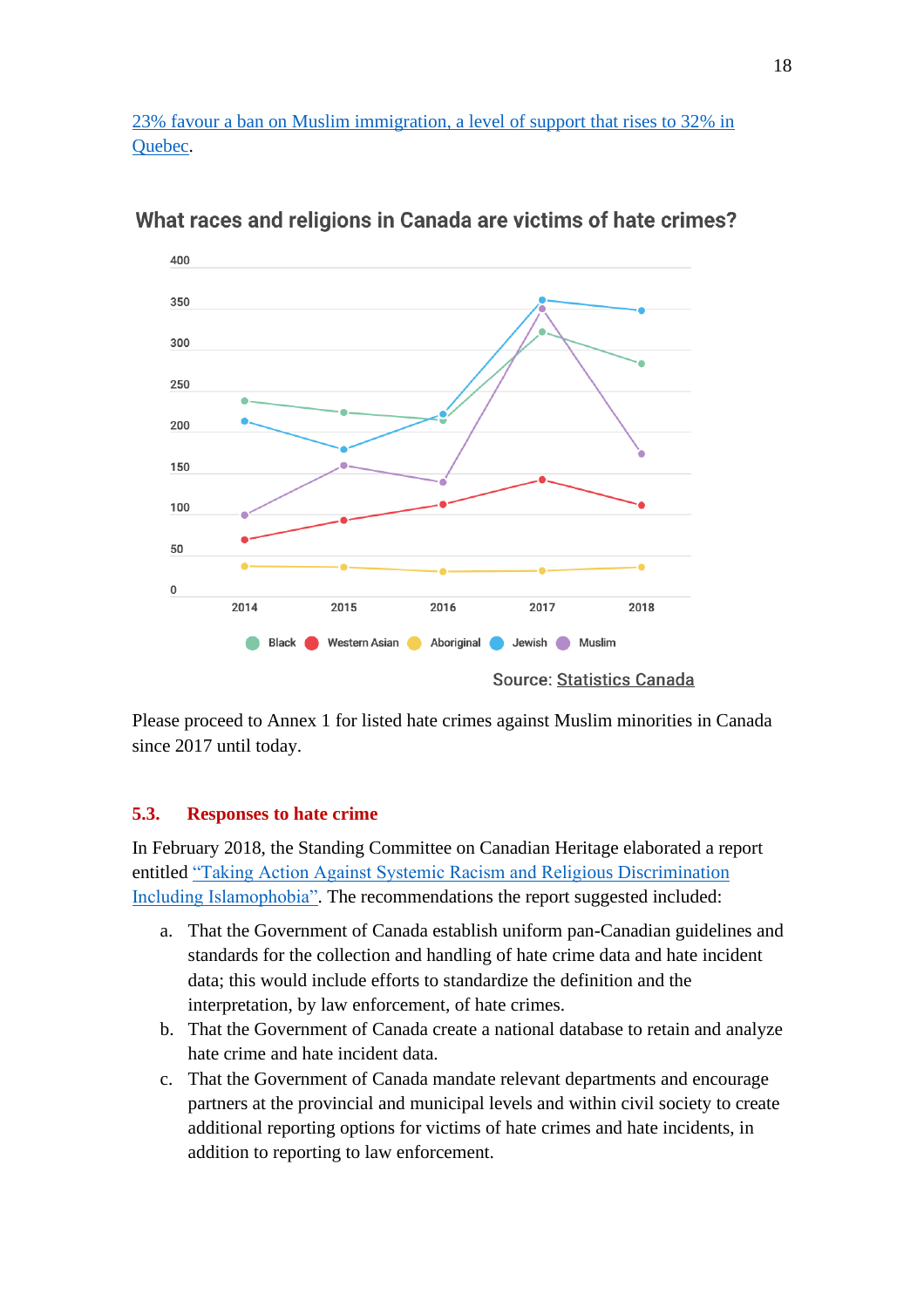- d. That the Government of Canada develop an anti-racism impact assessment framework to help anticipate and remove unconscious bias in proposed policies, programs, and decisions.
- e. That the Government of Canada increase multiculturalism funding dedicated to eradicating systemic racism and religious discrimination and to promote greater intercultural understanding and awareness. In particular funding should be dedicated to groups whose statistics demonstrate are the most acutely affected by systemic racism and religious discrimination
- f. That the Government of Canada work with the Canadian Association of Police Chiefs to incorporate racial and cultural sensitivity training as well as specific training for the handling of hate crime cases for officers and other members of law enforcement.
- g. That the Government of Canada increase funding for law enforcement and security agencies to investigate hate speech on the Internet and to enforce existing laws.

On June 1, 2019, the Minister of Canadian Heritage Mélanie Joly [responded](https://www.ourcommons.ca/content/Committee/421/CHPC/GovResponse/RP9926186/421_CHPC_Rpt10_GR/421_CHPC_Rpt10_GR-e.pdf) to these recommendations by saying that "The Government affirms its commitment to advance on these important issues in the pursuit of a more equitable and inclusive Canada." Around the same time, Canadian Prime Minister Justin Trudeau announced that [Canada](https://pm.gc.ca/en/news/news-releases/2019/05/15/canada-joins-christchurch-call-action-eliminate-terrorist-and-violent)  [was joining the Christchurch Call to Action](https://pm.gc.ca/en/news/news-releases/2019/05/15/canada-joins-christchurch-call-action-eliminate-terrorist-and-violent) to help prevent the spread of terrorist and violent extremist content online. Through the Christchurch Call, governments and online services providers committed to building more inclusive, resilient communities to counter violent radicalization; enforcing laws that stop the production and dissemination of terrorist and extremist content online; and encouraging media to apply ethnical rules when reporting on terrorist events to avoid amplifying terrorist and violent extremist content. Many of the Christchurch commitments match the priorities of the [National Strategy on Countering Radicalization to Violence,](https://www.publicsafety.gc.ca/cnt/rsrcs/pblctns/ntnl-strtg-cntrng-rdclztn-vlnc/index-en.aspx) which the Government of Canada launched in December 2018. Through the National Strategy and the Christchurch Call, the Government of Canada aims to provide international leadership on countering radicalization to violence and eliminating terrorist and violent extremist content online.

# **6. RADICAL ISLAMISM**

This section addresses radical Islamism in Canada, and includes data extracted from reports on classifying, tracking, and protecting from, radical Islamists groups.

There was a change in the securitization (countering violent extremism (CVE) and counterterrorism discourses and approaches) when the Liberal party came to power in 2015 (Dizboni 2018). Conservatives (2006-2015) had framed Islamism as the primary national threat to Canada. The Conservative Prime minister Stephen Harper had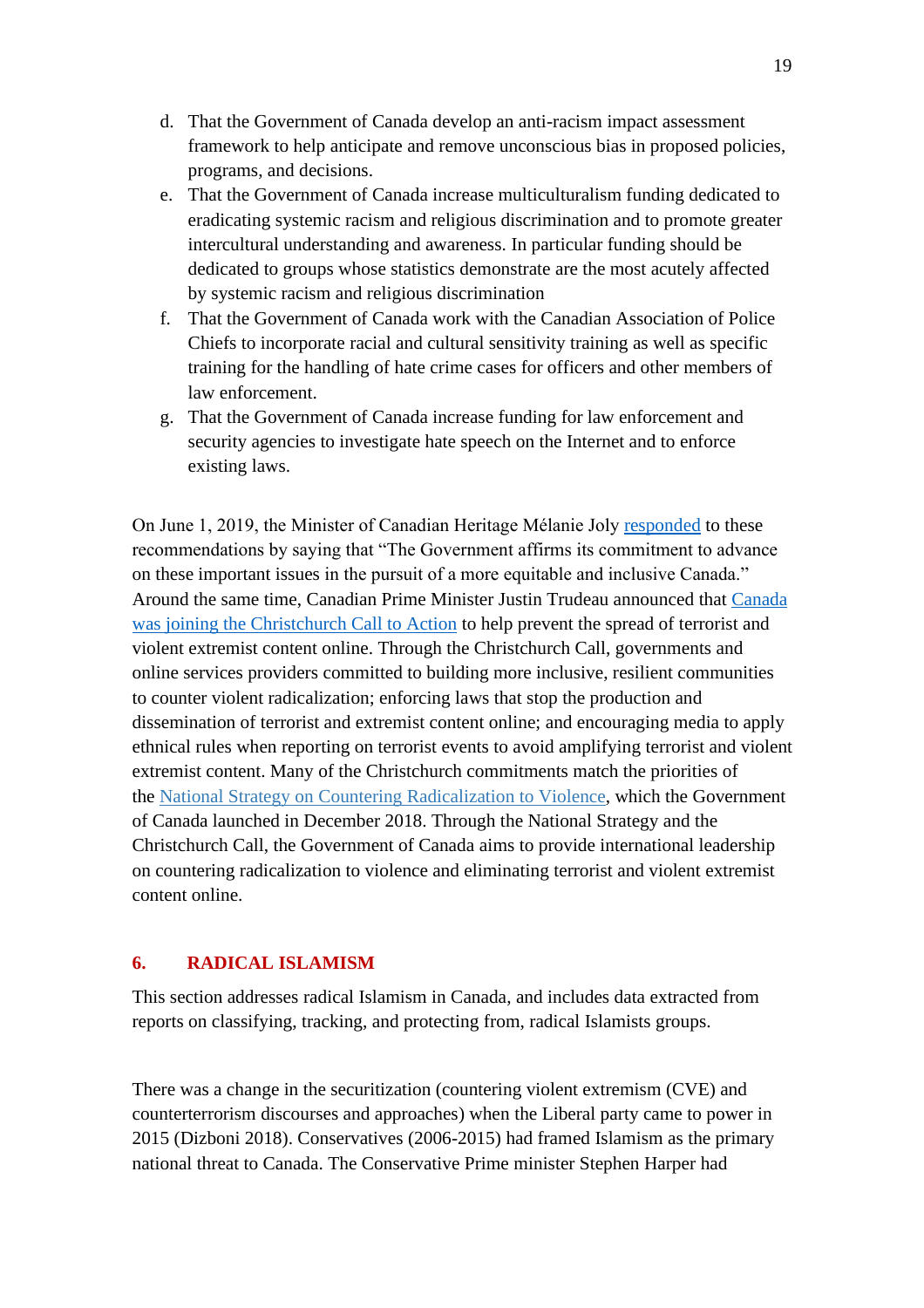declared in his [interview](https://www.cbc.ca/news/politics/harper-says-islamicism-biggest-threat-to-canada-1.1048280) with CBC in 2011 that 'Islamicism' was the most pressing threat to Canada. This comment caused many [reactions](https://www.cbc.ca/news/politics/muslim-group-wants-harper-apology-over-islamicism-remark-1.1121330) from Muslims in Canada. In 2015, he pushed for a piece of legislation called ["Zero Tolerance for Barbaric Cultural](https://laws-lois.justice.gc.ca/eng/annualstatutes/2015_29/page-1.html)  [Practices ACT"](https://laws-lois.justice.gc.ca/eng/annualstatutes/2015_29/page-1.html). On the other hand, a review of Liberal Government's documents (like the Canadian Security Intelligence Service –CSIS-, Public Safety Canada-PSE- between 2018-20 shows that the securitization discourse has fundamentally changed. In its [2019](https://www.canada.ca/en/security-intelligence-service/corporate/publications/2019-public-report.html)  [annual report, CSIS](https://www.canada.ca/en/security-intelligence-service/corporate/publications/2019-public-report.html) (Canada Security Intelligence Services) classified the domestic threats into three categories with no verbal reference to Islam or Muslim communities. These categories of threats, including online and offline, are: Religiously Motivated Violent Extremism (RMVE), Ideologically Motivated Violent Extremism (IMVE) and Politically Motivated Violent Extremism (PMVE). Under the section of domestic threats, the report attributes the recent acts of serious violence to the 'wide spectrum of extremist violence'. The document focuses on IMVE covering a wide range of motivations from xenophobia to gender-driven and anti-authority cases. Under the section 'The Canadian extremist travellers (CETs)', the report mentions 250 CETs (returning and abroad). Out of the estimated 190 CETs abroad, nearly half have travelled to Turkey, Syria and Iraq and the remainder moved to Afghanistan, Pakistan and parts of North and East Africa. The 60 returning CETs with a nexus to Canada were engaged in extremist activities abroad.

Public Safety Canada generally adopts the same discourse. It posted a [disclaimer](https://www.publicsafety.gc.ca/cnt/rsrcs/pblctns/pblc-rprt-trrrsm-thrt-cnd-2018/index-en.aspx) update (2019) referring to its strict adherence to bias-free terminology. In its latest [report](https://www.publicsafety.gc.ca/cnt/rsrcs/pblctns/pblc-rprt-trrrsm-thrt-cnd-2018/index-en.aspx) (2018), PSE attributed the principal threats to Canada to individual or groups inspired by "violent ideologies". The report observed that the Canada's National Terrorism Threat Level (NTTL) remains at [Medium](https://www.canada.ca/en/services/defence/nationalsecurity/terrorism-threat-level.html) meaning a violent terrorist act could occur and additional measures are in place to keep Canadians safe. However, individuals (Again with no specific reference to Islam, Muslim communities and with no specific numbers) in Canada continue to express both the intent and capability to carry out violent acts of terrorism in Canada and against Canadian interests. The forms of threat (nature of suspects and perpetrators) rise mostly from 'lone wolves' (no specific statistics mentioned) inspired by online narratives with no clear formal connection to Islamist groups (no specifics on the content of the narratives). Fewer (no specific number) Canadians are seeking to travel abroad to support groups like *Daesh* (Islamic State in Syria and Iraq) or AL Qaeda. A small number of individuals maintain intentions to travel and some have made attempts. The report defines "the Canadian Extremist Traveller" to places such as Syria, Turkey, Afghanistan and Pakistan, as "[…] an individual with a Canadian nexus who has travelled abroad to participate in extremist activity." The report defines "the Extremist activity as any activity undertaken on behalf of, or in support of, a terrorist entity. It can include, but is not limited to: participation in armed combat, financing, radicalizing, recruiting, media production, and other activity travelers". In this report, the Canadian approach to counterterrorism emphasized the CETs: "managing extremist travels, security screening, enhanced passenger protection programme, and arrests and prosecution in Canada for committing terrorism offences."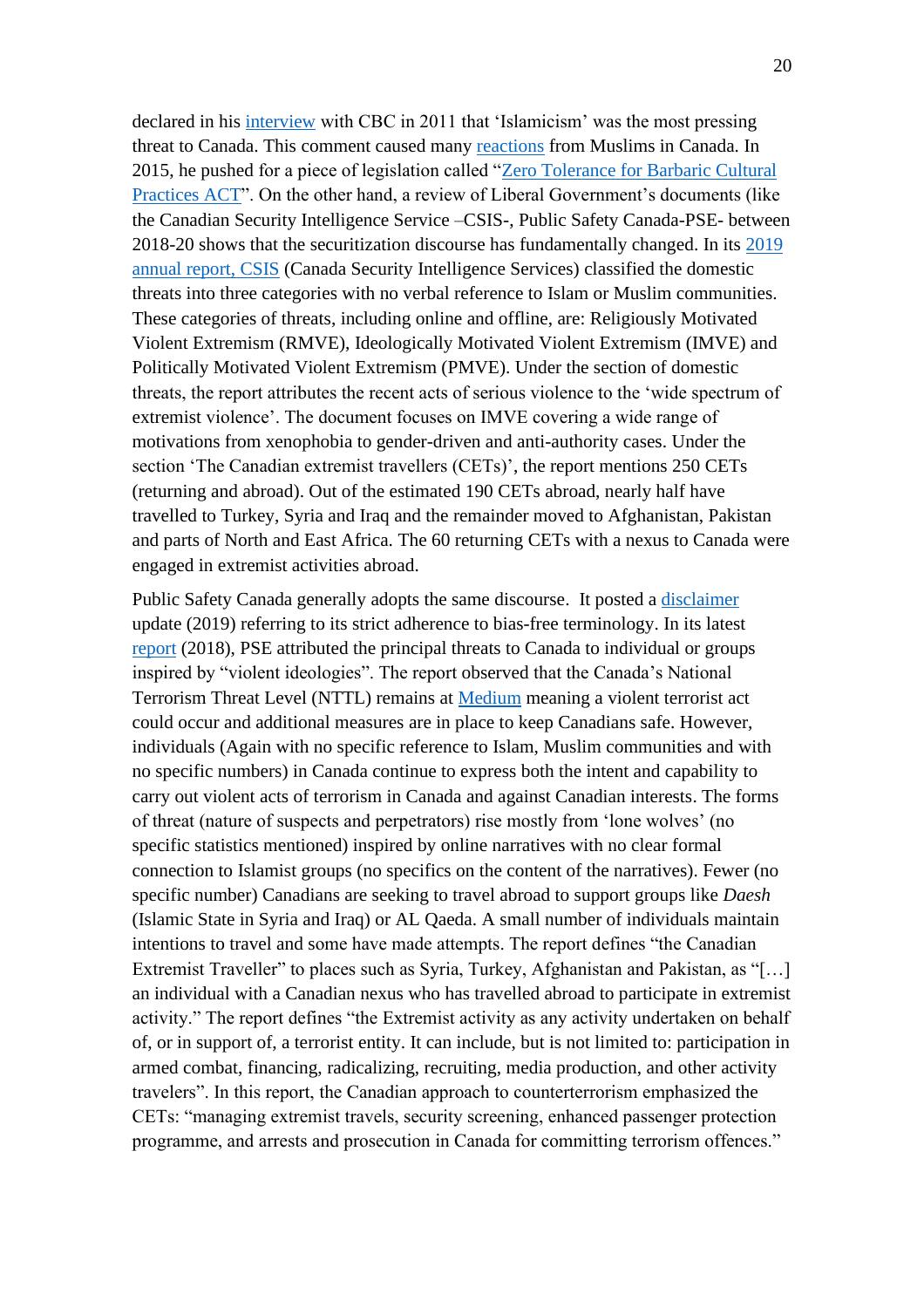The legal [grounding](https://www.publicsafety.gc.ca/cnt/rsrcs/pblctns/pblc-rprt-trrrsm-thrt-cnd-2018/pblc-rprt-trrrsm-thrt-cnd-2018-en.pdf) for the terrorist offense is "[…] the evolution from hate to serious acts of politically-motivated violence with the intention of intimidating the public, or a segment of the public, in regard to its sense of security, that could be considered a terrorism offence." Based on such definition, drawn from the Criminal [Code](https://www.justice.gc.ca/eng/rp-pr/cj-jp/victim/rr09_6/p3.html) of Canada, PSE [listed](https://www.publicsafety.gc.ca/cnt/ntnl-scrt/cntr-trrrsm/lstd-ntts/crrnt-lstd-ntts-en.aspx) 50 terrorist entities (updated last in 2018) out of which 45 are Islamists. Some of these entities like **IRFAN** – Canada "[...] is a not for profit organization operating in Canada. Between 2005 and 2009, IRFAN-Canada transferred approximately \$14.6 million worth of resources to various organizations with links to Hamas". The PSE 2018 report mentioned the support for terrorism "recruitment, fundraising and other activities that facilitate Islamist violent extremist activity abroad. Social media also remains a key tool for individuals in Canada and abroad who wish to communicate with other Islamist terrorists and violent extremist actors." As another form of terrorist threat to Canada. The report stated:

"[ …] Canada also continues to face threats from individuals that support terrorist groups, such as Hezballah. Since the early 1980s, Hizballah has been responsible for, or linked to, multiple large-scale terrorist attacks worldwide; however, none of these attacks have occurred in Canada. Hizballah operates within a global and highly diversified logistical and support structure, receiving considerable material and financial support from individuals and businesses in many countries, including Canada. Often, the individuals that support the group are not directly tied to Hizballah structures, but may sympathize with the organization for political reasons."

In terms of terrorist methods and capabilities, the report, based on reported or discovered terrorist incidents in the West or in Canada, singled out the following methods as likely to be used by the terrorists in Canada: "Low-Sophistication Tactics, High Impacts; Threats to Transportation Infrastructure; Chemical and Biological Weapons; Terrorist Use of the Internet and Cyber Capabilities, terrorist financing". The 'Countering Radicalization to Violence' section of the Canada's Public Safety [Report](https://www.publicsafety.gc.ca/cnt/rsrcs/pblctns/dprtmntl-rslts-rprt-2019-20/dprtmntl-rslts-rprt-2019-20-en.pdf)  [2019-20](https://www.publicsafety.gc.ca/cnt/rsrcs/pblctns/dprtmntl-rslts-rprt-2019-20/dprtmntl-rslts-rprt-2019-20-en.pdf) (page 21) states that the state special radicalization prevention programme is under the oversight of the [Canada Centre for Community Engagement and Prevention](https://www.publicsafety.gc.ca/cnt/bt/cc/index-en.aspx)  [of Violence,](https://www.publicsafety.gc.ca/cnt/bt/cc/index-en.aspx) as articulated through the [National Strategy on Countering Radicalization](https://www.publicsafety.gc.ca/cnt/rsrcs/pblctns/ntnl-strtg-cntrng-rdclztn-vlnc/index-en.aspx)  [to Violence.](https://www.publicsafety.gc.ca/cnt/rsrcs/pblctns/ntnl-strtg-cntrng-rdclztn-vlnc/index-en.aspx) The same report refers to a series of plans, programmes and measures such as the Federal Terrorism Response Plan (page 13). There is, however, no mention of a single special terrorism prevention programme.

Beside counterterrorism, countering violent radicalization, (CVE), is another pillar of challenges faced by PSE dealing with Islamist threats. The 2018 report on *[National](https://www.publicsafety.gc.ca/cnt/rsrcs/pblctns/ntnl-strtg-cntrng-rdclztn-vlnc/ntnl-strtg-cntrng-rdclztn-vlnc-en.pdf)  [Strategy on Countering Radicalization to Violence](https://www.publicsafety.gc.ca/cnt/rsrcs/pblctns/ntnl-strtg-cntrng-rdclztn-vlnc/ntnl-strtg-cntrng-rdclztn-vlnc-en.pdf)* (NSCRV), provided more information on some of our topics not touched by previous reports. NSCRV mentions terrorist groups such as Daesh and al-Qaeda as main threats to Canada. Based on the above-mentioned Public Safety [Report,](https://www.publicsafety.gc.ca/cnt/rsrcs/pblctns/dprtmntl-rslts-rprt-2019-20/dprtmntl-rslts-rprt-2019-20-en.pdf) no groups or countries other than ISIS or al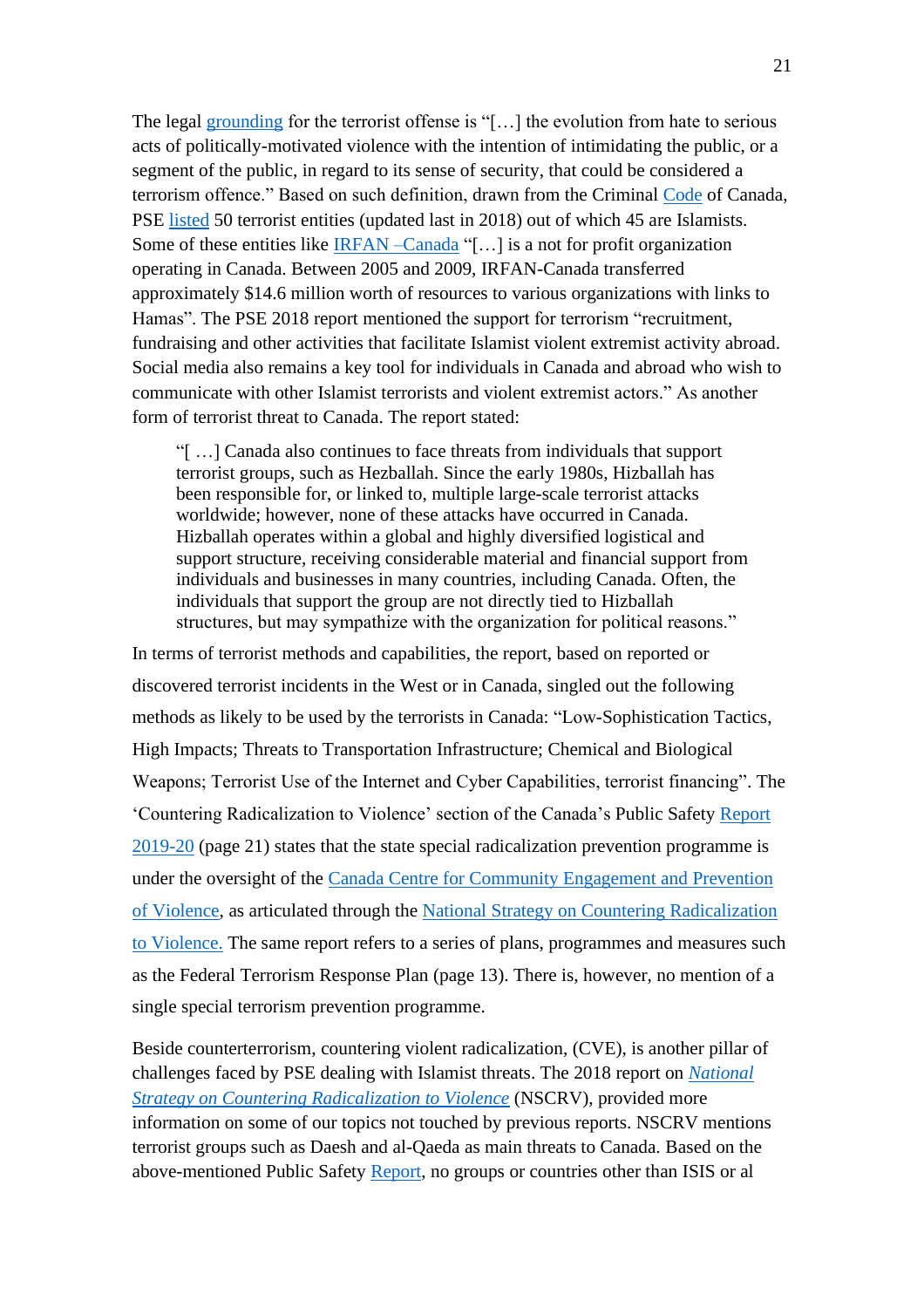Qaeda are considered as main inspirators of radicalizations. The report reads as follows: "The principal terrorist threats to Canada continued to stem from individuals or groups who are inspired by violent ideologies and terrorist groups, such as Daesh or al-Qaeda." (page 6).

The key CVE objectives is the prevention of extreme expressions of intolerance and hate and their escalation into incidents of violence. Under section 'Why and how people radicalize to violence in Canada' (p. 12). They are social networks, online communities, perception of social injustices, personal grievances, vulnerabilities, sense of belonging, and inclination towards violence. The report maintained that within the group dynamics, three processes of radicalization to violence can be identified: Intra-group influences; Competition within groups and networks; isolation and separation; history and past experience; perceiving a threat (pp. 17-8). The section on 'Harmful Impacts of Radicalization to Violence on Communities and Society in Canada' provides very important information that implicate and involve Canadians in general and Muslim communities in particular. The report identified three physical, emotional and psychological impacts creating effects such as victimization, normalization of violent act and rhetoric, social polarization and declining social and political capital (i.e. trust between people and between the people and the government). In order to strengthen the societal resilience and to protect at-risk vulnerable individuals, the following strategic approaches were implemented: "Effective, appropriate support for victims of attacks in the short, medium and long term; Meaningful, non-violent avenues to address grievances and conflicts and to advocate for social change; Positive social values, including mutual respect and sense of belonging for all. Ways to de-escalate, counter and marginalize destructive discourses in the media and public sphere; Well-functioning state, social institutions and media platforms and outlets that are viewed as procedurally fair" (p. 19). More specifically in order to institutionalize the strategy to prevent the radicalization, the [government](https://www.publicsafety.gc.ca/cnt/bt/cc/oe-en.aspx) implemented "[…] collaboration across sectors, we want to hear from partners, stakeholders, and the public to help inform the priorities of the strategy and determine how we can work best together, including: Canadian municipalities, Provincial and territorial governments, Non-government organizations, Community organizations and their leaders, Frontline practitioners, Youth groups". Canada Center for Outreach and Engagement established in 2017, operating under the Public Safety Canada, is in charge of engaging youth, community leaders, families and communities-at risk in general to detect and to prevent radicalization and to promote resilience.

Besides Governmental reports, there has been few academic research on the jihadist Islamist threat (jihadist here refers to the Islamist inspired type of terrorism) to Canada since 2018. One [research](https://www.tsas.ca/publications/domestic-jihadist-threat-to-australia-and-canada-2000-2020-an-overview/) observes that between 2000 and the beginning of 2020, there were a total of 6 Jihadist-inspired violence 'incidents' (i.e. completed attacks) and 8 'disrupted and Failed Plots' (i.e. attacks were planned but failed), and 30 individuals subsequently charged with terrorism offences. The data reveal that the Canadian incidents have the following characteristics relevant to our report: the ISIS inspired all of these incidents. The attacks followed the September 2014 call to Jihad by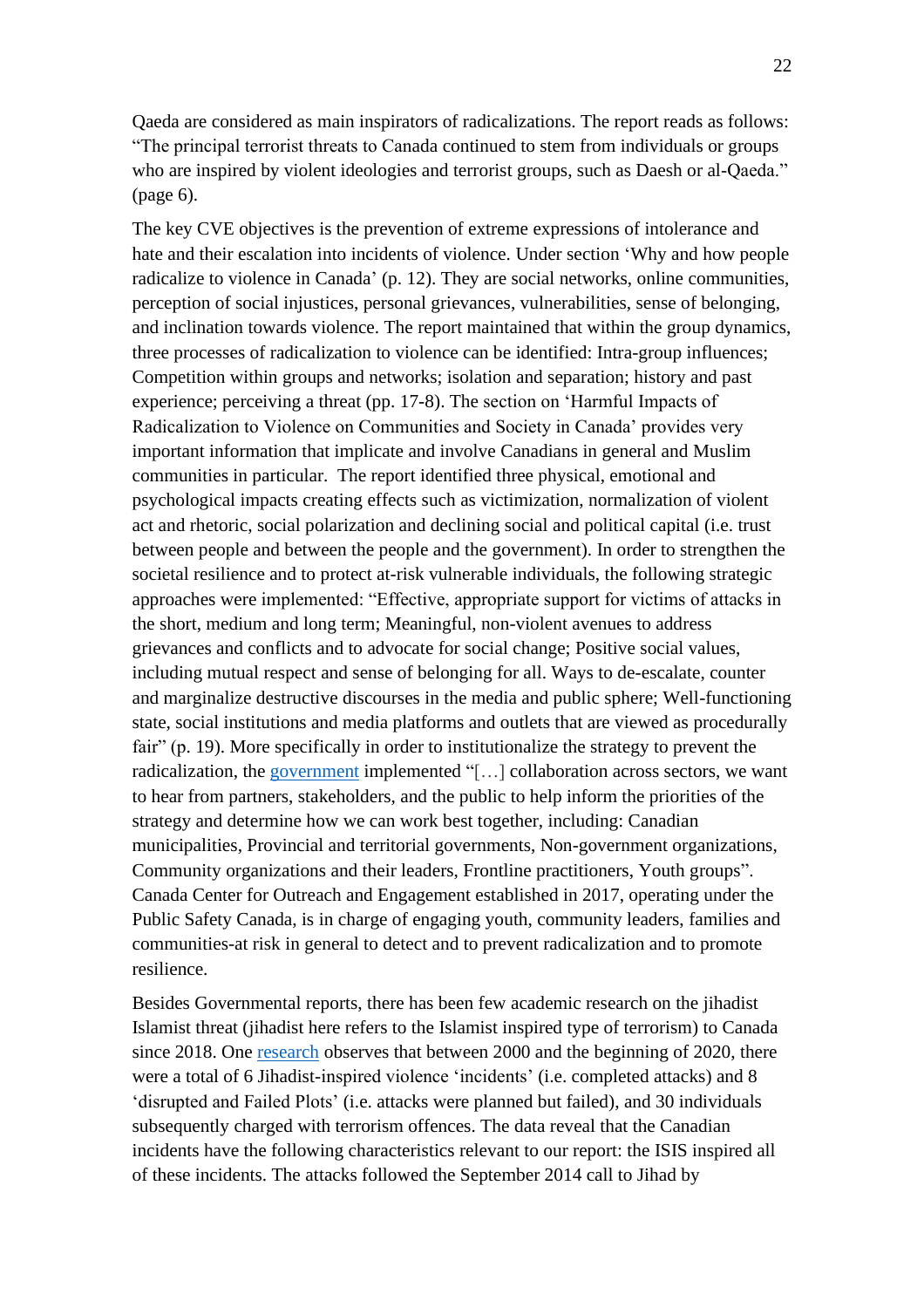Muhammad al-Adnani, the ISIS (Islamic State in Iraq and Syria) appointed emir (commander) for external operations. He called on all ISIS supporters to perpetrate indiscriminate attacks in the West by whatever means at their disposal. The research questions the common popular stereotypes that these attacks were improvised, spontaneous and irrational. The research finds that the Canadian jihadists were very rational in their planning and motives. (p. 4). The publication concludes that the disrupted and failed attacks in Canada had the following traits: Compare to pre-2014, the number of plots doubled in post 2014 (9 versus 5) as well as the number of lone actors (9 versus to 5). Out of 14 planned plots, few targeted civilians (only 21%, i.e. 3 attacks) and the reminder of jihadist plots showed clear preference for targeting police, military and or government officials (p. 5).

# **7. THE RADICAL RIGHT**

This section lists alphabetically the main existing radical right groups and includes a brief description of their nature and goals. Subsequently, it reports the continuities and changes regarding the Canadian radical right.

# **7.1. Major groups active between 2018-2020**

- **Alberta Separatist Youth League** (ASYL), founded by three selfidentified Groypers – an alt-right neo-Nazi ideology connected to the fandom of American white supremacist Nick Fuentes – they used social media such as Telegram and Facebook, as well as the infamous neo-Nazi forum Stormfront to recruit new members. They want influence in the Alberta separatist movement, Wexit, to create an 'ethnostate', or what they describe as a 'new nationalist West'.
- **Atalante Quebec** is a far-right, French-Canadian nationalist group based in Quebec City. Their leader is Raphaël Lévesque.
- **Atomwaffen Division** is a terroristic neo-Nazi organization that formed out of Iron March, an influential fascist forum that went offline in fall 2017.
- **Blood & Honour** (B&H) is an international neo-Nazi network whose ideology is derived from the National Socialist doctrine of Nazi Germany. Through their armed branch, **Combat 18** (C18), the group has carried out violent actions, including murders and bombings. B&H was founded in the United Kingdom in 1987 and grew during the 1990s, establishing branches throughout Europe by the end of the decade. B&H attacks have occurred in North America and in several EU-member states. In January 2012, four B&H members in Tampa, Florida, were convicted of the 1998 murder of two homeless men who were killed because the group considered them "inferior." In February 2012, members of B&H and C18 firebombed a building occupied mostly by Romani families, including children, in Aš, Czech Republic.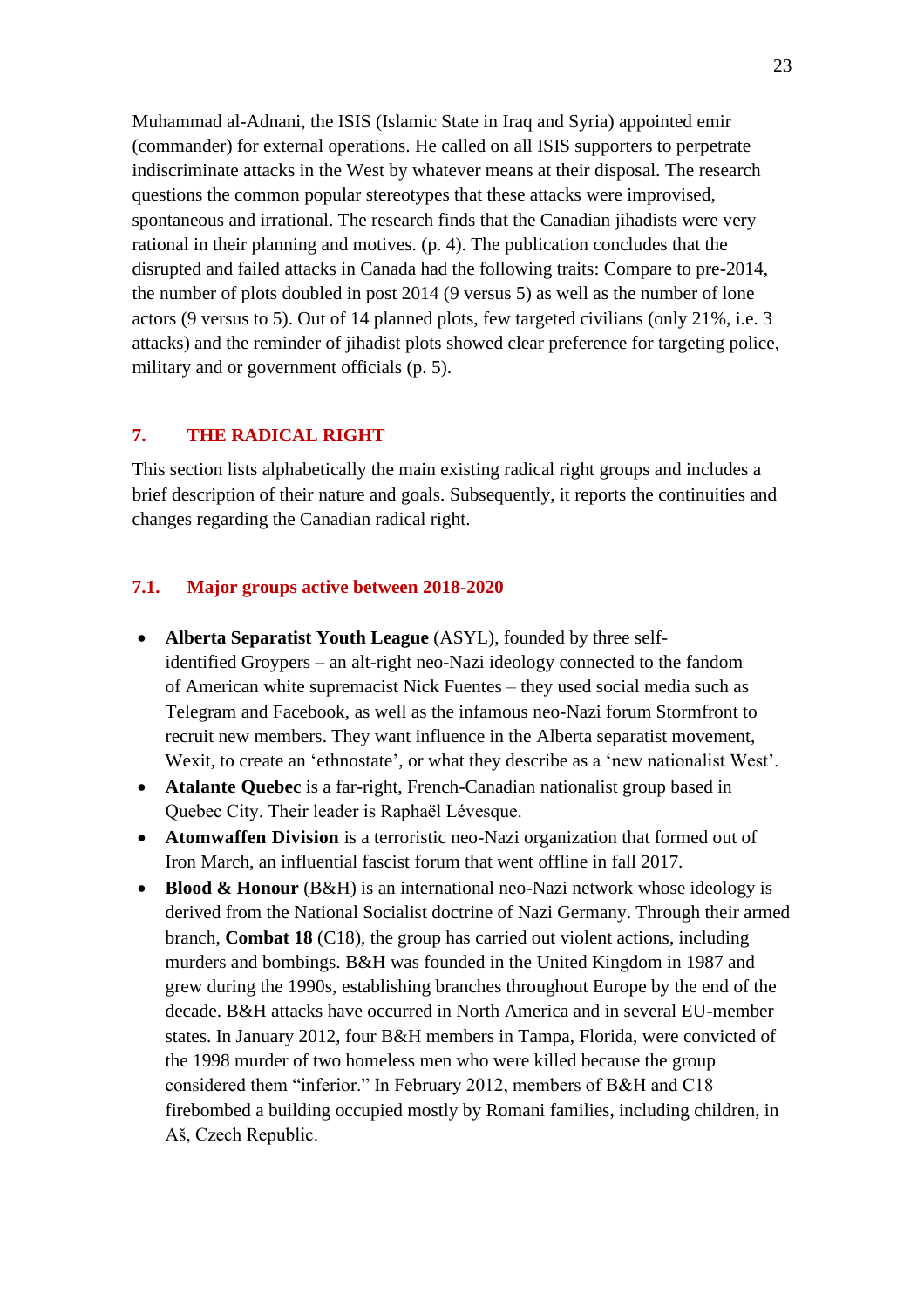- **Canadian Coalition for Concerned Citizens** (CCCC) is an alt-right and Islamophobic group that rallies against immigration, and especially Muslim immigration.
- **Hammerskins Nation** is the most violent and best-organized neo-Nazi skinhead group in North America.
- **ID Canada**, Generation Identity Canada, was a white nationalist and hate group in Canada formed in 2014 that was renamed IDCanada in 2017.
- **Ku Klux Klan** (KKK) is an ultraconservative, secret fraternal organization dedicated to the supremacy of an Anglo-Saxon Protestant society
- **La Meute**, known also as the 'Wolf Pack', largely focuses its energies on Islam, but also extends its animosity to non-white immigrants generally. Established in 2015, they soon claimed 40,000 members online. It is generally considered the largest extreme-right group in Quebec.
- **Mankind Against Pedophiles and Predators** (MAPP) is a homophobic and transphobic group which blames the LGBTQ+ community for pedophilia.
- **New Constitution Party of Canada** is a white supremacist associated, anti-Semitic, and self-described "anti-Marxist" group based in Toronto, led by James Sears. It is not registered by Elections Canada as a political party in Canada, and focuses its activities on spreading what some consider hate speech through its 'National Socialist' themed website *Your Ward News* and YouTube videos posted by Sears. The New Constitution Party has close ties to members or former members of the defunct white supremacist group the Heritage Front such as Gary Schipper.
- **PEGIDA** established at least four national chapters, and a handful of city chapters, in Canada in 2018. They continue to stoke fear of terror attacks by radical Islamists, fear of the dissolution of Western values and fear of the loss of Judeo-Christian culture. PEGIDA has been especially active in the many rallies that continue to pepper the country, often with Soldiers of Odin.
- **Proud Boys** were first seen on Canada Day in 2016, when they disrupted an Indigenous anti-colonialism demonstration. In November 2018, Canadian military police listed the Proud Boys in their report titled *White Supremacy, Hate Groups and Racism in the Canadian Armed Forces.*
- **Soldiers of Odin** is an anti-immigrant and white supremacist group.
- **Students for Western Civilisation** is a Pan-European Nationalist and Autonomist student group based in Toronto, Canada.
- **The National Citizens Alliance** (NCA) is a far-right federal political party in Canada. It is headquartered in Calgary, Alberta and led by perennial candidate Stephen Garvey, who is a proponent of far-right conspiracy theories. The party has been described by critics as alt-right, white nationalist and Islamophobic.
- **The National Socialist Labour Revival Party** is a white nationalist and neo-Nazi party founded on the doctrine of fascism particularly active in Scarborough (Greater Toronto Area).
- **The Northern Guard** is a biker-style anti-Muslim group and an offshoot of the neo-Nazi Soldiers of Odin.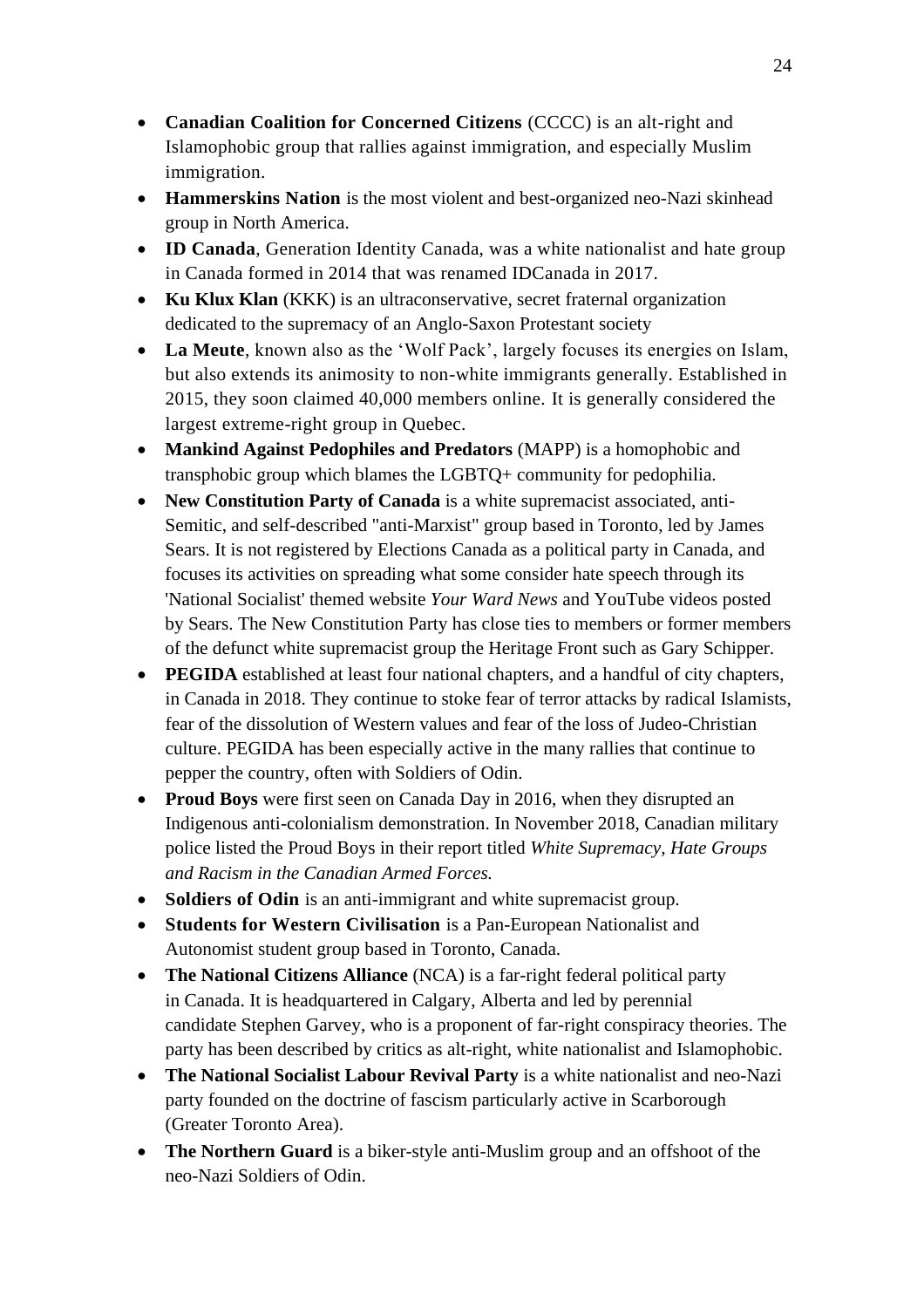- **The Three Percenters** are heavily armed and actively engaged in paramilitary training, all in the interest of defending Canada's traditional heritage from enemies 'both foreign and domestic'. They too take aim at what they deem to be the inevitable invasion by Islam. They are known for monitoring mosques for terrorist activity.
- **Wexit**, an Alberta Separatist movement, has drawn neo-Nazi support since its inception. For example, a former member of Blood & Honour, which is now a designated terrorist group, expressed support online, and participants have been spotted wearing neo-Nazi clothing at their rallies. The idea of Wexit is appealing to the white power movement -- with a strong stance against immigration and extremely socially conservative values, they see it as the next best thing to a white 'ethnostate'. While the larger separatist movement is not necessarily racially motivated, those that are have been welcomed into the fold. Thanks to this, those advocating for an 'ethnostate' have been legitimized by the media - Sam Bell has been profiled by some outlets without mention of his online activities. The group is supported by a popular far-right Alberta Instagram account with 1500+ followers run in part by Martin, a 2020 high school graduate from Brooks, AB. The account promotes alt-right talking points and links to the ASYL in its bio.

# **7.2. Continuities and changes**

In 2019, the [Centre on Hate Bias and Extremism](https://socialscienceandhumanities.ontariotechu.ca/centre-on-hate-bias-and-extremism/index.php) reported that:

- Right-wing extremism is growing. The Centre identified "close to 300 far-right groups active in Canada, as well as ongoing incidents of non-violent racist behaviour and violent assaults by the far right."
- The demographics of far-right groups are shifting. While many adherents continue to be young men, according to the Centre "the far right is now also becoming a movement of middle-aged adults – often highly educated and holding middle-class jobs."
- The rise of discourses of hate from the U.S. on social media dramatically affects us in Canada because online discourse has no borders.
- Governments and political parties at various levels in Canada have also engaged in anti-immigrant language and policies, for example, talking about Islamists as the greatest security threat and about it being 'offensive' when someone wears a hijab.
- Recent public opinion surveys show that more Canadians say they hold negative views of certain religious and ethnic groups and other marginalized communities, and that more people feel comfortable expressing these opinions, in part because they feel they have more 'permission to hate' in light of the normalization of hateful narratives.

In 2020, the number of far-right extremist groups across Canada has [increased 30%](https://www.cbc.ca/passionateeye/features/right-wing-extremist-groups-and-hate-crimes-are-growing-in-canada)  [since 2015.](https://www.cbc.ca/passionateeye/features/right-wing-extremist-groups-and-hate-crimes-are-growing-in-canada) Most of these groups are organized around ideologies against certain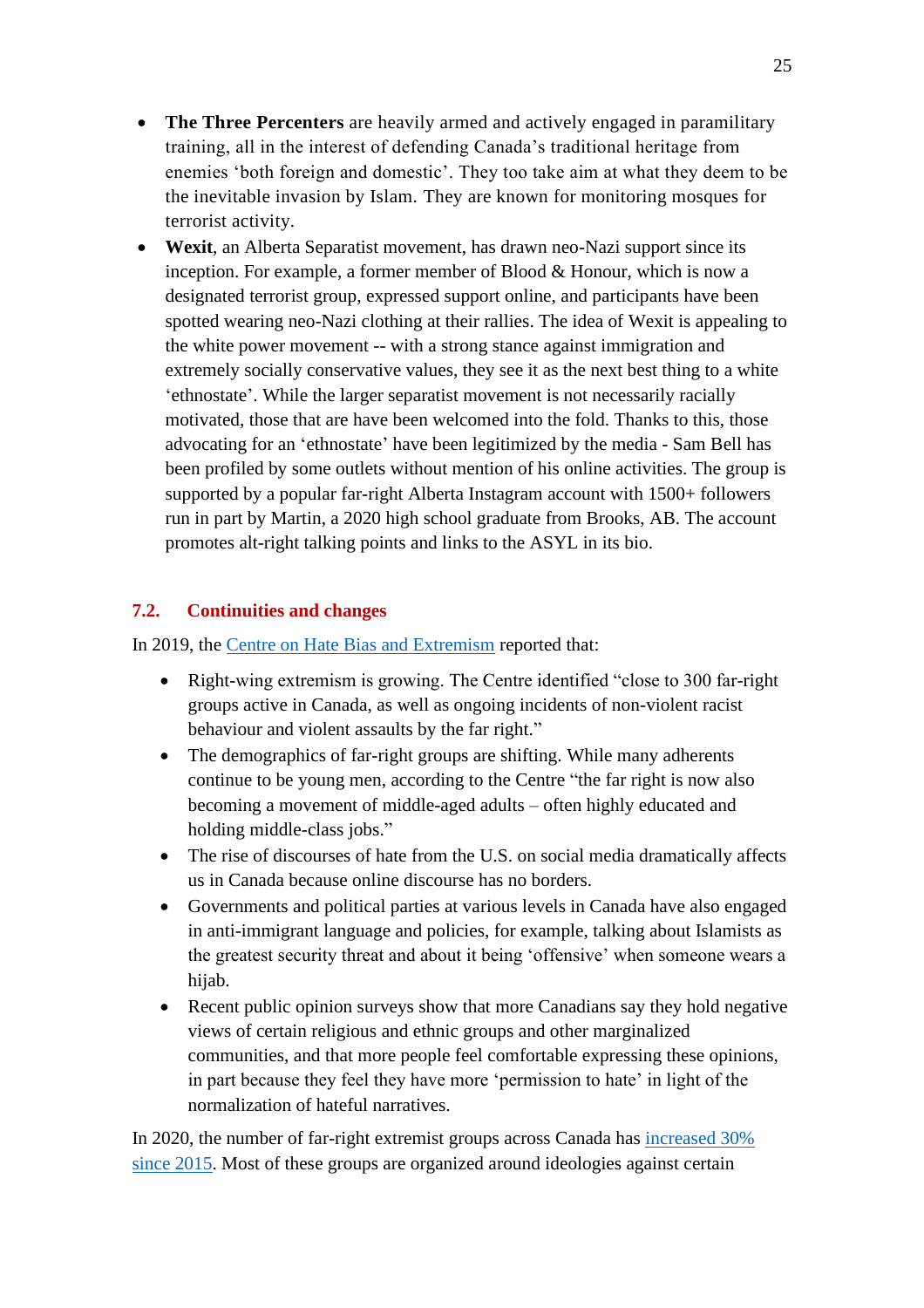religions and races, with anti-Muslim and anti-Jewish sentiments being the most common, followed by hatred for immigrants, Indigenous people, women, LGBTQ communities and other minority groups. Leading expert on hate studies Barbara Perry says that multiple so-called alt-right rallies happen in Canada every week and that hate groups here have recently been forming coalitions. "It's reflective of Charlottesville's 'Unite the Right,'" [Perry says,](https://www.cbc.ca/passionateeye/features/right-wing-extremist-groups-and-hate-crimes-are-growing-in-canada) "It shows a disturbing trend: that they have solidarity and a real movement with a shared vision."

Statistics support Perry: Criminal incidents motivated by hate and reported to police rose by more than 60% between 2014 and 2017, when 2,073 were reported. Of these crimes, 38% were violent offences, which included assault, uttering threats and criminal harassment. And according to Perry, most of the crimes documented by police are by individuals who are not currently part of a specific hate group, suggesting it's a more pervasive problem than we might think. This police data is based on incidents that have been substantiated by investigations and largely depends on victims' willingness to report the crime. Perry explains that many factors may contribute to victims choosing not to report, including mistrust of police. "The police themselves have a history with anti-gay violence and anti-trans violence, so [people from these communities] are less likely to report." According to her [research,](file:///C:/Users/Antares/Downloads/80%20to%2085%25%20of%20hate) Perry says, as much as 80 to 85% of hate crimes go unreported.

In 2020, an [online report](https://www.isdglobal.org/wp-content/uploads/2020/06/An-Online-Environmental-Scan-of-Right-wing-Extremism-in-Canada-ISD.pdf) supported by the Public Safety Canada Community Resilience Fund demonstrated that acts of terrorism committed by the far-right have increased by 320% over the past five years, supported by an increasingly connected and internationalist community of right-wing extremism. It argues that central to this increase in activity is the use of social media, which provides avenues for a broad spectrum of right-wing extremists to mobilise by recruiting new members, broadcasting disinformation and propaganda, harassing opponents, and co-ordinating activity including publicity stunts, protests and acts of violence. Social media used includes popular platforms like Facebook, YouTube and Twitter, and a constellation of fringe forums including ultra-libertarian platforms with lax content moderation policies such as Gab, and specially created extremist hubs like Iron March and Fascist Forge. This report represents the interim findings of a two-year study designed to increase understanding of the social media footprint of right-wing extremism (RWE) in Canada. This work is part of a larger project designed to understand RWE in Canada led by Ontario Tech University (OTU), in partnership with Michigan State University and the University of New Brunswick.

[Recent academic research](https://www.tsas.ca/wp-content/uploads/2019/04/RR2019_01_Campana_Tanner.pdf) focused on the use of anti-Muslim attitudes as propaganda strategy by fringe and radical groups in Canada. Although the anti-Muslim attitudes are not exclusive to these radical groups, "[…] anti-Muslim positions and Islamophobia have become a marker of far-right parties and movements, and a tool for many far-right movements and parties to mobilize electors, activists and sympathizers". The far right in Canada emphasizes two key issues: alternative views on immigration, and integration of immigrants in the Canadian society. This research, unprecedented in its methodological extent, is based on a significant pool of 45 semi-structured interviews with respondents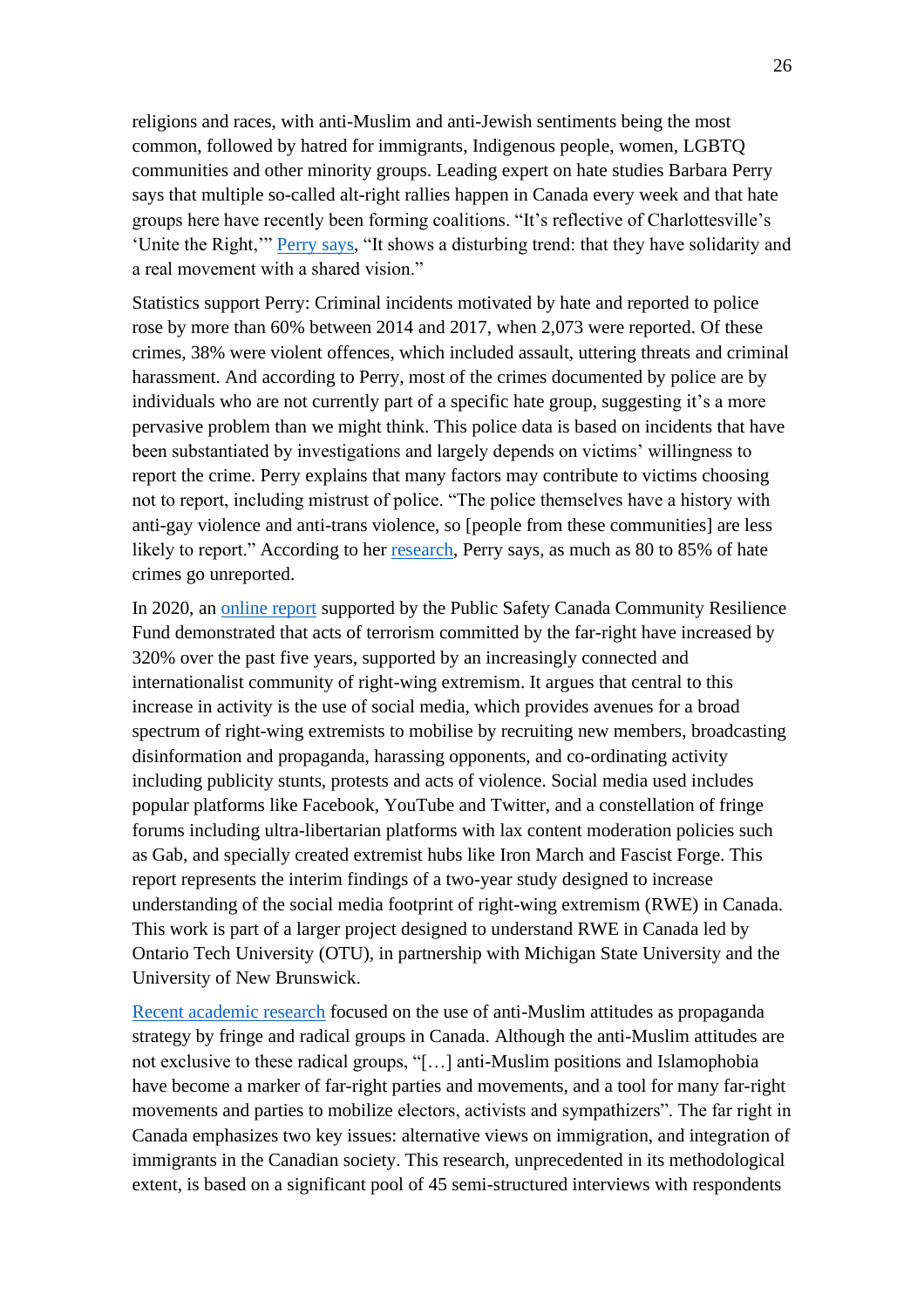in four different English and French speaking provinces. Interviewees, affiliated with 41 different groups mostly male are from various socio-economic backgrounds, and aged between 20 and 60. The basic drive of these far right groups is the de-demonization of the criticism of Muslim immigration in Canada as headway towards more general criticism of immigration, multiculturalism and the Liberal party of Canada. Some far right interviewees refuse to target Muslim immigrants, refugees and citizens on the ground that Muslim representatives would exploit these characterizations to seek more support from traditional political elites. The majority of far-right interviewees maintain that "Muslim immigration is only the 'tip of the iceberg' and all forms of immigration represent a serious danger for the larger community. From that perspective, Islam is only a "symptom" and immigration is the 'real disease'. Indeed, several respondents advocated that Canada should maintain strong borders with no immigration". This research concludes that this ordinary and de-demonized antimuslim racism among farright groups in Canada is also a pragmatist strategy with three encompassing objectives: "Raising awareness of perceived threats, Essentialization of the threat, with emphasis on the preservation of whiteness, The dramatization of intercommunity and interreligious relations".

## **CONCLUSIONS**

Despite the fact that the Act of Multiculturalism passed in 1988 was set to ensure the federal commitment to promoting and maintaining a diverse and multicultural society in Canada, provincial legislation has challenged this on several occasions. From 2018 to 2020 specifically, the French-speaking province of Quebec has passed two laws (Bill C-59 and Bill 21) which targeted minorities on the basis of ethnicity and religion, and especially Muslim minorities. In spite continuous protests against both laws, federal party leaders haven't intervened to prevent the implementation of these laws, which effectively has encouraged discrimination and legitimized the xenophobic discourse of radical-right groups. This leads to the conclusion that Canadian law is not strong enough to protect minorities, and that there has to be an effort by law enforcement to separate hate groups from terrorist groups, and threats from ethnic-based prejudice.

There are problems of structural discrimination in the Canadian society in key social spheres such as education, income, employment, healthcare and criminal justice. In consequence, they are reflected in the law enforcement forces in terms of their recruitment, conduct and practices. Low number of applicants and increasing number of ethnic minorities especially in bigger cities make the diversification both provincially and federally problematic. Court cases, public reports, public protests, and academic research, all call for fostering the ethnic representation within the law forces. We conclude that despite the Police forces' public acknowledgement and recruitment measures, these issues persist.

The negative attitudes towards the Canadian Muslims in Canada are on the rise at varying rates in different provinces. The motivations behind these attitudes could be as diverse as culturalism, media effects, securitization or low micro social interactions.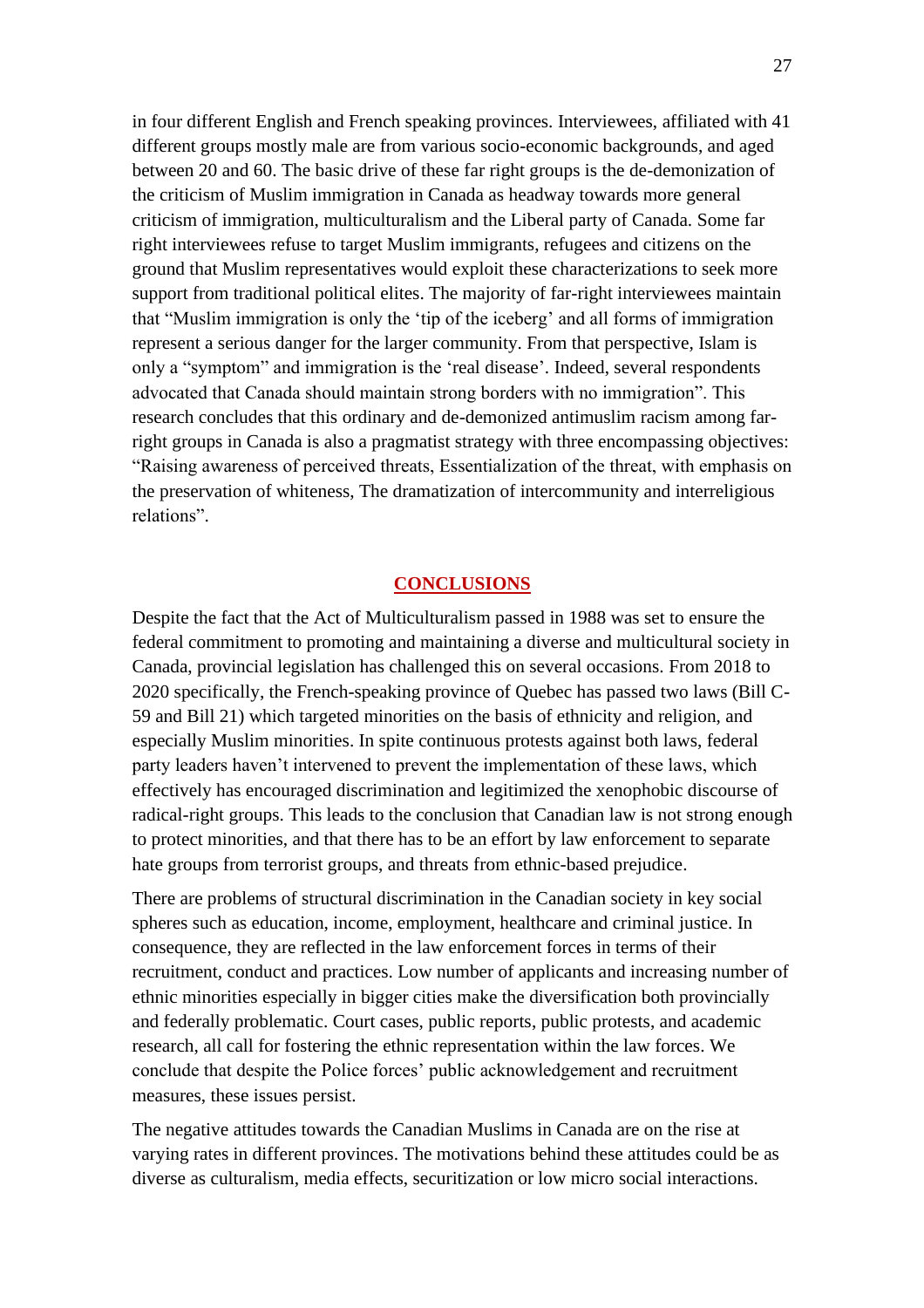There were, for the timeline of 2018-20, recorded steady growth of hate crimes in general, affecting primarily minorities including Muslims. The anti-Muslim and potentially anti-immigration became a political and social strategy used by both farright groups and some political parties. We conclude that the two Canadian integration approaches towards Muslims, namely assimilationism and multiculturalism, have different implications as the former may have marginalized further the Muslim communities.

The collected data suggests that hate crimes against ethnic minorities in Canada increased steadily between 2012 and 2020. We conclude that Islamophobia and religious discrimination at large are serious problems in Canada, and that the government must work harder to make multiculturalism, Canadians' pride, work.

There was a significant change in the securitization discourses from the federal Conservative government to the Liberals (in power since 2015). The discourse on counter terrorism and counter violent radicalization (CVE) levels shifted the focus from Islam and Islamism to extremist violent ideologies, left or right, secular or religious. The Liberal counter-terrorism discourse and plan emphasized returning extremist foreign travelers from international conflicts such as Syria as key terrorist threat. The drivers of radicalization are reported to be factors such as social networks, vulnerabilities and sense of belonging. Government implemented the national outreach to Muslims in Canada in order to mitigate the harmful impact of terrorism and radicalization and to enhance the legitimacy and the efficiency of state's strategies and measures. Based on available public reports, the terrorist threats, in the form of violent actions or resource support, both online and physical, is currently at medium level.

The number of active radical-right groups in Canada is growing, and its discourse primarily promotes nativism and white supremacism. Generally characterized by young adherents in the past, now the radical right is also becoming a movement of middleaged adults. We conclude that the growing presence of radical-right groups, its broader appeal, and the normalization of its discourse at the political level, is directly related to the steady growth of anti-immigrant sentiment and prejudice against visibly ethnic minorities.

# **RECOMMENDATIONS**

To prevent radicalization:

- a. Assess how extremism is manifested locally
- b. Help strengthen local cohesion: delivering events, campaigns and projects based on inclusion, shared values and community cohesion are vital to help build resilience to extremism and to prevent extremists from gaining a foothold
- c. Assess who is most susceptible to extremist narratives and plan how to engage and support these people
- d. Promote online programs to fight isolation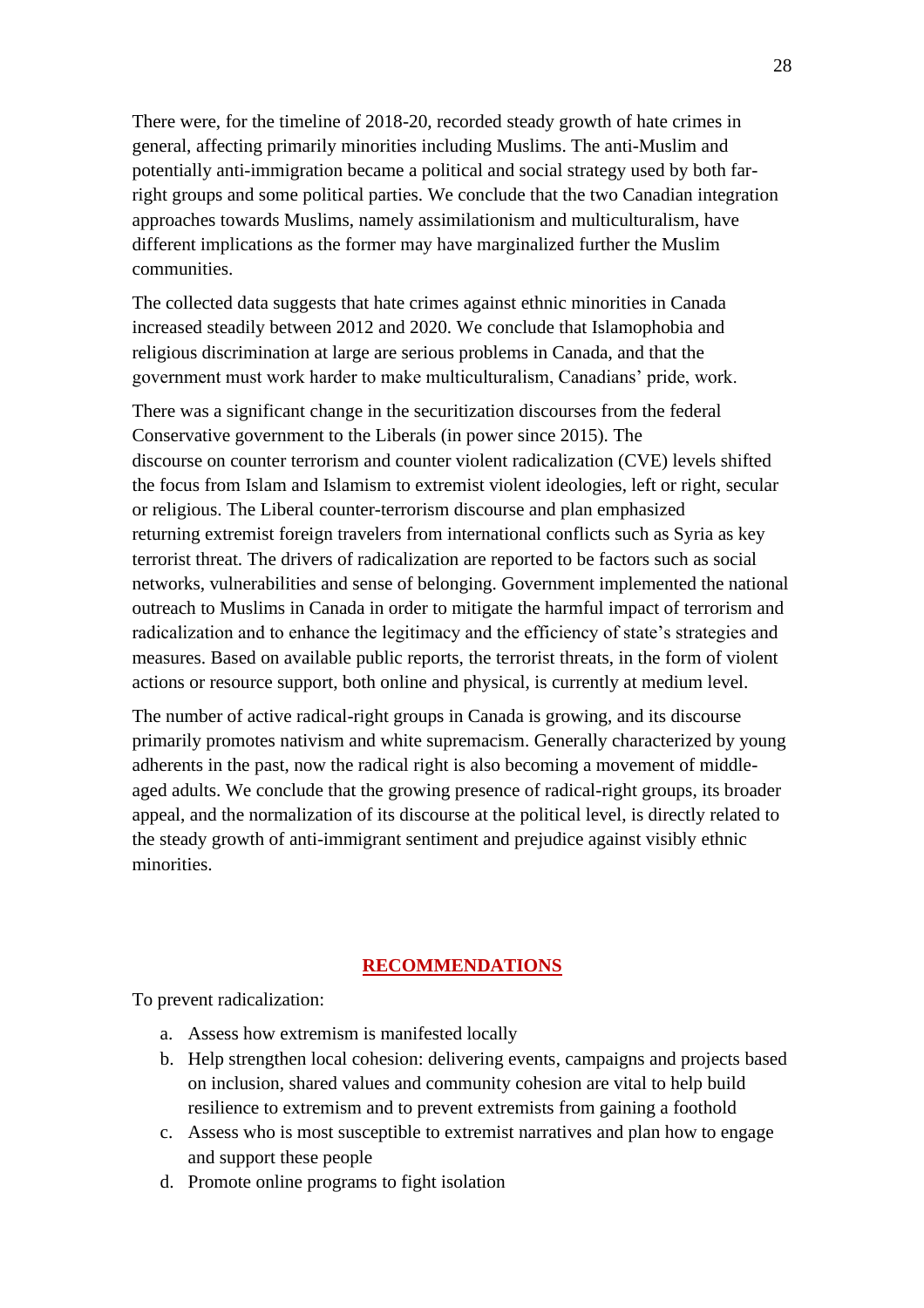- e. Monitor legal cases at all levels of courts across Canada as a foundation for strategic engagement in litigation and research
- f. Promote research focusing on the dynamics between the COVID-19 pandemic and radicalism
- g. Fostering national resilience in terms of civic education, critical thinking, nonbinary mentality and cognitive bias-free learning
- h. With peace, order and good governance in mind, federal and provincial actions on media (print and online) broadcasting to insure free, civic and responsible coverage of current affairs related to terrorism and radicalization in Canada

To protect Canadian ethnic minorities and Muslim communities in particular from hate crimes:

- a. Declare Bill C-59 (Quebec) unconstitutional
- b. Declare Bill 21 (Quebec) unconstitutional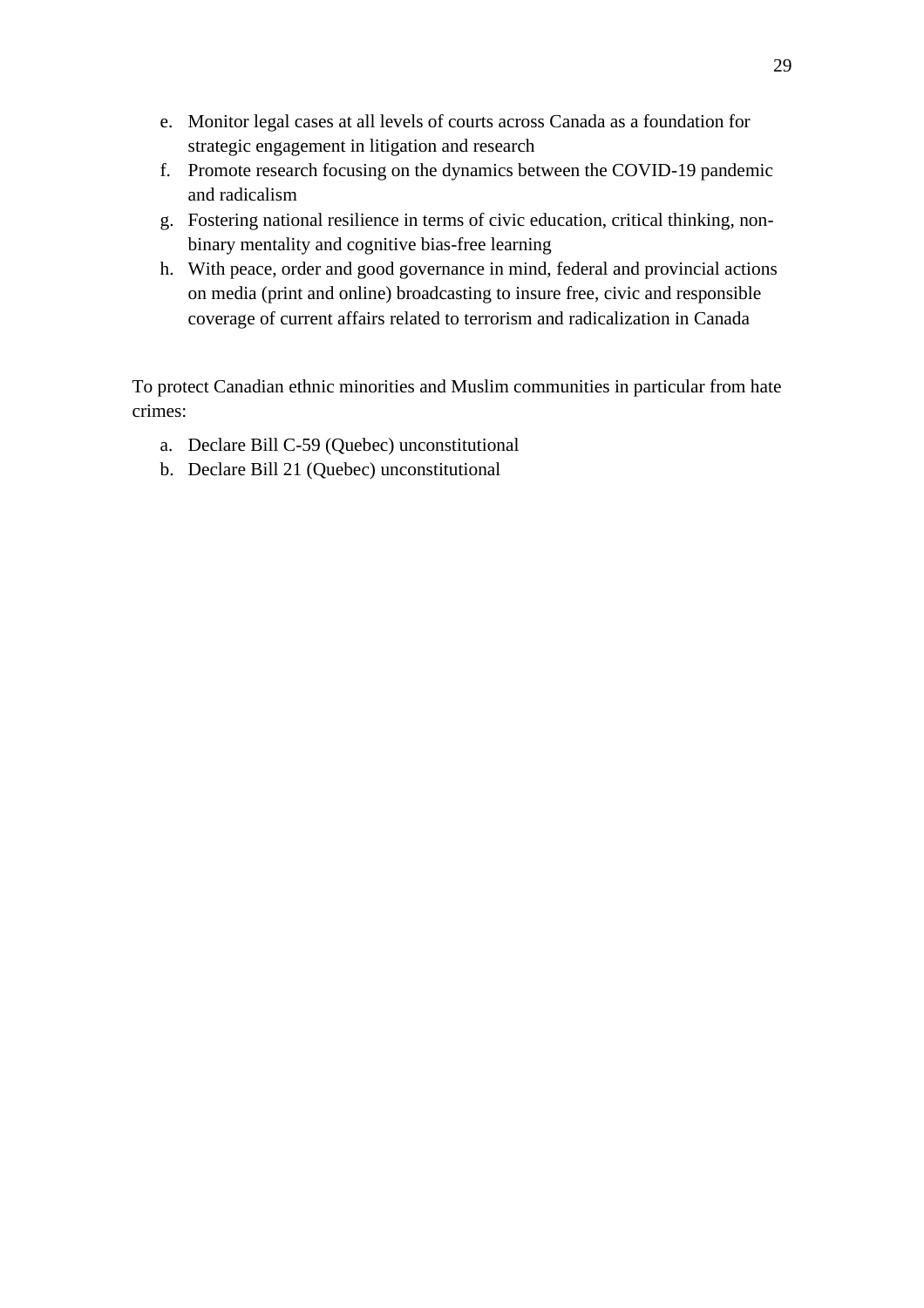## **ANNEX 1:**

## **LISTED ISLAMOPHOBIC HATE CRIMES AND SHORT DESCRIPTIONS**

#### **2017<sup>1</sup>**

Note: Total of 72 cases of reported Islamophobia by the National Council of Canadian Muslims (NCCM).

**29 January 2017**: A local halal grocery store owner, a professor at Université Laval, three civil servants and a pharmacy worker were brutally killed in a [mosque shooting](http://montrealgazette.com/news/local-news/quebec-mosque-shooting-five-remain-in-critical-condition-following-attack) in Quebec.

## **2018**

Note: Total of 41 cases of reported Islamophobia by the NCCM.

**January 30, 2018:** Ontario (ON), Canada. Jami Omar Mosque in Bells Corners west of Ottawa was vandalized. At 7:00 am city police were called to investigate hateful posters that were placed on the glass doors of the mosque. These posters were described as containing racist slogans and portraits of Adolf Hitler. Reported to: Police/Media. [Link.](http://ottawacitizen.com/news/local-news/police-probe-graffiti-at-bells-corners-mosque)

**February 2, 2018:** ON, Canada. A note containing anti-Shia Muslim sentiment, along with a vandalized turbah, was found in the Bahen Centre for Information Technology's multi-faith space at the University of Toronto. The university's Anti-Racism and Cultural Diversity Office (ARCDO) worked with Campus Police and the Toronto Police Service to investigate the incident. Reported to: Police/Media. [Link.](https://thevarsity.ca/2018/02/05/turbah-vandalized-at-bahen/)

**February 13, 2018:** Alberta (AB), Canada. A sign outside "Abraham's Landing" in Fort McMurray was vandalized on Tuesday February 13, 2018. RCMP is investigating after the derogatory graffiti was written on a sign outside an Islamic centre that is currently under construction. Reported to: Police/Media. [Link.](http://www.cbc.ca/news/canada/edmonton/fort-mcmurray-islamic-centre-graffiti-1.4534316)

**March 22, 2018:** ON, Canada. A video was posted online showing a woman outside Dar Al-Tawheed Islamic Centre in Mississauga tearing pages form the Qu'ran and leaving them on windshields. As she rips pages out of the Quran, she refers to it as a "satanic, evil book". Peel police are also investigating alleged hate crimes at two other Mississauga mosques which she visited on the same day. Reported to: Police/Media. [Link.](https://www.thestar.com/news/gta/2018/03/25/peel-police-investigating-alleged-hate-crimes-at-three-mississauga-mosques.html)

**March 23, 2018:** AB, Canada. A Muslim woman wearing a hijab was verbally assaulted on public transit by a man who was shouting racial slurs and who called her a terrorist. Footage shows the man saying, "people like her are the reason wars start", among other comments. The bus driver notified the bus control team, and transportation officers spoke to all parties involved. Reported to: Media. [Link.](http://www.660news.com/2018/03/23/disturbing-exchange-calgary-bus-captured-video-taliban-might-looking/)

<sup>&</sup>lt;sup>1</sup> We listed hate crimes dating 2018-2020, but included one reference from 2017 to inform on the worst hateful attack against minorities in Canada since the 1980s, which still causes debate and mobilization.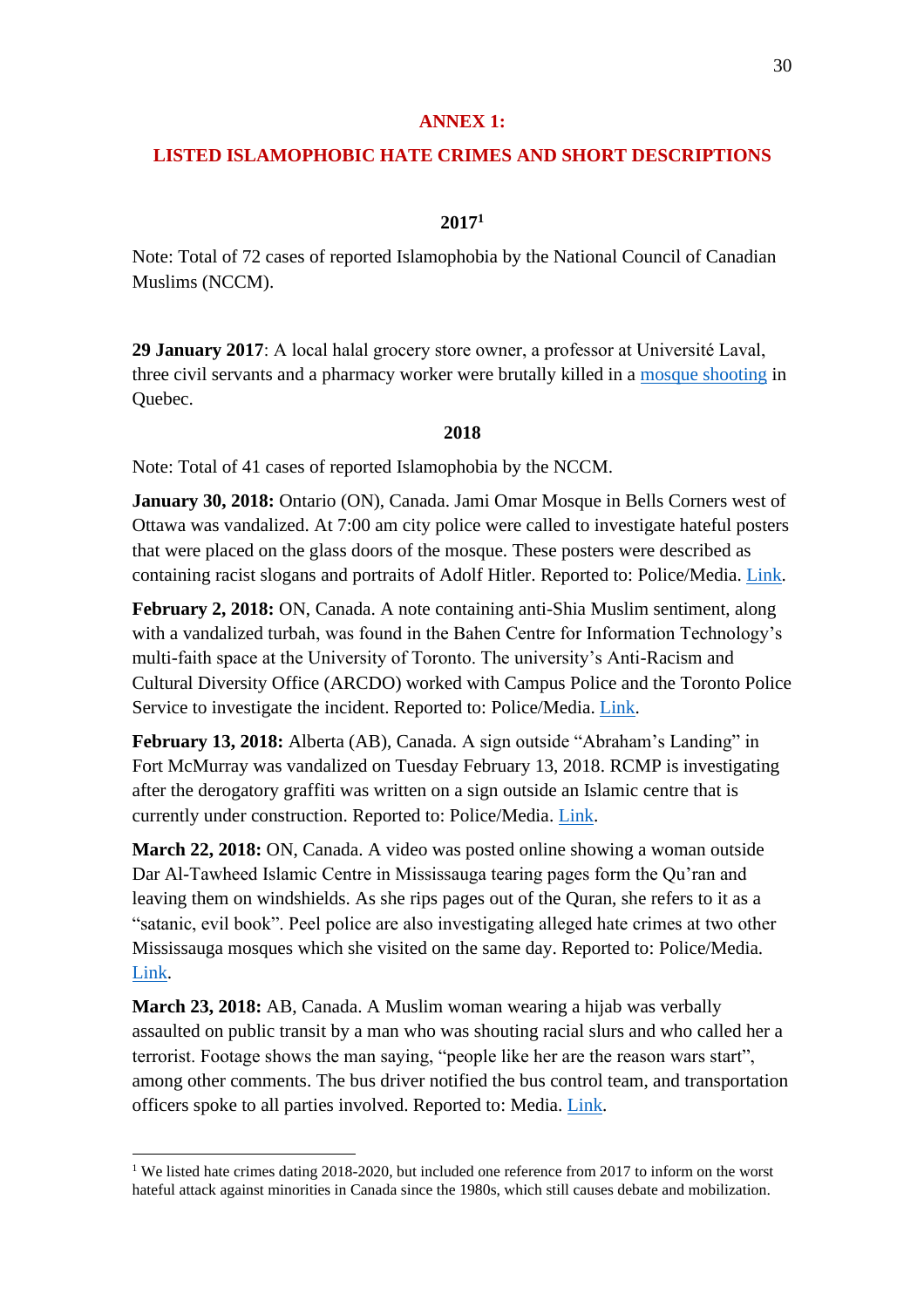**March 28, 2018:** ON, Canada. A student at the University of Toronto was heading to class on campus when she was approached by a man who shouted at her, calling her a terrorist and saying she should "go back to her country". She reported the incident to campus police. She then called the police to make a report. Reported to NCCM and the police.

**March 31, 2018:** Quebec **(**QC), Canada. Four military officer cadets at the Royal Military College Saint-Jean in Quebec desecrated a Qur'an with bacon and bodily fluids at an off-campus event which took place on the Easter long weekend. A video of the incident was circulated at the military college and reported to college superiors by a number of students. Three of the cadets were discharged while one was disciplined. Reported to: Media. [Link.](https://www.theglobeandmail.com/canada/article-military-college-students-accused-of-desecrating-koran-dealing-blow/)

**April 8, 2018:** ON, Canada. Peel Regional Police were called to a banquet hall in Mississauga where a woman was seen ripping pages from the Quran and placing them on the windshields of the vehicles parked outside. Muslims were gathered inside for a fundraising event when the incident took place. Reported to: Police/Media. [Link.](https://globalnews.ca/news/4133148/pages-from-koran-car-windshields-mississauga/)

**April 21, 2018:** AB, Canada. A video has surfaced online showing a woman yelling racial slurs at a group of men at a Lethbridge restaurant in Alberta. The woman is recorded as telling them "go back to your f\*\*\*\*\*\* country and to "speak English or don't speak at all". The Lethbridge Police Service was called to the incident, and are continuing to investigate the matter. Reported to: Police and Media. [Link.](http://www.cbc.ca/news/canada/calgary/lethbridge-racially-charged-video-1.4655338)

**May 19, 2018:** ON, Canada. A visibly Muslim woman was denied services when she went to get her daughter's hair cut at a local hair salon for children. She was told there were no available appointments. Suspecting something was awry, she had a friend call the salon to ask about availability, to which the salon replied they in fact had full availability. The complainant reported the incident to the store manager, who was unhelpful and said that the incident was not racist or Islamophobic. The complainant then made a post about the incident on Facebook. Following the post, the store manager called the police, who showed up at the complainant's door, asking her to take down her Facebook post. Reported to NCCM and Store Management.

**May 21, 2018:** ON, Canada. Toronto Police are investigating hateful graffiti used to vandalize Wali ul Asr Learning Institute. The vandalism read, "F\*\*\* u Muslims," and was discovered by city councillor Glenn De Baeremaeker on the evening of Monday May 21. City staff worked to clean the graffiti before students came to school on Tuesday. Police are continuing the investigation. NCCM [responded publicly](http://myemail.constantcontact.com/NCCM-Denounces-Islamophobic-Vandalism-at-Scarborough-School.html?soid=1114179096563&aid=VoZnYjrG924) to the incident. Reported to: Police/Media. [Link.](https://globalnews.ca/news/4222897/police-investigating-graffiti-muslim-school/)

**May 22, 2018:** ON, Canada. A Muslim woman was riding on Mississauga transit when she witnessed another passenger verbally harassing a visibly Muslim woman riding on the bus with her children. She asked the bus driver to address the passenger's hateful comments, but the driver did not speak to the passenger. A MiWay manager was called, and the manager spoke to the passenger. The manager claimed that the police were on their way, but the police never arrived. Reported to NCCM and MiWay.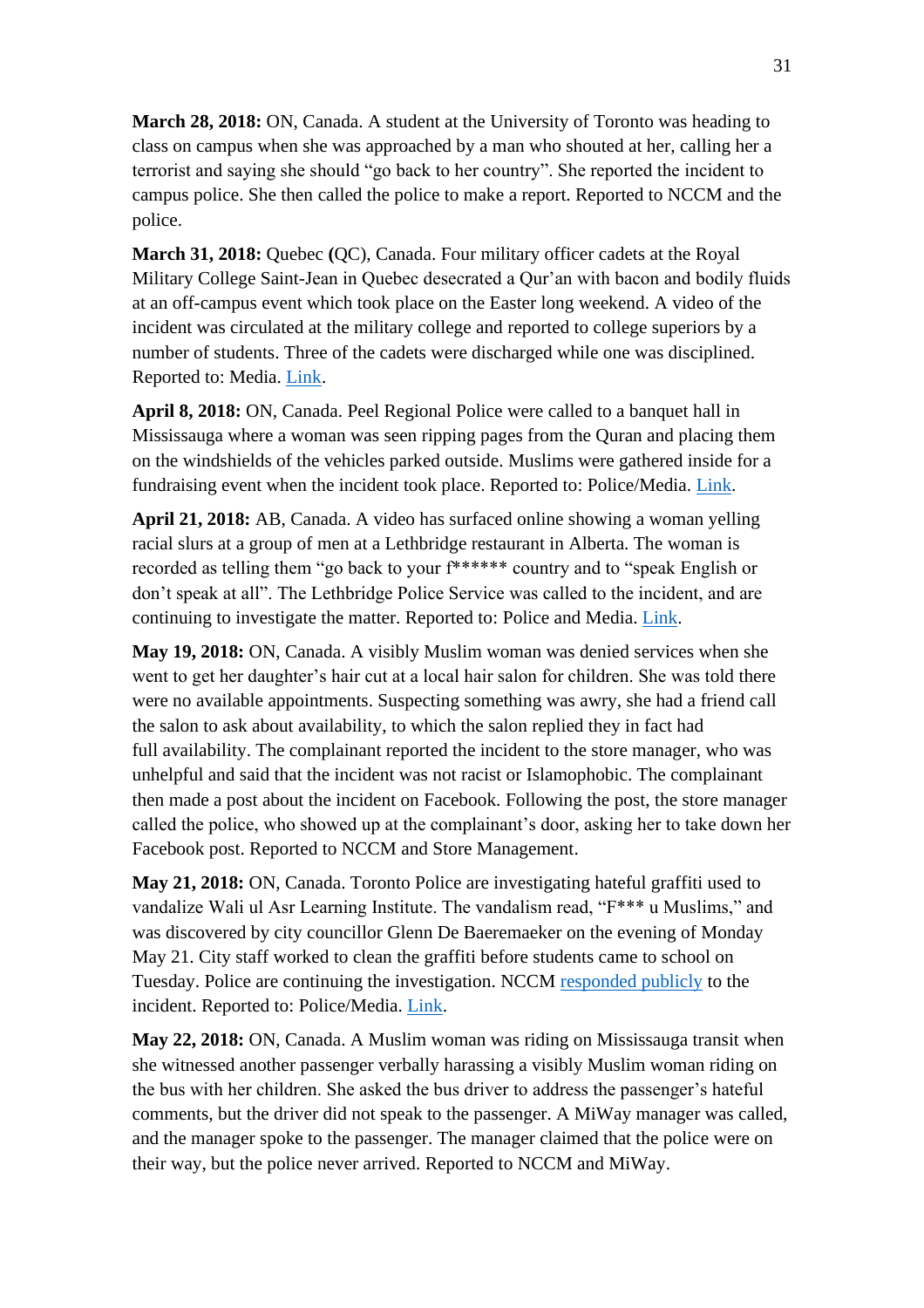**June 16, 2018:** AB, Canada. Edson Mosque was set on fire late Saturday night shortly after a small group of people left the building following evening prayers. There were no injuries or loss of life. The RCMP are working with the mosque to investigate the fire and the hateful attack as a potential hate crime. Reported to: Police/Media. [Link.](http://www.cbc.ca/news/canada/edmonton/edmonton-mosque-fire-eid-islamic-society-alberta-1.4710155%20and%20https:/www.nccm.ca/nccm-condemns-arson-attack-on-alberta-mosque/%20https:/globalnews.ca/news/4357283/edson-mosque-fire-suspect-video/)

**July 14, 2018:** ON, Canada. After leaving the gym, a visibly young woman was driving back home when suddenly a man rolled down his window and started yelling offensive and racist comments at her: "You can't drive, you f\*\*\*\*\*\* paki, you f\*\*\*\*\*\* brown shit." Reported to [Media.](https://humbernews.ca/2019/03/hijab-often-focus-of-hate-and-derision-in-canada/)

**July 7, 2018:** Nova Scotia **(**NS), Canada. A Muslim family was racially profiled at a park in Halifax. It began when a female passer-by accused the family of regularly leaving a mess of garbage at the park. When two of the family members insisted that it wasn't their family, she made comments with both racist and Islamophobic undertones, including "Well then you have a big family… this is *my* home" and " "You make sure you don't get your wife to get down and clean it, you clean it." A video was posted on Youtube regarding this incident. [Link.](https://nsadvocate.org/2018/07/24/op-ed-islamophobia-is-alive-and-well-in-nova-scotia/)

**July 13, 2018:** Saskatchewan **(**SK), Canada. A Muslim man was walking home from a Mosque after attending his morning prayers when a white truck mounted the sidewalk and accelerated towards him. He was able to avoid the truck. Moments after he arrived home, two bricks were hurled through the front window of his home. Police are currently investigating the incident. Reported to: Police/Media. [Link.](https://www.cbc.ca/news/canada/saskatoon/muslim-man-saskatoon-truck-attack-community-support-1.4757206)

**July 15, 2018:** ON, Canada. A Muslim man was viciously beaten in front of his wife and two young daughters in a parking lot outside Mississauga Valley Community Centre. The man was left with multiple fractures to the face and brain hemorrhaging. The Peel Police are treating this incident as a hate-motivated crime. The men have been charged with one count of aggravated assault and two counts of assault. Reported to: Police/Media. [Link.](https://www.cbc.ca/news/canada/toronto/hate-is-alive-here-wife-of-beaten-mississauga-man-speaks-out-after-attack-1.4751217%20and%20%20https:/www.nccm.ca/nccm-denounces-hate-motivated-assault-of-mississauga-man/)

**July 21, 2018:** ON, Canada. A man attacked a visibly Muslim woman on the subway, saying offensive words, spitting on her and pushing his bike on her. She reported the incident to the TTC and contacted the police and NCCM. Reported to Security/Police/NCCM.

**July 23, 2018:** ON, Canada. A Muslim family was racially profiled and verbally harassed at the Jack Layton Ferry Terminal in Toronto. A viral video depicted a man yelling racialized slurs at the family, including: "You don't tell me what to do in my province," "You don't ask me a f\*cking question here in my province! I grew up here," and "Welcome to Ontario you f\*cking a\*\*hole!". Witnesses to the incident called the police and security officers. The police have now charged the man. [Link.](https://www.blogto.com/city/2018/07/video-appears-show-racist-man-screaming-family-centre-island/%20https:/www.theglobeandmail.com/canada/article-police-charge-toronto-man-after-hate-motivated-rant-at-ferry-2/)

**July 23, 2018:** NS, Canada. A 17-year old Dalhousie University student was verbally assaulted on her walk from the university campus to a nearby bus stop. A man yelled at the student, a visible Muslim woman who wears the headscarf, saying, "F–ck you, f– all Muslims!" He also told her to go back to her home country. The frightened young woman reported the incident to the police, at the encouragement of a friend. Police are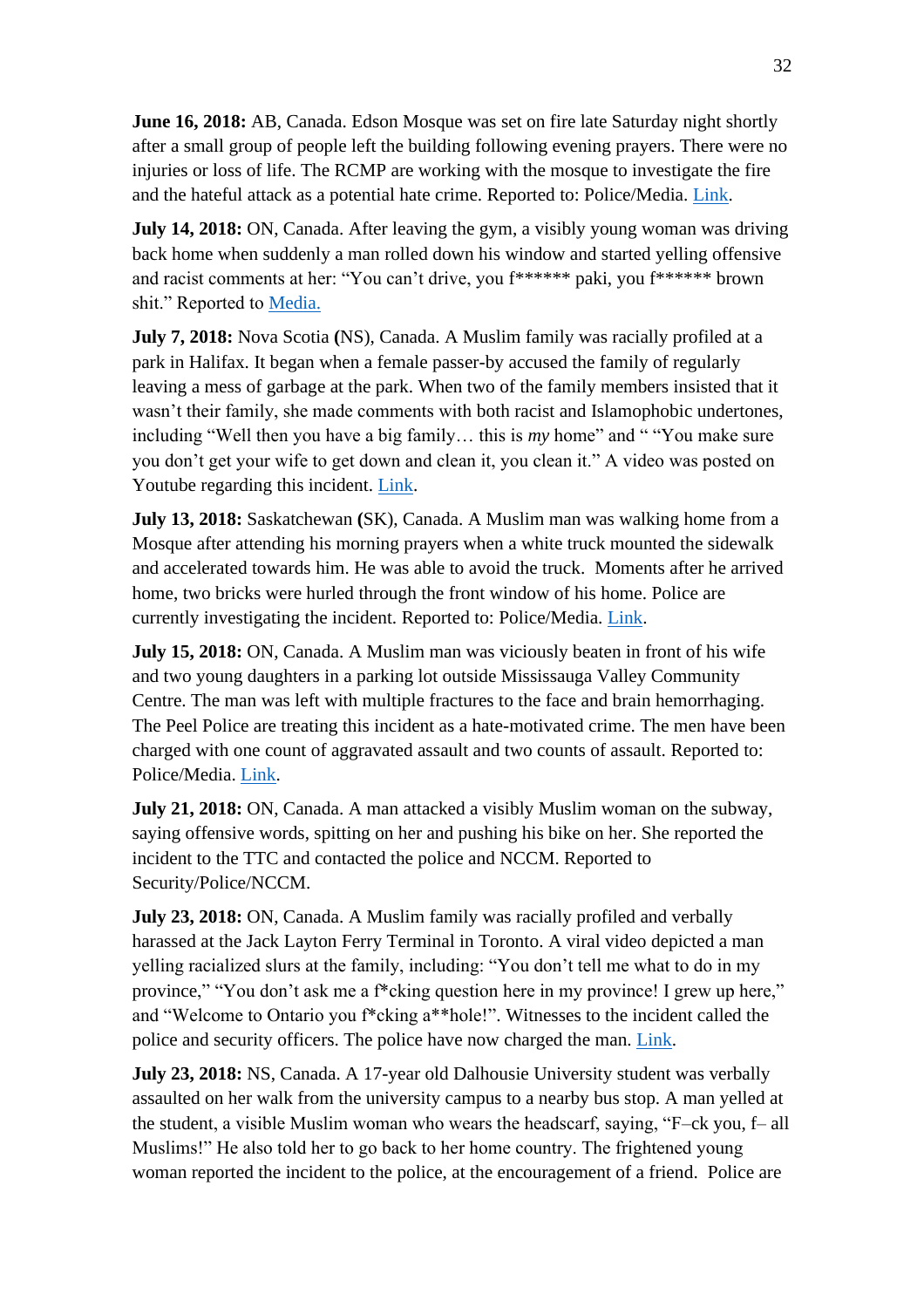still investigating the incident which they've mentioned is a victim of Islamophobic sentiment. Police are currently searching for the man in question, who was described as "white, in his 20s or 30s, and of average height." Reported to: Police and Media. [Link.](https://www.thestar.com/halifax/2018/07/25/halifax-girl-feels-shaken-after-alleged-anti-muslim-harassment.html)

**July 27, 2018:** ON, Canada. A man held up an anti-Islam sign at the site of the Danforth Avenue shooting where a community vigil was being held. The sign read "C.B.C. presents, Little Mosque on the prairie, two dead girls in Greek Town". Reported to Media. [Link.](https://globalnews.ca/news/4357966/danforth-shooting-toronto-anti-islam-protester-fountain/)

**July 27, 2018:** ON, Canada. The following video was sent to NCCM and posted on Youtube. It contains very homophobic, xenophobic and Islamophobic content. The perpetrator shouted aggressive homophobic slurs at the man filming the incident, and went on to say "Hey you look like that guy that shot everyone in Danforth… is he related to you… are you a Muslim too? The perpetrator continued to mock and berate the other man and continued with his racial slurs, stating "Since you guys came here 3 years ago, I see beggars with hijabs everywhere in Scarborough." [Link.](https://www.youtube.com/watch?v=hMbBBeA0uDw&feature=youtu.be)

**July 29, 2018:** ON, Canada. Peel police are investigating an attack that occurred on July 29 at a bus shelter at the corner of Hurontario and Paisley Blvd. The Muslim woman was approached by another woman who started yelling racial slurs and began flicking a lighter towards her and attempted to remove the Muslim woman's hijab. The offender left before the police arrived. Police say this incident is believed to be hate-motived. Reported to: Police and Media. [Link.](https://www.bramptonguardian.com/news-story/8770404--attempt-was-made-to-remove-her-hijab-another-attack-in-mississauga-investigated-as-a-hate-crime/)

**July 30, 2018:** ON, Canada. A man is spreading hate propaganda about Muslims outside the Parliament of Canada. He misquotes the Quran and states it says "beats women, and pedophile children". The incident was [posted on Facebook.](https://www.facebook.com/100002596531370/posts/1758502507579617/) Reported to Media.

**July 31, 2018:** ON, Canada. A Muslim woman wearing hijab was approached by an unknown man while playing with her daughter beside a lake. The man said to her, "where are your guns and bombs?" Reported to NCCM/Police.

**July 31, 2018:** ON, Canada. A man followed a Muslim woman to her car in the Brooklin area of Whitby and harassed her for wearing a hijab. He started shouting obscenities at her and told her to take off her hijab. The offender left the scene after the incident. Anyone who has any information is asked to contact police. Reported to Police/Media

**August 1, 2018:** ON, Canada. The image of a poster was taken near the Victoria park station in Scarborough. The poster reads: "13 Christians Wounded, 2 Christian Girls Killed, 1 Radicalized, Demented Muslim Dead". It continues: "Are we importing foreign, evil, demented, terrorists? Does our society need these evil barbarians?" Reported to NCCM.

**August 10, 2018:** ON, Canada. Two visibly Muslim women were verbally assaulted after leaving Bellfountain Conservation Area in Caledon, Ontario. The man shouted at them for three minutes and used obscenities, calling them "pigs, b\*\*\*\*\*\*, and get the f\*\*\* out of here." Reported to NCCM/Police.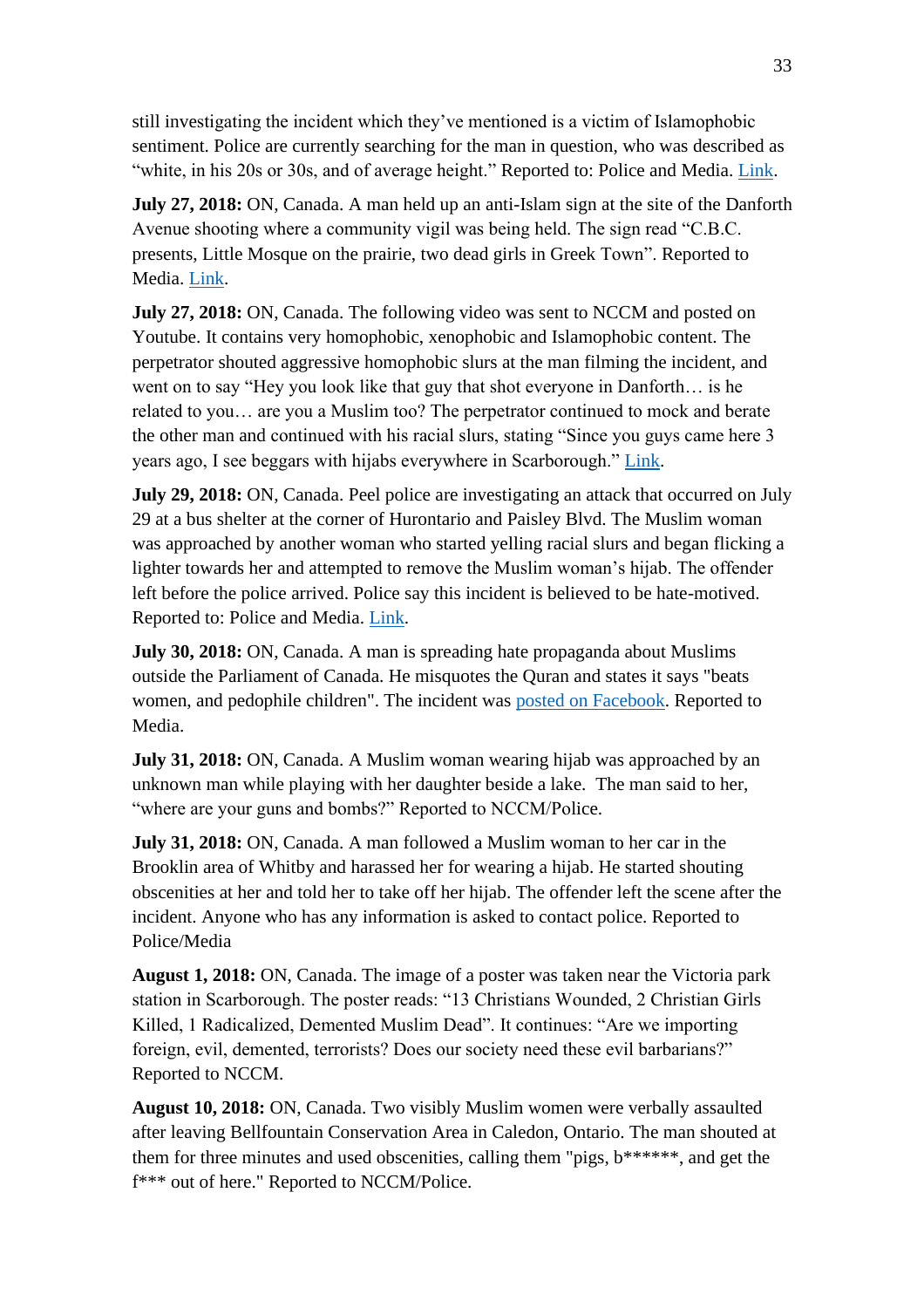**August 17, 2018:** Manitoba (MB), Canada. A sign at a community park in South Pointe was vandalized after the name of the park was recently changed to 'Jinnah Park' (named after the founder of Pakistan). The sign was sawed off its wooden stand and left lying against a tree. This incident took place just one week after Conservative MP Maxime Bernier singled out the park on twitter as an example of "extreme multiculturalism". Reported to Media. [Link.](https://www.cbc.ca/news/canada/manitoba/jinnah-park-sign-vandalized-winnipeg-1.4789917)

**September 11, 2018:** Quebec City, QC, Canada On September 11 in Limoilou, Quebec, several photographs were vandalized at an exhibition by Éric Côté entitled "Faces of Diversity". The exhibition highlights the first steps of refugees in Canada. One photo depicted a Muslim refugee family, and was vandalized with the words "invasion" and "barbarism", among others. The Quebec City Police Service (SPVQ) confirmed that they received a complaint and ultimately found that there was hateful graffiti warranting an investigation into the matter. Reported to Police/Media. [Link.](https://ici.radio-canada.ca/nouvelle/1123056/vandalisme-anti-islam-place-ephemere-pont-dorchester-quebec)

**September 25, 2018:** ON, Canada. Five boys were verbally assaulted in front of an Islamic school. A man standing approximately five meters away from the boys said "Hey Muslims, F\*\*\* you". He then left but threw a piece of cardboard into the unit in front of the school. The school reported it to the police but did not press any charges. Reported to NCCM and the Police.

**September 26, 2018:** QC, Canada. A candidate in the 2018 Quebec Provincial Election, Ali Dahan (who is running in the Jean-Talon riding) has been urged by Quebec Police to stay home for the remainder of his campaign. This comes after Dahan received death threats after his campaign signs were shot with a non-lethal weapon in mid-September. The man who shot the signs has since come forward to Police, however the police are continuing their search for the person at the center of the death threats. The police arrested the man for making the online death threats. [Link.](https://montrealgazette.com/news/local-news/quebec-election-threat-forces-quebec-city-candidate-off-campaign-trail)

**September 30, 2018:** QC, Canada Two women were caught vandalizing a campaign poster of Eve Torres, a Quebec solidaire candidate who wears the hijab. One of the women held the sign while the other wrote "un état laïc" ("a secular state") in French on Torres's hijab. The man who filmed the incident filed a complaint with Elections Quebec. Reported to Media/Elections Quebec. [Link.](https://montrealgazette.com/news/quebec-election-video-shows-two-women-vandalizing-campaign-signs)

**October 21, 2018:** ON, Canada. A Brantford Mosque was vandalized on October 21 at around 2 am. Two men sprayed hateful words and symbols on the wall and parking area. This incident is being investigated as a hate crime. [Link.](https://www.ctvnews.ca/canada/graffiti-on-brantford-ont-mosque-investigated-as-hate-crime-1.4146424)

**November 1, 2018:** MB, Canada. Police are searching for suspects after posters bearing the slogan "It's okay to be white" were taped to walls at the University of Manitoba's Fort Garry campus buildings. In addition to the posters, a hate message was written aimed at Islam on campus. They are investigating it as a potential hate crime. Reported to Police, and Media. [Link](https://www.cbc.ca/news/canada/manitoba/hate-messages-university-manitoba-campus-1.4889084)

**November 7, 2018:** QC, Canada A video circulated on Twitter of female students at the Ste-Foy CEGEP making derogatory comments amongst themselves, like "F\*\*\* Muslims, man, they're all terrorists". The school suspended four of the students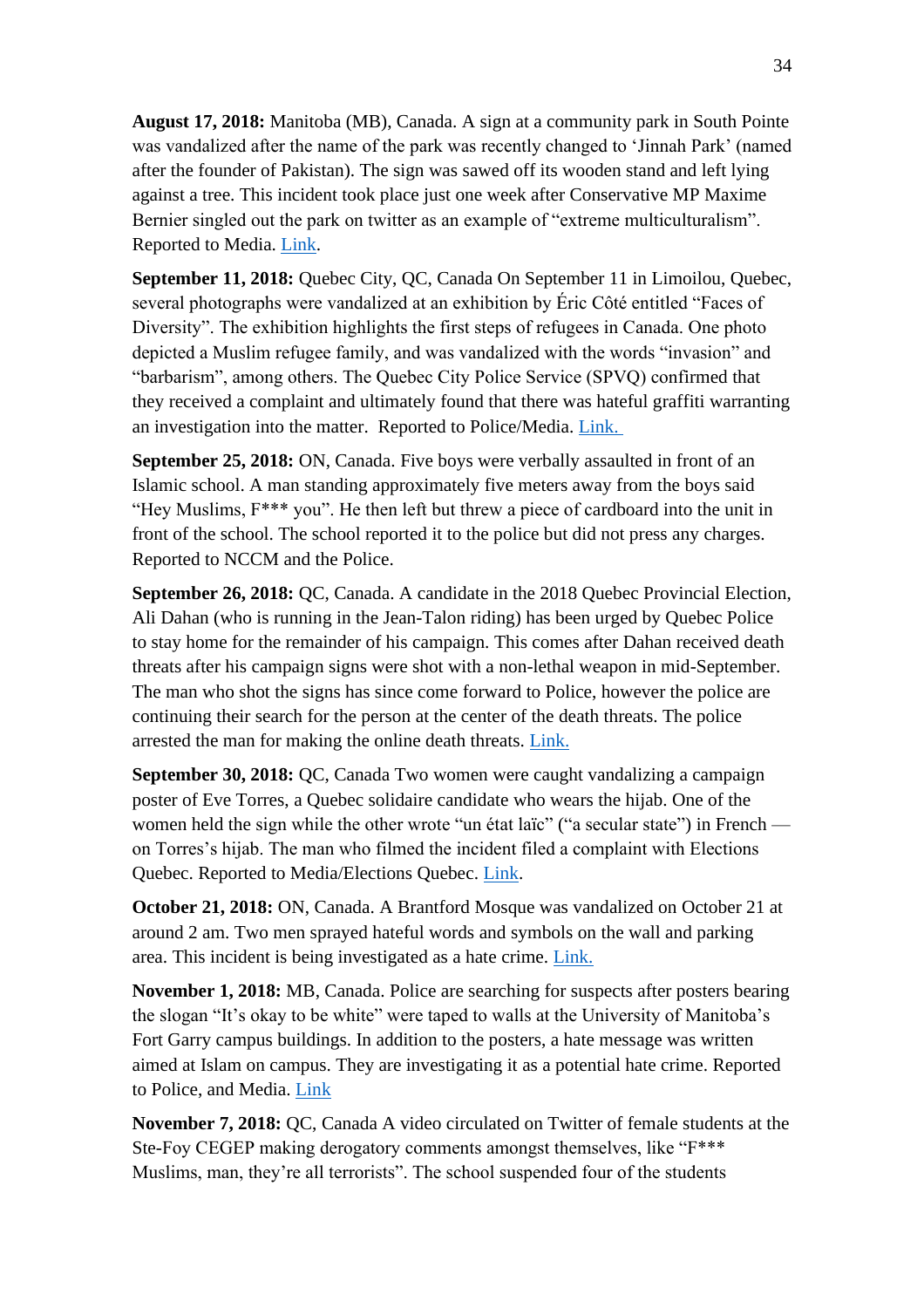involved in the incident and will require them to complete 30 hours of community service work following their return to school. This incident took place in the same neighborhood as the Quebec mosque shooting which occurred on January 29, 2017. Reported to Media. [Link](https://globalnews.ca/news/4655647/quebec-students-suspended-anti-muslim-video/)

**November 18, 2018:** ON, Canada A young man was arrested Sunday night and charged with causing a disturbance in relation to a dispute at a restaurant. The interaction between the Peel police and the man was recorded. A Peel police officer says in the recording "this kid obviously doesn't understand the rules, the nature and culture of Canada" and goes on to say "OK, he wants to be violent and bring that violence with him, then he's going to have to learn the way". The audio recording also taped the officer mocking the mother's accent while in the car. The Office of Independent Police Review Director (OIPRD) will be reviewing and investigating this complaint. [Link](https://toronto.citynews.ca/2018/11/22/peel-police-officer-video-arrest-racism/) Reported to Police/Media and NCCM

**November 21, 2018:** AB, Canada A hair salon in northeast Calgary was vandalized with graffiti which read "Go Home Dirty Muslims" on Tuesday November 21. There are several employees of the salon who are of Muslim Faith and police have been informed. The case is being investigated as mischief, but another investigation is being opened regarding the motive. [Link](https://globalnews.ca/news/4685899/calgary-hair-salon-racist-graffiti/) Reported to Police/Media

**November 27, 2018:** ON, Canada Islamophobic poster were put up across the University of Ottawa Campus this week. The posters compared Adolf Hitler to the Prophet Mohamed. The University of Ottawa's Human Rights Office and Protection Service received complaints and the posters were removed as soon as possible. The poster disseminates offensive and racist content. The police have been notified and are investigating. [Link to Statement.](https://media.uottawa.ca/statement-university-ottawa-concerning-offensive-posters-campus) Reported to U Ottawa, Police and NCCM.

**December 8, 2018:** ON, Canada Anti-Muslim protest took place outside Parliament Hill in Ottawa. One sign read "no to 'Islamophobia', no to ISIS in Canada". They were Anti-Muslim protest took place outside Parliament Hill in Ottawa. One sign said "no to 'Islamophobia', no to ISIS in Canada". They were chanting anti-immigration and racial slurs. [Link](https://www.antihate.ca/large_coalition_of_far_right_anti_muslim_groups_in_ottawa_this_weekend) and Link Report to Media.

**December 10, 2018:** AB, Canada Anti-Muslim message was spray painted on the windows of West Edmonton. The Edmonton police's Hate Crimes Unit are currently investigating this incident. [Link](https://edmonton.ctvnews.ca/police-investigating-racist-graffiti-in-west-edmonton-1.4212399) Reported to Police and Media

#### **2019**

Note: Total of 51 cases of reported Islamophobia by the NCCM.

**January 5, 2019:** ON, Canada. A small political faction called the "Yellow Vests" gathered outside Hamilton City Hall on January 5, to protest immigration policies, carbon taxes and the "corrupt government". In the past, the group have made comments that are anti-Muslim in nature. Reported to the [media.](https://www.thespec.com/news-story/9111457-groups-protest-against-each-other-at-hamilton-s-city-hall/)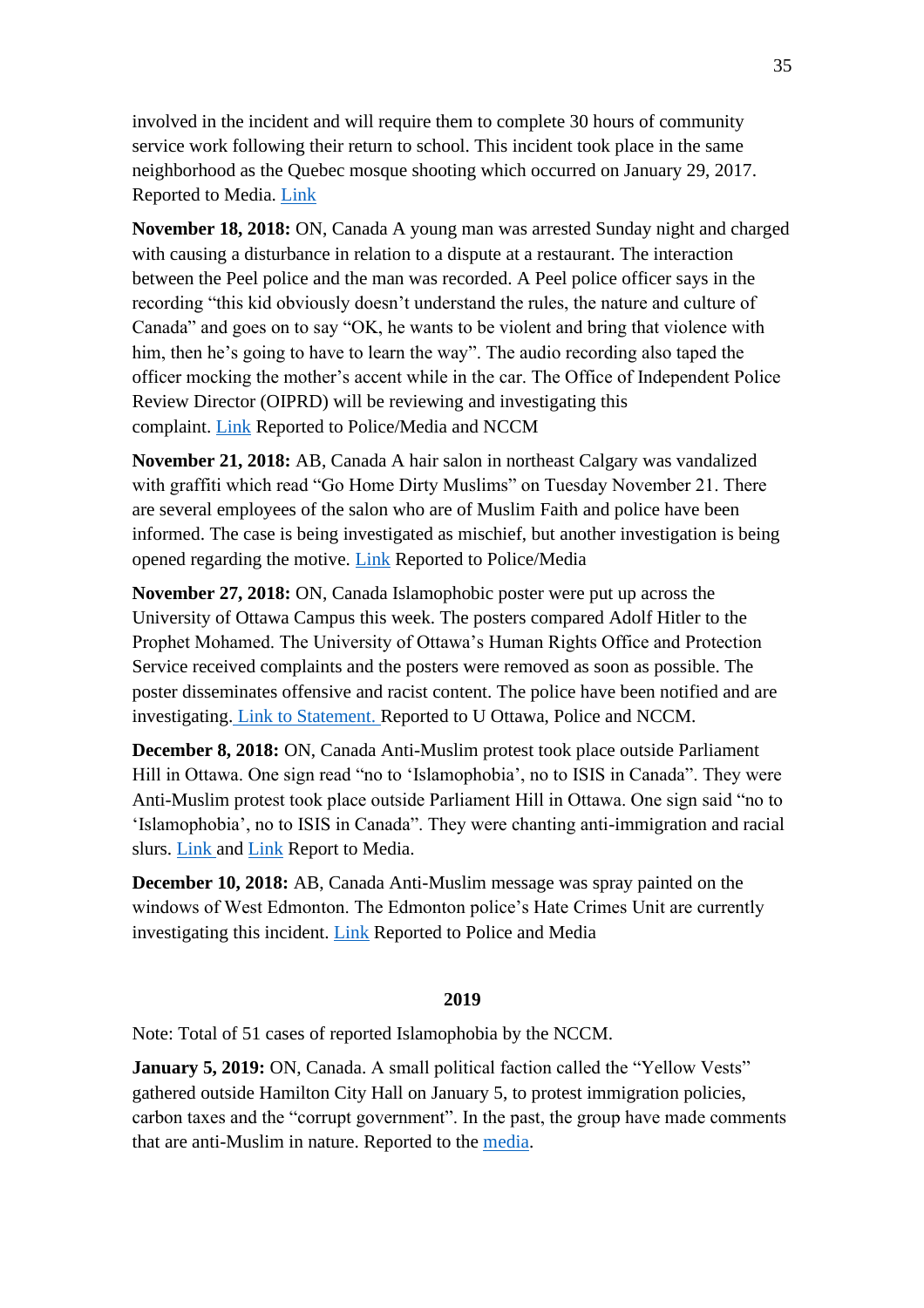J**anuary 5, 2019:** British Columbia (BC), Canada. A small political faction called the "Yellow Vests" protested outside Kootenay Columbia MP Wayne Stetski's office in Cranbrook, B.C. on Saturday. Protesters held signs showing the crescent moon (a symbol associated with Islam, accompanied by slogans like, "pay our veterans, not terrorists" and "secure our borders". Reported to [media.](https://www.trailtimes.ca/news/yellow-vest-protesters-demonstrate-in-cranbrook/)

J**anuary 20, 2019:** ON, Canada. NCCM received an incident report that Masjid Omar Farooq was robbed and the prayer space was destroyed on Sunday January 20, 2019. Reported to NCCM.

**January 25, 2019:** AB, Canada. According to reports, two suspicious men connected to Soldiers of Oden and the KKK entered the Al Rashid Mosque around the time of Friday prayers and appeared to be scouting the building. This incident happens just few days away from the second anniversary of the Quebec City Mosque massacre. Reported to [Media/](https://www.cbc.ca/news/canada/edmonton/al-rashid-mosque-police-investigating-1.4994563)Police.

**January 26, 2019:** AB, Canada. Dar Al Sunnah Institute reported that a group of people who appeared to be from the extremist group "Soldiers of Oden" visited their mosque on January 26. They appeared to be the same group members who visited the Al-Rashid mosque in Edmonton one day earlier. The police are investigating the incident. Reported to [Media.](https://www.facebook.com/CityNewsYEG/videos/906060739767304/)

**January 29, 2019:** QC, Canada. Pierre Dion was arrested January 31, 2019, after allegedly appearing in a video praising Quebec City's mosque shooter and expressing hatred toward Muslims. Dion is facing a charge of incitement to commit criminal acts in connection with a publication posted on Facebook a few weeks ago. Reported to [media.](https://www.cbc.ca/news/canada/montreal/pierre-dion-mosque-shooting-1.5002307)

**February 6, 2019:** AB, Canada. A day before the two-year anniversary of the attack in Quebec City; a hateful letter was written and mailed to Markaz Ul Islam in Edmonton. The letter says "you and your religion don't belong in Alberta. [and] You are a guest here. Don't overstay your welcome". The police have been notified and both Jason Kenney and Rachel Notley have condemned this hateful message. Reported to [media](https://www.660citynews.com/2019/02/06/ucp-and-jason-kenney-respond-to-being-named-in-a-hate-letter-found-at-an-edmonton-mosque/) and police.

**February 6, 2019:** ON, Canada. The Windsor police are investigating two incidents of breaking and entering at two different Muslim facilities. With less than a few weeks a part, Muslim community is looking for answers after the break-ins. Reported to Police. [Link.](https://blackburnnews.com/windsor/windsor-news/2019/02/06/muslim-community-windsor-looking-answers-break-ins/)

**February 19, 2019:** ON, Canada. United We Roll protest demonstration outside Parliament Hill on February 19. There is coverage from the road shows Make Canada Great Again and Yellow Vests messaging alongside the pro-oil signage. Members from United We Roll have spread hate and death threats targeting Muslims on Facebook. Reported to [Media.](https://ottawacitizen.com/news/local-news/united-we-roll-protest-what-to-expect-downtown-this-week)

**March 12, 2019:** QC, Canada. Eve Torres is the first hijab-wearing woman to run in Quebec Elections. Following an interview she gave on TVA (a Quebec news station), she was the subject of dozens of hateful comments on Facebook, such as "It is necessary to boycott companies who encourage Satanist Islam". Shared on [Facebook.](https://www.facebook.com/FFQMMF/posts/10157402217504924)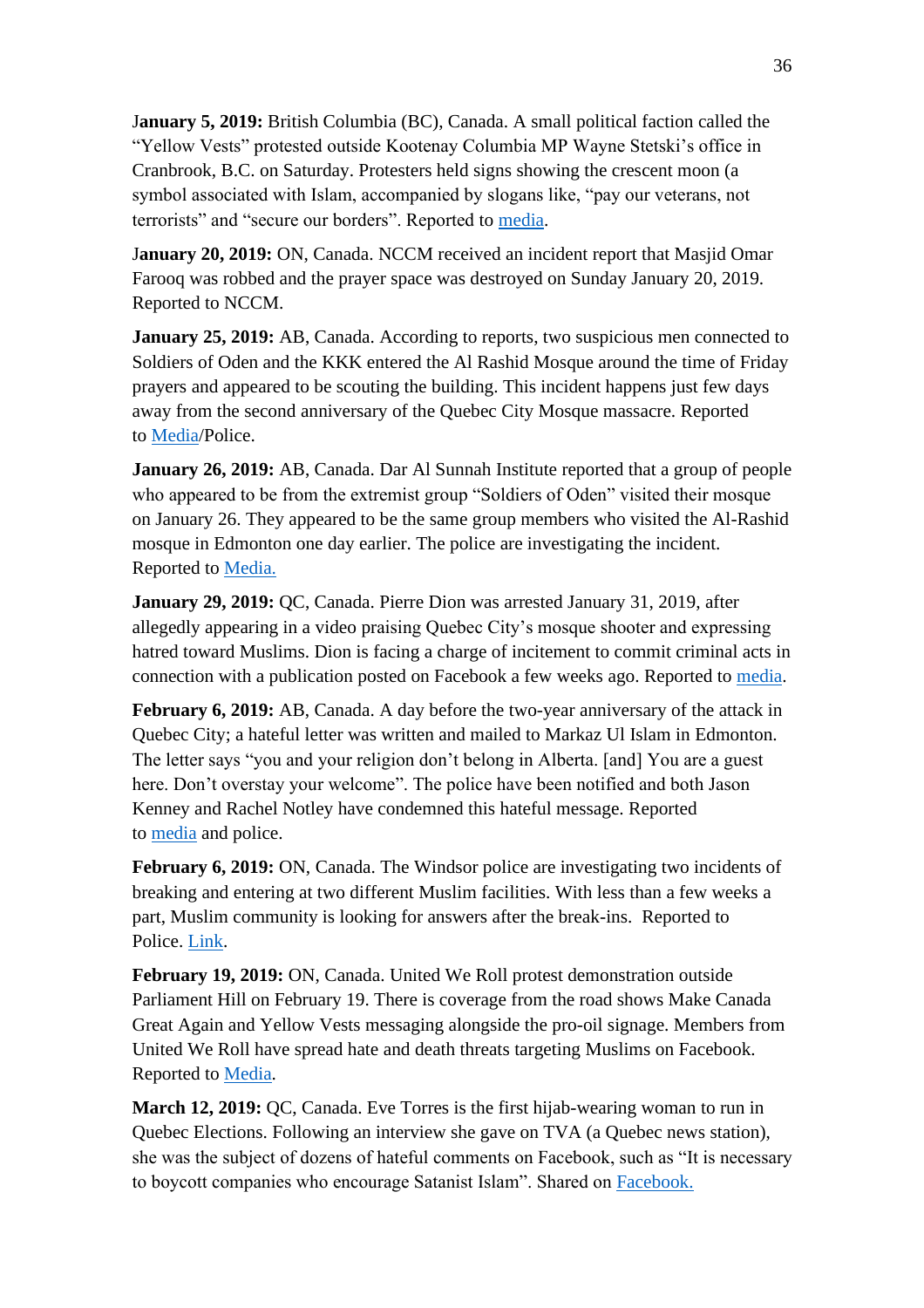**March 16, 2019:** BC, Canada. A visibly Muslim woman was standing in line at Shoppers Drug Mart when the person in front of her started speaking to her. The Muslim woman kept quiet, but the person continued verbally attacking her. The person started off by saying that she is alone and has no friends, then began talking about the woman's hijab and denouncing her religion. The man in front of the Muslim woman blocked the person's advances with his body. Reported to NCCM.

**March 16, 2019:** ON, Canada. Jasmin Zine attended a conference, the registered charity, "Canadians for the Rule of Law" open space to discuss what their rights are and how free speech can be understood and protected. At the event, Jasmin Zine asked a question, however she was asked to leave. While leaving, she said "their veiled white supremacist views and Islamic fear-mongering is the kind of rhetoric that inspires white nationalist terror." She was physically assaulted by a man in the audience while everyone else stayed silent and another man shouted that she is lucky to even be in this country. She had to wait to call the police until afterward since cellphones were prohibited inside. Zine has asked police to re-examine the matter before it is transferred to the hate crimes unit. Reported to [Media](https://nationalpost.com/news/canada/i-had-a-front-row-seat-to-hate-and-was-physically-assaulted-the-liberal-washing-of-white-nationalism-2) and the Police.

**March 18, 2019:** AB, Canada. Students and staff discovered racist, Islamophobic and threatening graffiti on outdoor playground equipment at Northmount School. Before the administration saw it, a student saw it and reported it. The school issued a letter and contacted the police. Edmonton Police Service became involved and the issue is still under investigation. Reported to the police.

**March 19, 2019:** ON, Canada. Police are investigating white supremacist and former mayoral candidate, Paul Fromm, for reposting the 74-page manifesto written by the suspect in the New Zealand mosque shooting to his own social media page. Reported to the police and [media.](https://www.chch.com/hamilton-police-investigate-after-white-supremacist-posts-suspected-gunman-manifesto/)

**March 19, 2019:** ON, Canada. A Trump supporter wearing a "Make America Great Again" cap came to a vigil for the New Zealand mosque attacks at York University. He was heard to have said, "This vigil is meaningless." Many students felt personally insulted by the MAGA Cap and asked him to leave. Reported to [media.](https://www.narcity.com/ca/on/toronto/news/york-u-student-wearing-maga-hat-causes-disruption-at-new-zealand-massacre-vigil-video)

**March 19, 2019:** ON, Canada. A visibly Muslim woman was walking outside when a driver coming in the opposite direction leaned out their car window and yelled at complainant to "Go home". He sarcastically waved bye and drove away. Reported to NCCM.

**March 21, 2019:** ON, Canada. Far-right activists interrupted a vigil and rally held for the New Zealand mosque attacks. The rally called on Torontonians to speak out against all forms of racism and discrimination. A shoving match broke out when far-right activists, including an alleged white supremacist showed up. The rally was able to continue once the activists were escorted away by police. Reported to [media](https://www.680news.com/2019/03/21/scuffle-breaks-out-at-anti-racism-event-in-toronto/) and the police.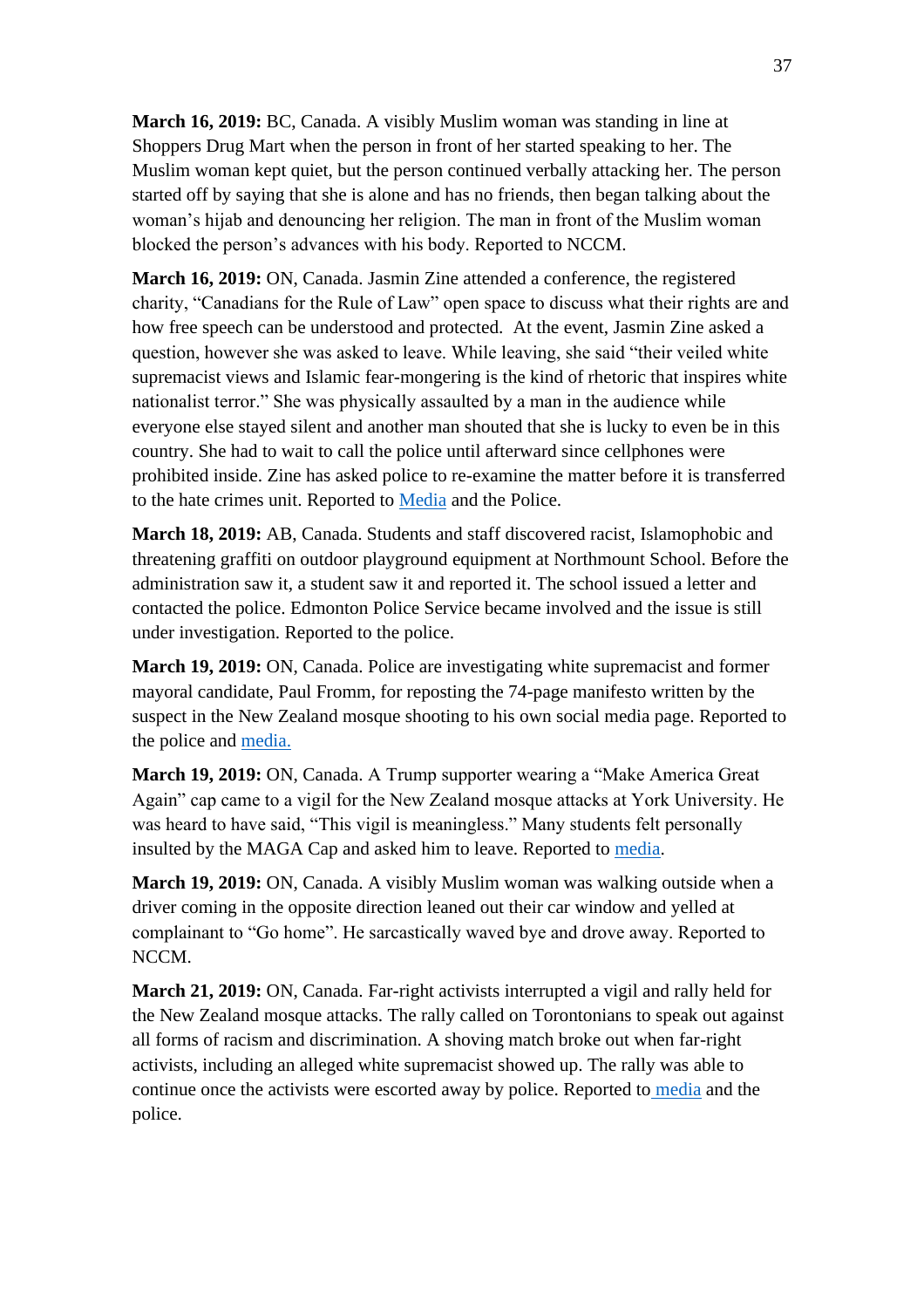**March 22, 2019:** ON, Canada. A poster outside of multi-faith prayer room was vandalized with the words "A rapist and pedophile" and "Barbarism" at Humber College. Shared on social media.

**March 22, 2019:** QC, Canada. Lynne Shand, a Montreal city councillor, received emergency eye treatment at a hospital by a veiled doctor. She took to Facebook and wrote "Yesterday I had to undergo an emergency optomological exam…who was the optomologist? A veiled woman if it wasn't an emergency, I would have refused to be treated by her". She apologized for offending people and the Facebook post has been taken down. Reported to [media.](https://winnipeg.citynews.ca/video/2019/03/25/anjou-councillor-apologizes-for-islamophobic-facebook-post/)

**March 23, 2019:** ON, Canada. In a Shoppers Drug Mart Plaza near Hurontario and Eglinton at approximately 1:30pm, a young Muslim woman wearing hijab was attacked by a man wearing all black and a hood. The attacker hit the young woman with a hard object from behind, knocking her unconscious. She later awoke dizzy and unable to remember what had just occurred. The young woman was then driven to the hospital by ambulance as a result of the attack. This case is under investigation with Peel Police. Reported to NCCM and Police.

**March 28, 2019:** ON, Canada. A legally blind Muslim woman wearing the Niqab was walking outside her house when she was approached by a group of men who were shouting at her asking why she wore a niqab and why she was in Canada. They got close but before they could do anything, she screamed, and they ran off. She reported it to the police the next day. Reported to NCCM and Police.

**April 20, 2019:** ON, Canada. An Ottawa Mosque received a bomb threat letter. The letter stated "you will get all blown to pieces… It's coming soon". Following the New Zealand attack, the mosque notified the police and it is under investigation. Reported to NCCM and the Police.

**April 21, 2019:** ON, Canada. A group of 6 visibly Muslim women were outside Wilfried Laurier University library when a woman approached them. The woman was saying that what they chose to wear does not make them look Canadian. She asked "why they didn't wear the sexy and cool clothes the white girls wearing nowadays to be more Canadian". The Centre for Equity, Diverstiy and Inclusion are working with the girls. Reported to [Media.](https://globalnews.ca/video/5200201/how-to-ask-about-the-hijab-respectfully?fbclid=IwAR05OBUNEonzD_HWvtF28XekSR1KBLa5IFIVMjsmArXmrZdGQy_HF9gzKc8)

**April 22, 2019:** ON, Canada. A woman was allegedly assaulted outside the parking lot of Walmart in Milton, Ontario. The alleged assaulter walked towards the woman and hit her on purpose while she was with her 2 month and 4-year-old daughter at the time. The incident left her with a swollen face and severe pain. Police have been contacted. Status: Under investigation. Reported on Social Media.

**May 2, 2019:** ON, Canada. A visibly Muslim woman was asked to follow a proctors into another room for an examination prior to taking her final exam on Thursday at Centennial College. The proctor told her to go somewhere hidden and take her scarf off so they could "check" her. Feeling intimidated, she complied and lifted her veil so the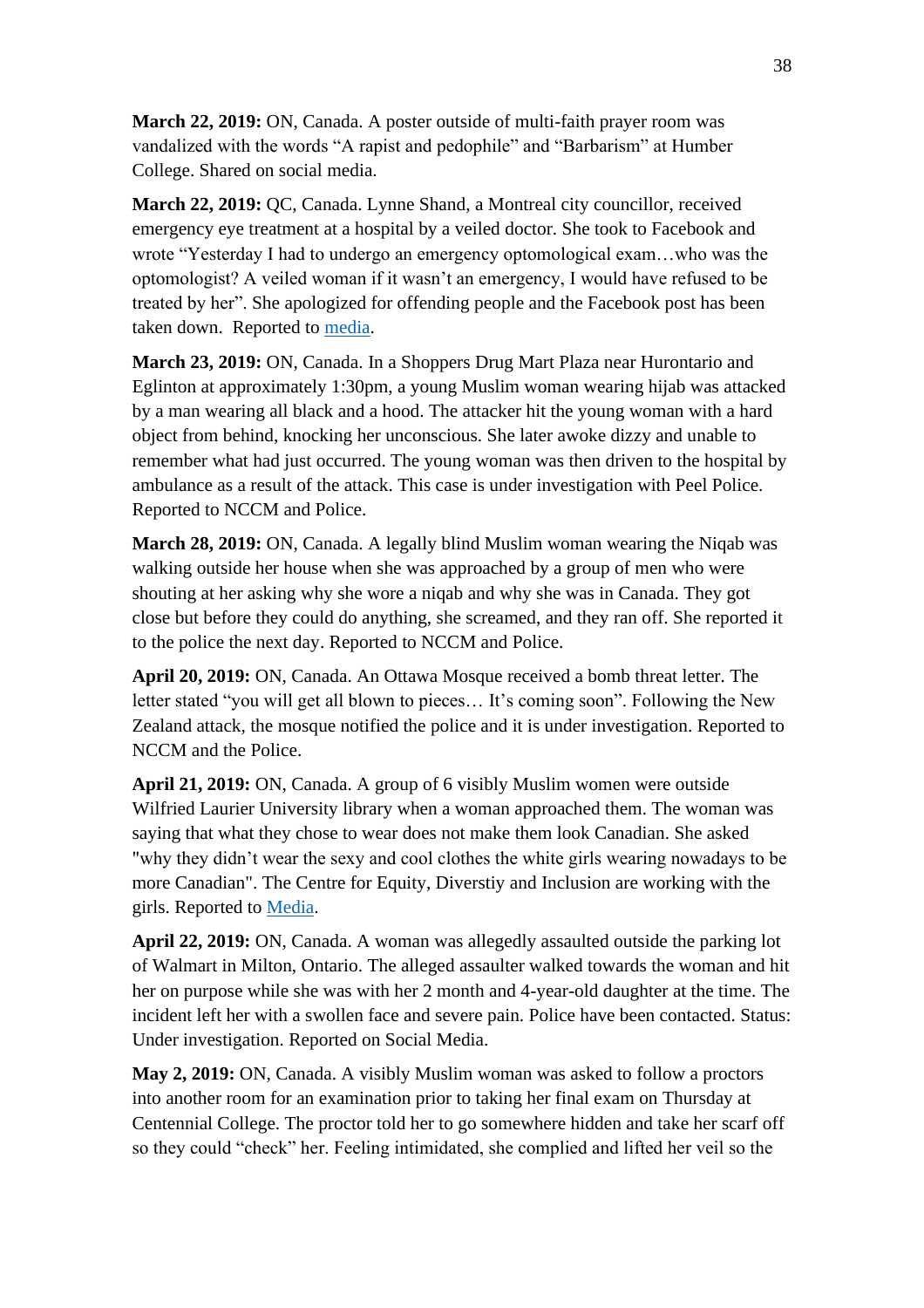proctor could inspect both the front and back of her head, her ears and her hair. Centennial College is investigating this matter. Reported to [Media.](https://www.660citynews.com/2019/05/05/woman-says-she-was-subjected-to-hijab-screening-before-exam/)

**May 27, 2019:** Canadian Armed Forces members have been linked to six hate groups since 2013, according to internal reports. Some groups include Proud Boys, Atomwaffen, La Meute, 3% and Soldiers of Odin according to the report.   Reported to [Media.](https://globalnews.ca/news/5322011/canadian-armed-forces-members-linked-to-six-hate-groups-internal-report/)

**June 8, 2019:** ON, Canada. London police are investigating an anti-Muslim graffiti on the sidewalk outside the London Muslim Mosque over the weekend. The message was "For the temple mouhamed (sic) rapes kids". Officers have been notified and are investigating the incident. Reported to [Media](https://globalnews.ca/news/5383187/police-islamophobic-graffiti-london-muslim-mosque/) and Police.

**June 20, 2019:** BC, Canada. Two separate incidents at SFU's Burnaby and Surrey campuses. The incident was reported to RCMP and is being investigating. A man was in the prayer space and urinating on the premise, while saying F\*\*\* all of the Muslims. NCCM along with MSA have engaged in productive dialogue and Simon Fraser University Administration is taking action on Islamophobia. Reported to [Media,](https://www.citynews1130.com/2019/06/20/separate-incidents-in-muslim-prayer-areas-at-sfu-burnaby-surrey-campuses/) NCCM, Police and University.

**June 22, 2019:** NS, Canada. A hate group called the National Citizen will host a rally in the Grand Parade calling to ban "political-Islam" and rejecting Canada's multiculturalism framework. The police are aware of the gathering and will be monitoring the events. Reported to Media and the Police.

**July 2019:** QC, Canada. A woman's two-year-old boy was assaulted and verbal abused calling out hateful comments against Muslims in a public space. Reported to NCCM.

**July 12 and 13, 2019:** ON, Canada. Two incidents of vandalism happened outside the Owen Sound Muslim Association mosque. On Saturday morning they found the mosque had been again peppered with eggs, while the front doors and the area around it had been sprayed with mustard. On Friday morning they found tomato sauce splattered on the front doors and eggs smashed against the roof and brick walls. Police have arrested a man charged with mischief to the city's mosque. Reported to Media and Police. [Link.](https://www.owensoundsuntimes.com/news/local-news/second-night-of-vandalism-at-mosque-in-owen-sound)

**July 21, 2019:** ON, Canada. The host of Global News Radio's "The Morning Show" is currently under investigation by tweets that express anti-Muslim sentiments. Global News are concerned about the tweets in question and are investigating the matter. Reported to Media. [Link.](https://www.narcity.com/news/ca/on/toronto/michael-stafford-is-getting-called-out-for-tweeting-and-deleting-racist-comments)

**July 21, 2019:** QC, Canada. An alleged verbal assault against a Muslim woman happened on July 23, 2019 outside a daycare on St. Laurent Blvd. She was walking with her three-year-old daughter when a man walked up to her saying, why do you speak that language and that she should go back to where she belongs. He also used gruesome language. Reported to Media and Police. [Link.](https://globalnews.ca/news/5684947/montreal-woman-alleges-assault-montreal/)

**July 25, 2019:** ON, Canada. A teacher in Durham region is facing disciplinary hearing due to multiple tweets he allegedly sent out in 2017. These tweets are Islamophobic and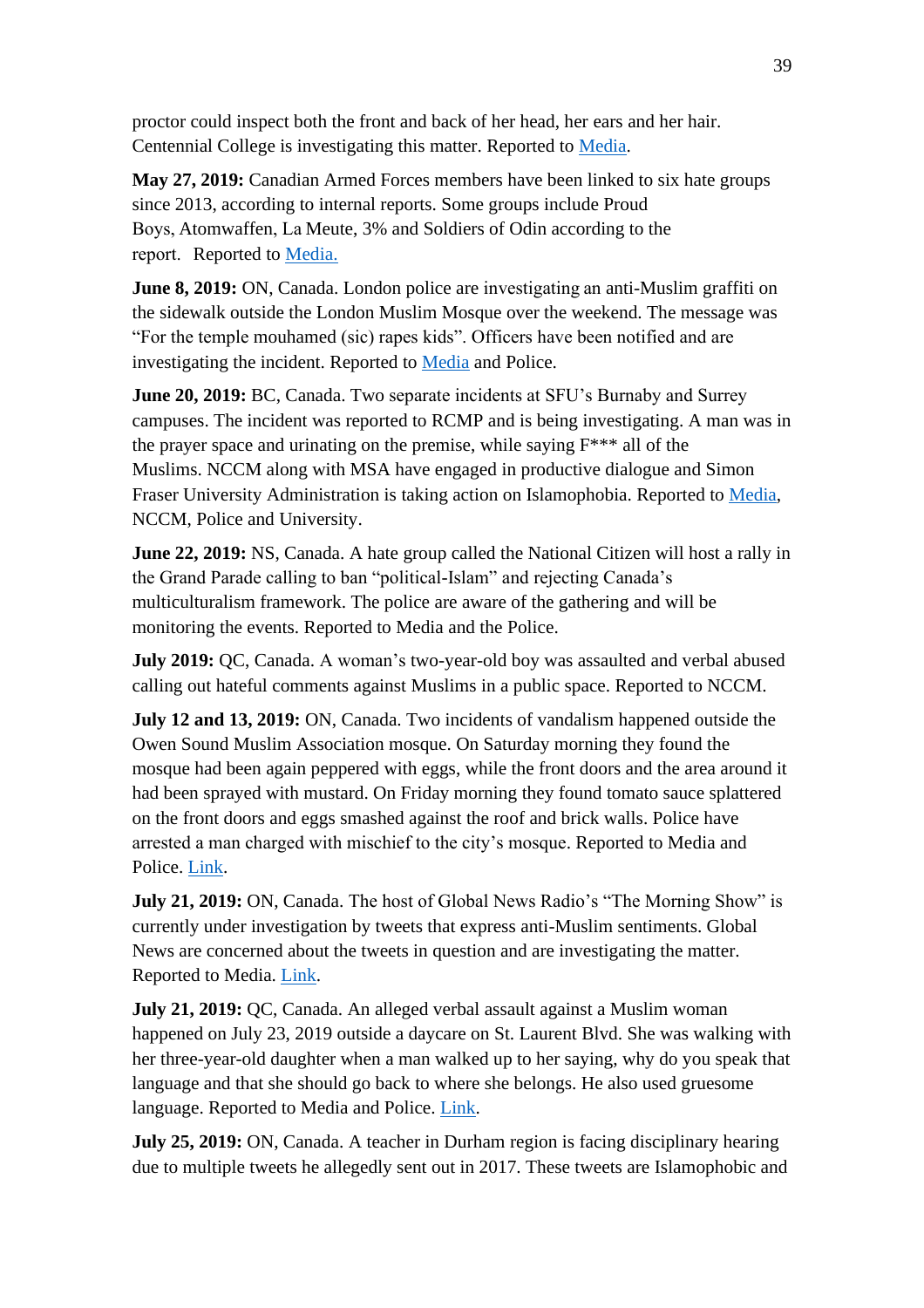anti-LGBTQ2. The investigation is being carried out by the Ontario College of Teachers. Reported to Media. [Link.](https://globalnews.ca/news/5685099/durham-teacher-inappropriate-tweets/)

**July 27, 2019:** AB, Canada. On the weekend, Stephen Garvey, the founder and leader of national citizen alliance went to the 2019 Calgary Arab Festival and interviewed young volunteers asking very racist and xenophobic questions. Reported to NCCM. [Link.](https://www.cbc.ca/news/canada/edmonton/red-deer-high-school-protest-anti-syrian-refugee-school-fight-controversy-1.4127344?fbclid=IwAR3IWSt3uALekMHcqj7KQbYxprx_Ek6mEo6H7OKzLYQXvxP0IuWFy0p5O78)

**July 30, 2019:** SK, Canada. Coffee was thrown in the face of an Indian student at the University of Regina. The video recording went viral with the man insulting him and making fun of him on Tuesday. The Regina Police Services are investigating the matter and looking to charge for mischief or assault. Reported to Media and Police. [Link.](https://www.voiceonline.com/coffee-thrown-in-face-of-indian-student-at-university-of-regina/)

**August 1, 2019:** ON, Canada. Air Canada forced 12-year-old Muslim girl to take off her hijab even after already passing security. She was traveling from California to Toronto. While boarding the plane, Air Canada employees demanded that she remove the head covering because she was not wearing one in her passport photo. Reported to Media and NCCM. [Link.](https://edmontonjournal.com/news/canada/air-canada-forced-12-year-old-muslim-girl-to-take-off-her-hijab-after-already-passing-security/wcm/44ed91d6-c824-441a-be25-a32d05fa73a0?fbclid=IwAR0OKj-ZVOJRuNYHoy4-rymHZNFo6Eu4C2M3amd-pdzYHubm1d52IDtkwKM)

**August 17, 2019:** ON, Canada. The City announced that they will be letting an employee go who belongs to a Neo-Nazi and anti-immigration organization that uses Islamophobic rhetoric. This was after NCCM called for an investigation to the allegations. Reported to NCCM.

**September 2019:** Over the course of the elections, there were multiple banners vandalized with discriminative and racist slurs and images. Reported to Police and NCCM. [Link.](https://dailyhive.com/toronto/liberal-candidate-campaign-signs-lit-on-fire)

**September 2019:** A photo resurfaced of Justin Trudeau in a 2001 photo of him wearing brownface at an Arabian Nights theme party. Reported to Media.

**September 23, 2019:** SK, Canada. On Sunday, a racialized manager was working at Canarama Shell gas station when a man started shouting at his crew asking them why they were in Canada. The man punched the manager in the chest. The man was charged with assault after. Reported to the Police and NCCM. [Link.](https://www.cbc.ca/news/canada/saskatoon/saskatoon-gas-assault-mischief-1.5294412?fbclid=IwAR3ZOd_-XYFUeTDfbdWSUBdEpSRHKnLGJEbwGea0wNGaFgVYqQIHMB9f4nU)

**October 4, 2019:** ON, Canada. On October 4, a youth coach received a message from the parents of a child he coaches. The text message included xenophobic and racist messages. [Article](https://sports.yahoo.com/youth-hockey-coach-speaks-out-after-receiving-racist-message-from-parent-172309751.html?guccounter=1) in the Media. [Link.](https://twitter.com/flowseidon65/status/1182737139991302144?ref_src=twsrc%5Etfw%7Ctwcamp%5Etweetembed%7Ctwterm%5E1182737139991302144&ref_url=https%3A%2F%2Fsports.yahoo.com%2Fyouth-hockey-coach-speaks-out-after-receiving-racist-message-from-parent-172309751.html)

**October 5, 2019:** AB, Canada. In October, there was an alleged arson attack on the house of the chairman of the Muslim Council of Calgary Foundation. Police are currently investigating the matter. Reported to NCCM and Police.

**October 10, 2019:** NS, Canada. In 2017, People's Party candidate Sybil Hogg made a series of Islamophobic posts on Twitter and Facebook. The leader refuses to take action against the candidate. One post read "Islam is pure evil. Islam has no place in Canadian society". Reported to Media. [Link.](https://www.cbc.ca/news/politics/peoples-party-nova-scotia-hogg-bernier-islam-social-media-posts-1.5315943?fbclid=IwAR2bTWsGu0kUK2I5GcUDnV5gNymbj1mjIB_zfNhHsEas8StHxgC_EOCC72w)

**October 22, 2019:** QC, Canada. A Quebec man was charged on January 9th, 2020 based on public incitement of hatred and willful promotion of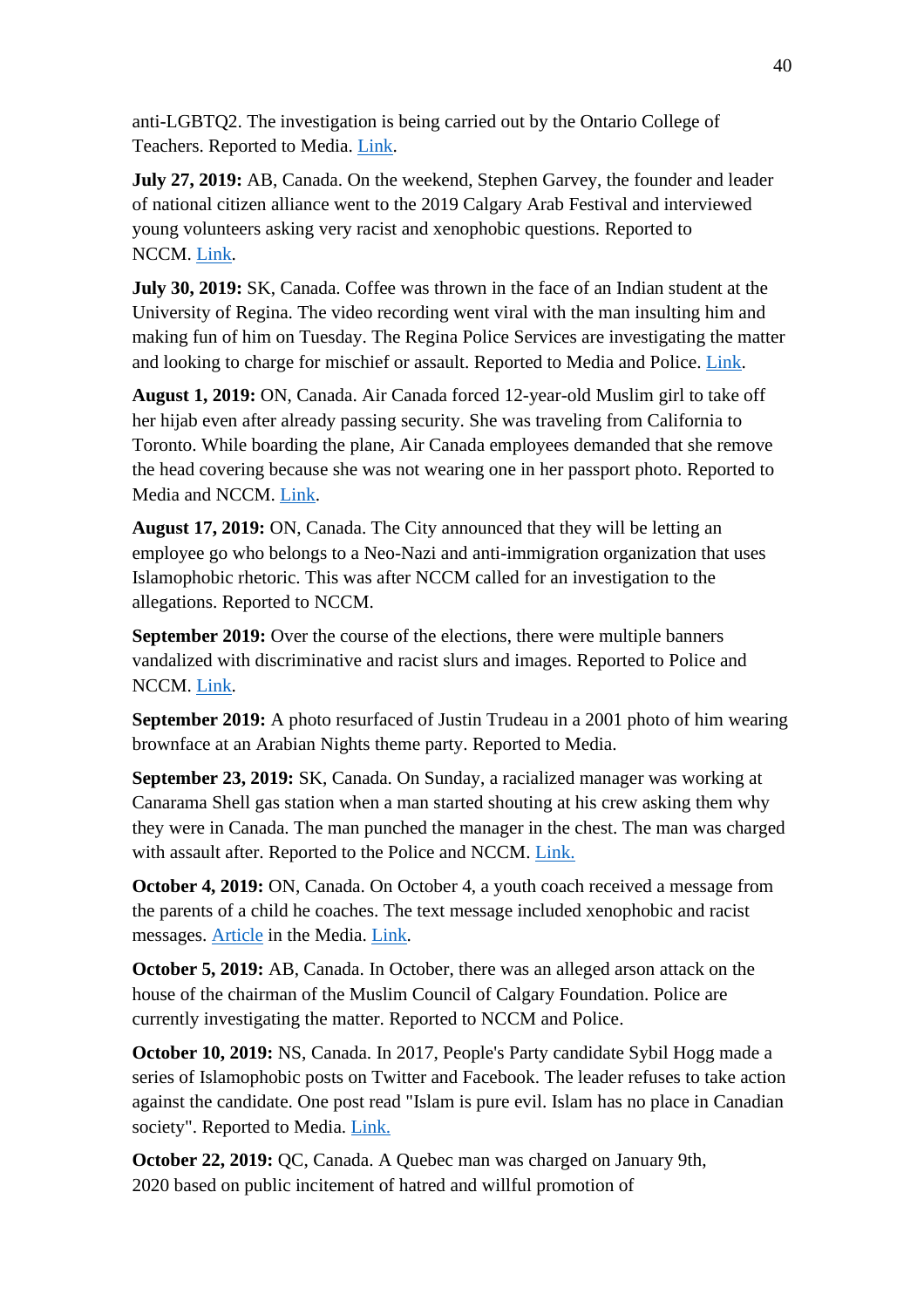hatred specifically towards Muslims. The incidents happened on January 1st and October 22nd of 2019. Reported to Media. [Link.](https://www.thestar.com/news/canada/2020/01/17/man-charged-in-connection-to-online-threats-aimed-at-trudeau-and-muslims.html)

**November 1, 2019:** ON, Canada. A Black Muslim woman was fired from her part-time job at McDonald's shortly after she reported overhearing other staff members using the N-word on the job to her general manager. After reporting it, she started noticing that she was getting less frequent shifts. Reported to Media. [Link.](https://www.cbc.ca/amp/1.5341465?fbclid=IwAR1tANji0PLWdAmJx6Jr5jf3MN5N97qcWRliXcujfnLVvVrtVgIMW-UsLwY)

**November 28, 2019:** ON, Canada. The Durham Regional Police Service (DRPS) posted on social media an image that shows two stick figures with white faces wearing police hates and standing over the stick figure of a man with brown face. Reported to NCCM.

**December 2019:** ON, Canada. Window of a restaurant smashed few hours after boycott halal group posted information about the store selling halal food. Reported to NCCM.

**December 13, 2019:** ON, Canada. While at a drop-in center, a woman was verbally attacked by a lady calling her degrading names and saying "f\*\*\* Muslims, f\*\*\* terrorist, take your hijab off, there are too many immigrants in Canada". NCCM is investigating and support the woman. Reported to NCCM.

#### **2020**

**May 2020:** In Edmonton, six weeks into the lockdown, a man sat in his vehicle outside the oldest mosque in North America, Al-Rashid, running what he called a ["Ramadan](https://www.cbc.ca/news/canada/edmonton/ramadan-bombathon-edmonton-mosque-far-right-extremists-police-charges-1.5564323) [Bombathon"](https://www.cbc.ca/news/canada/edmonton/ramadan-bombathon-edmonton-mosque-far-right-extremists-police-charges-1.5564323) which he broadcast on social media. The man took it upon himself to monitor the mosque for COVID-19 compliance during Ramadan – an attempt to intimidate the community.

**May 2020:** A teenager wearing a head scarf is attacked in Vancouver in alleged hate crime while riding a bus.

**June 2020:** Racial outburst in London store against a Muslim family

**July 2020:** André Audet, 62, of Boucherville, faces a list of charges in connection with online posts advocating genocide of Muslims

**August 2020:** A Toronto mosque is targeted six times in three months by vandals, including broken Windows, break-in attempts, and racist graffiti.

**August 2020:** Al Rashid Mosque in Edmonton (Alberta) is targeted with neo-Nazi graffiti, and four men were accused of public urination on the Islamic Society of Markham.

**August 2020:** Representatives of the downtown Masjid Toronto [said](https://www.aljazeera.com/news/2020/08/toronto-muslims-mosque-attacks-investigated-hate-related-200819190047243.html) the mosque's windows were broken three times in a three-week span.

**August 2020:** Disturbing video footage circulates of a TTC passenger yelling at some unidentified people on a subway train, calling them the N-word and proclaiming that she "hates Muslims."

**August 2020:** Montreal Muslim family endures racist confrontation at a park.